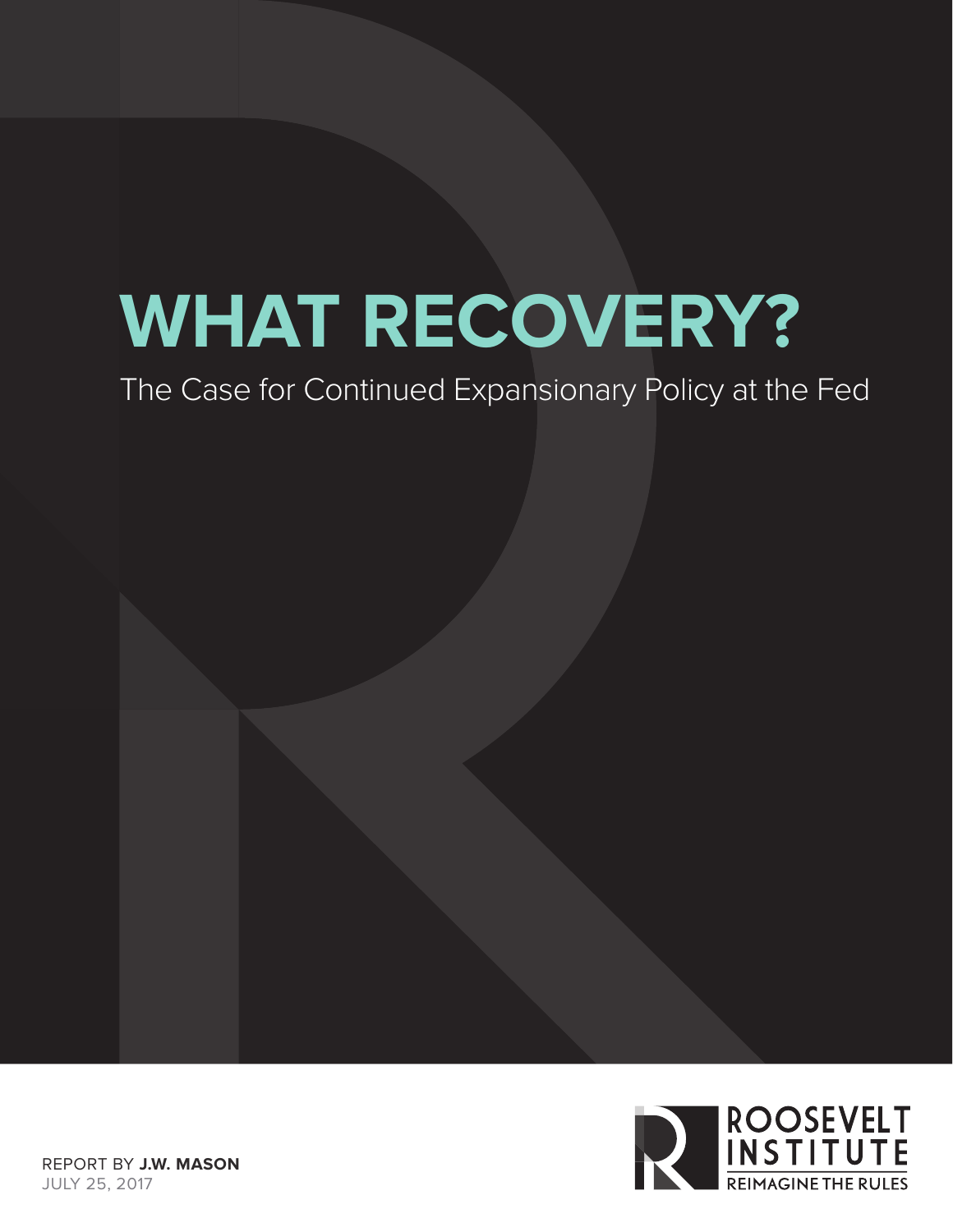

# **ABOUT** THE ROOSEVELT INSTITUTE

Until economic and social rules work for all, they're not working. Inspired by the legacy of Franklin and Eleanor, the Roosevelt Institute reimagines America as it should be: a place where hard work is rewarded, everyone participates, and everyone enjoys a fair share of our collective prosperity. We believe that when the rules work against this vision, it's our responsibility to recreate them.

We bring together thousands of thinkers and doers—from a new generation of leaders in every state to Nobel laureate economists working to redefine the rules that guide our social and economic realities. We rethink and reshape everything from local policy to federal legislation, orienting toward a new economic and political system: one built by many for the good of all.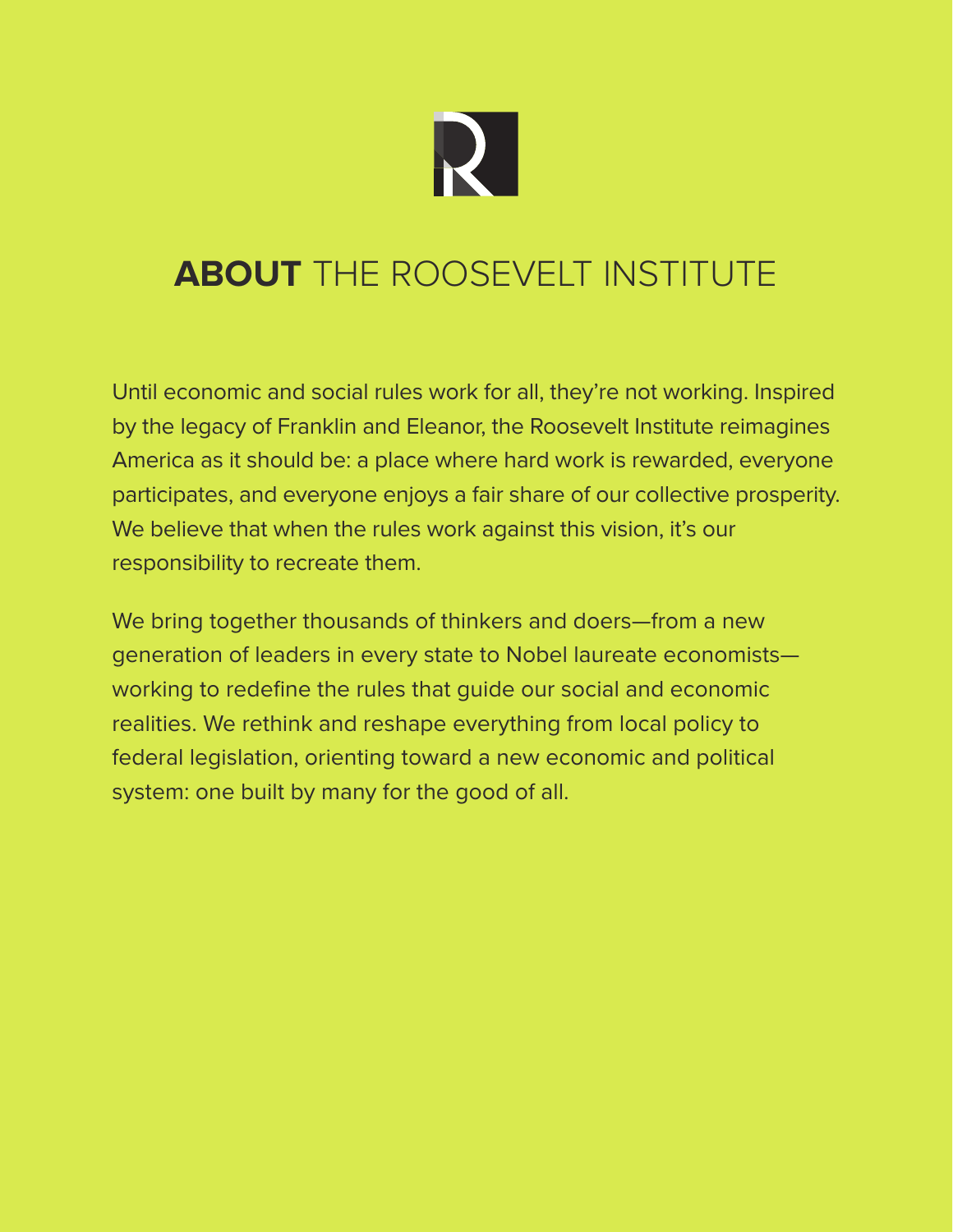#### **ABOUT** THE AUTHOR

**J.W. Mason** is a Fellow at the Roosevelt Institute, where he works on the Financialization Project, and an assistant professor of economics at John Jay College, CUNY. His current research focuses on the history and political economy of credit, including the evolution of household debt and changing role of financial markets in business investment. He also works on history of economic thought, particularly the development of macroeconomics over the twentieth century.

#### **ACKNOWLEDGMENTS**

We thank Laurence Ball and Jason Furman for their comments and insight. Special thanks for the research assistance from Amanda Page-Hoongrajok and John Sturm. Roosevelt staff Nellie Abernathy, Amy Chen, Mike Konczal, Katy Milani, Marshall Steinbaum and Alex Tucciarone all contributed to the project.

*This report was made possible with generous support from the Open Philanthropy Project.*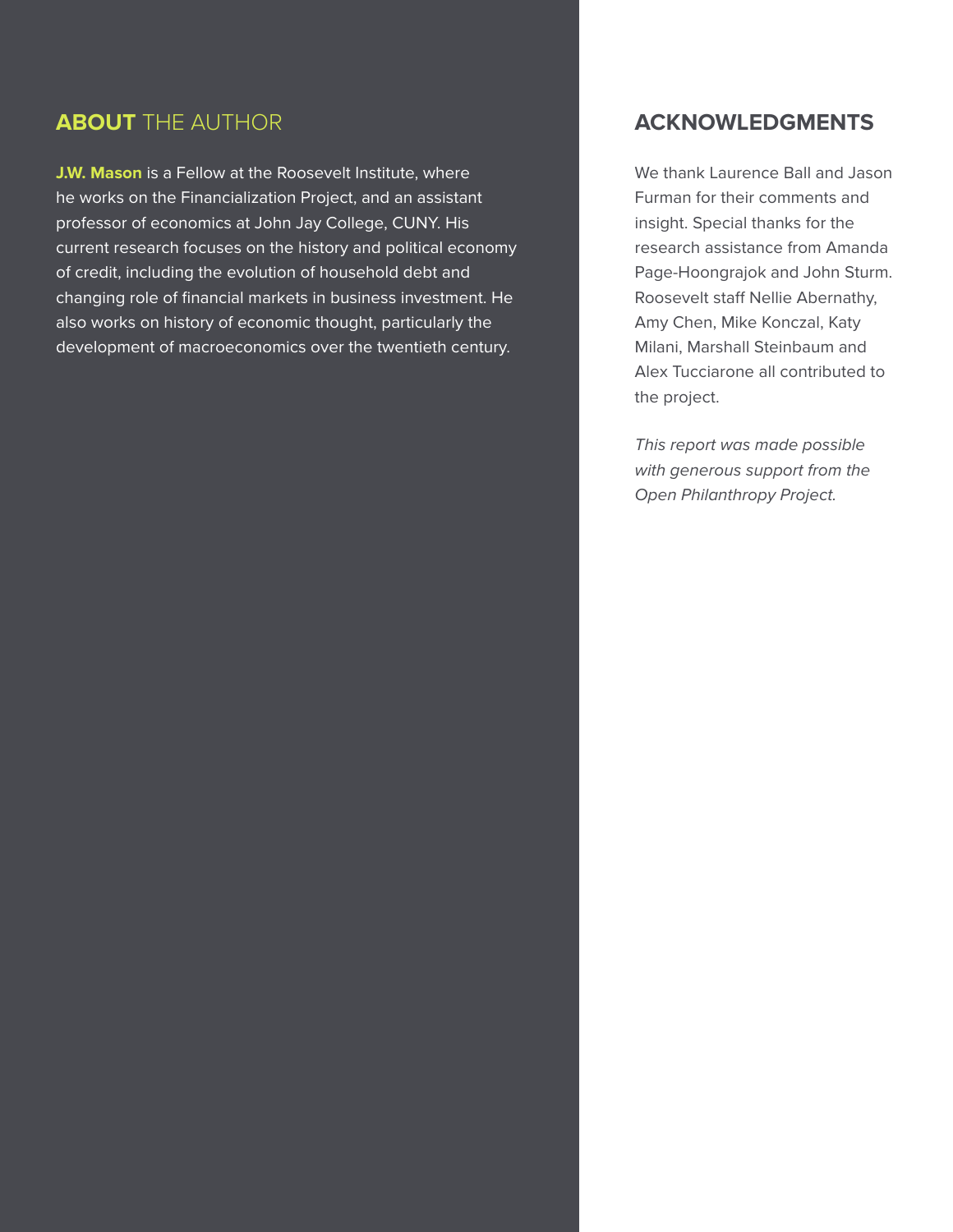# **Executive Summary**

This paper critically examines the widely held view that the U.S. economy is today operating at close to potential. The paper makes five core arguments. First, GDP remains well below both the long-run trend and the level predicted by forecasters a decade ago. In 2016, real per capita GDP was 10 percent below the Congressional Budget Office's (CBO) 2006 forecast, and shows no signs of returning to the predicted level. Second, the fall in the employment-population ratio over the past decade is not due to demographics. At most, 40 percent can be attributed to the aging population, while the remainder represents declining employment rates within age groups, particularly younger ones. Third, the exceptionally slow productivity growth of the past decade can be understood as the result of weak demand, including the equally exceptionally weak growth of investment spending. Fourth, while individual pieces of the macroeconomic picture might seem to have supplyside explanations, the overall picture is difficult to square with a story of exogenous fall in the economy's productive potential. This combination of weak output growth, low inflation, slow wage growth and low interest rates is a textbook result of a negative demand shock, but is much harder to square with a fall in supply. And fifth, under current conditions, the costs of underestimating potential output are much greater than the costs of overestimating it. Under current conditions, higher inflation and a rising wage share are arguably desirable; or at least should be considered much less costly than the stagnant incomes, underemployment and waste of productive resources that will result from underestimating potential output.

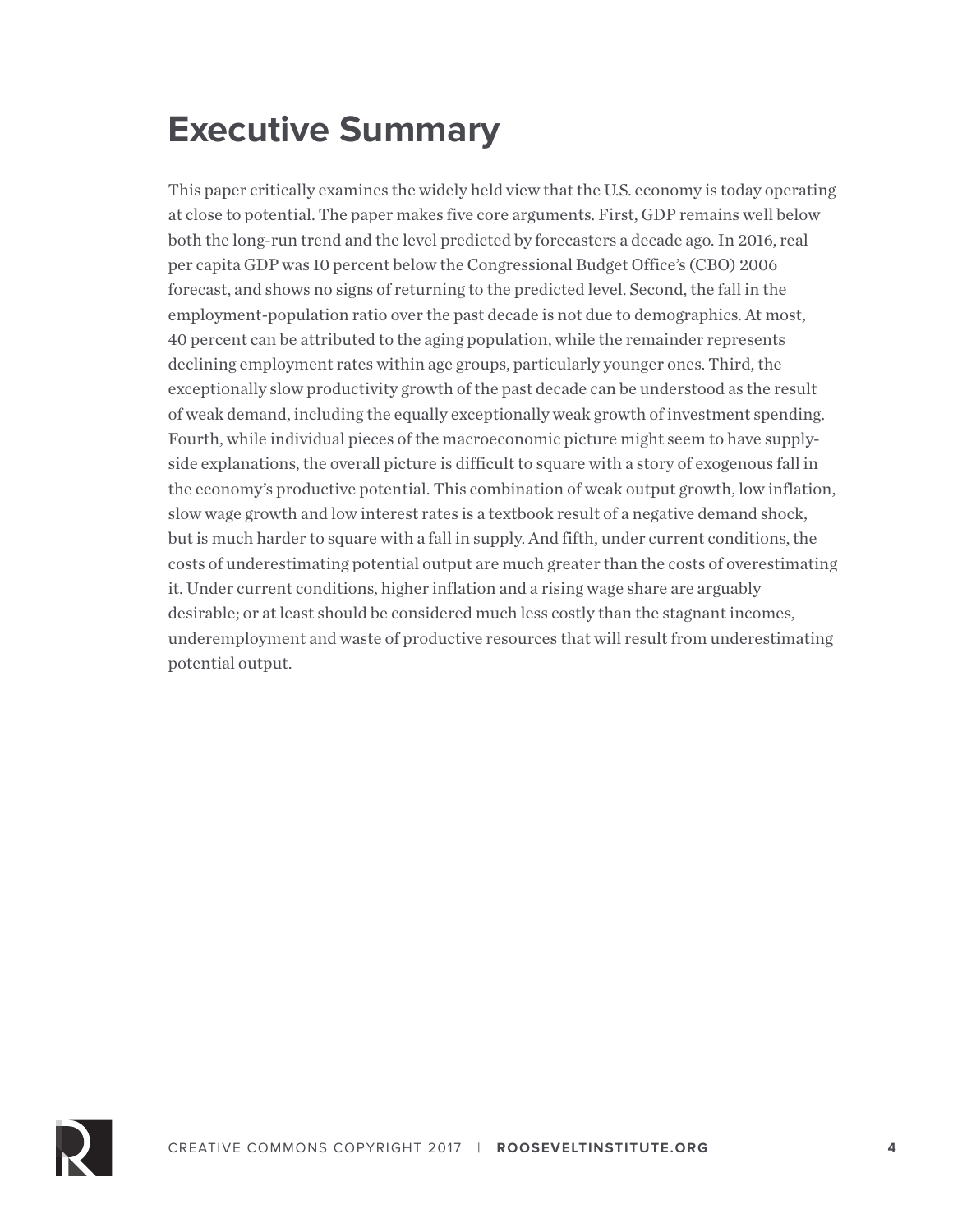## **Table of Contents**

| <b>Introduction and overview</b><br>6                                                    |                                                                                                                                                                                                      |    |  |  |  |  |
|------------------------------------------------------------------------------------------|------------------------------------------------------------------------------------------------------------------------------------------------------------------------------------------------------|----|--|--|--|--|
| Potential output may have different meanings when we consider shorter or longer periods. |                                                                                                                                                                                                      |    |  |  |  |  |
|                                                                                          | Changes in short run potential output as a result of demand are increasingly<br>recognized in the form of "hysteresis."                                                                              | 9  |  |  |  |  |
|                                                                                          | Operationalizing potential: Full employment and price stability                                                                                                                                      | 11 |  |  |  |  |
|                                                                                          | Outline of the paper                                                                                                                                                                                 | 13 |  |  |  |  |
|                                                                                          | <b>Section One: What recovery?</b>                                                                                                                                                                   | 18 |  |  |  |  |
| 1.1                                                                                      | U.S. GDP remains at about 15 percent below the pre-recession trend.                                                                                                                                  | 22 |  |  |  |  |
|                                                                                          | 1.2 Most of the slowdown was not anticipated by forecasters. The declining output gap<br>reflects estimates of potential GDP converging to actual GDP, rather than actual<br>GDP returning to trend. | 24 |  |  |  |  |
|                                                                                          | 1.3 The decline in growth reflects a mix of lower labor force participation and slower<br>productivity growth.                                                                                       | 27 |  |  |  |  |
|                                                                                          | <b>Section Two: Labor force participation</b>                                                                                                                                                        | 35 |  |  |  |  |
|                                                                                          | <b>Section Three: Productivity and demand</b>                                                                                                                                                        | 45 |  |  |  |  |
|                                                                                          | 3.1 There are many reasons to think that demand could affect productivity.                                                                                                                           | 45 |  |  |  |  |
|                                                                                          | 3.2 The slowdown productivity growth has coincided with exceptionally weak<br>investment spending.                                                                                                   | 50 |  |  |  |  |
|                                                                                          | 3.3 The productivity growth slowdown is widely shared across sectors,<br>even less technology-intensive ones.                                                                                        | 53 |  |  |  |  |
|                                                                                          | 3.4 Productivity and the business cycle                                                                                                                                                              | 56 |  |  |  |  |
|                                                                                          | <b>Section Four: The big picture: Overheating?</b>                                                                                                                                                   |    |  |  |  |  |
|                                                                                          | 4.1 The overall state of the economy is hard to reconcile with a story in which we are<br>facing supply constraints.                                                                                 | 60 |  |  |  |  |
|                                                                                          | 4.2 Potential is not a hard line; policy needs to take into account not only where it is,<br>but the consequences of guessing wrong.                                                                 | 66 |  |  |  |  |
|                                                                                          | <b>Conclusions</b>                                                                                                                                                                                   | 74 |  |  |  |  |

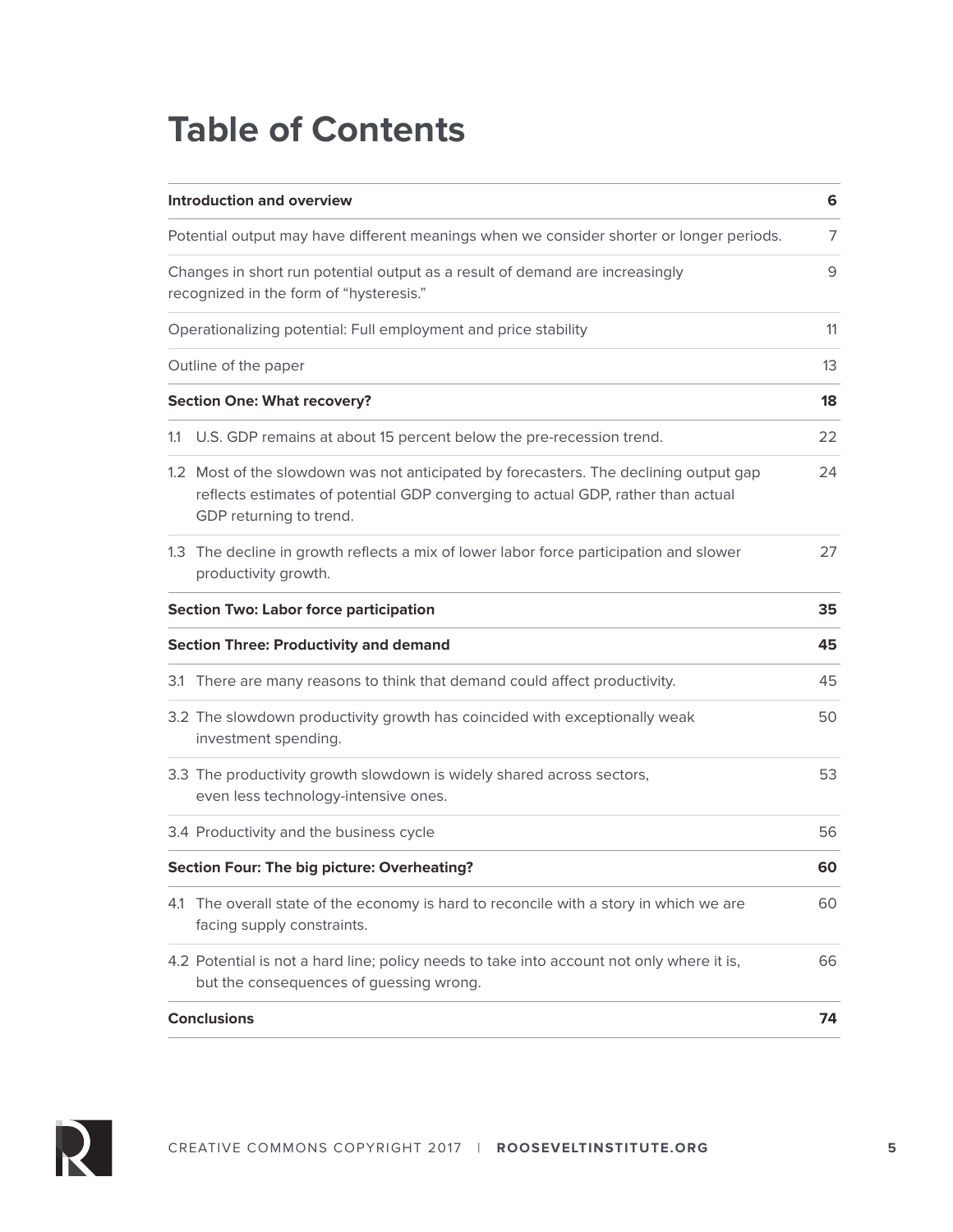# **Introduction and overview**

A central question guiding macroeconomic policy is how close the economy is to potential, or the maximum amount that can be produced given the existing labor force, real resources and productive capabilities.

When output is below potential, the economy is demand-constrained: spending more money—whether by households, businesses or government—will result in more people being employed, and more goods and services being produced. But once potential is surpassed, supply constraints become more important—output cannot be raised further unless the real productive capacity of the economy is increased. As a result, attempts to further raise spending will be increasingly stymied by bottlenecks and shortages, and will result only in "overheating" and inflation, along with a redistribution of income toward the scarce factors of production. More output and employment are almost always considered good things by policymakers, while inflation is invariably considered a bad thing.<sup>1</sup> The task of macroeconomic policy is to keep the level of aggregate spending, or demand, just in line with the economy's potential output. Concretely: When the Federal Reserve (the Fed) thinks that gross domestic product (GDP) is well below potential, it lowers interest rates or takes other, unconventional actions to increase the supply of credit. When it thinks the economy is above potential, it raises rates or otherwise seeks to rein credit in.

If potential output could be directly measured, macroeconomic policy would still involve challenges, but at least it would not be hard to agree on the general direction of policy. Unfortunately, there is no way to measure potential, or even a clear standard for how it should be measured in principle. In practice, it is defined by a number of different measures and concepts. While these measures are sometimes in broad agreement, they sometimes conflict, and therefore can be defined and interpreted in different ways. The result is that at times, like today, the state of the economy may look very different to different observers. Where some see an economy in serious danger of overheating and in need of a firm application of the brakes, others see an economy that has barely recovered from the Great Recession and remains far from its full potential. Right now this debate is most pressing at the Fed, whose leadership must decide whether to raise interest rates and unwind the



**Demand: Demand is defined as the aggregate spending in an economy, meaning all spending by households, businesses and government. An increase in demand means higher desired spending at a given level of income.**

<sup>&</sup>lt;sup>1</sup> We will briefly return in the final section to the question of whether this fear of inflation is justified, at least in present conditions.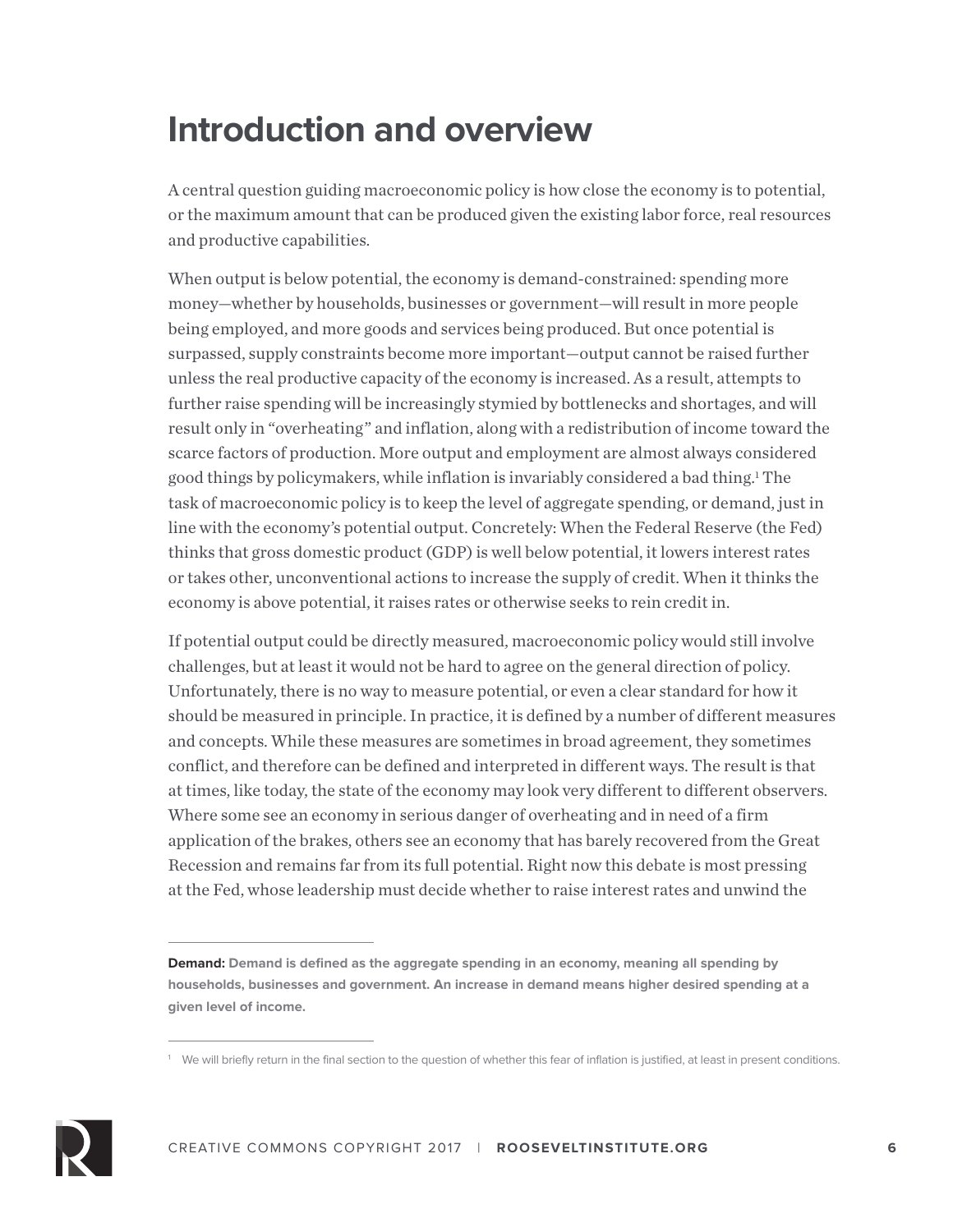measures it took to stabilize the financial system in 2008-2009. But it should be a concern for anyone involved in macroeconomic policy debates. A whole range of policies—from tax cuts to Medicaid expansion—look quite different in an economy that needs more demand, than in one that is already running at full capacity.

*Unfortunately, there is no way to measure potential, or even a clear standard for how it should be measured in principle … Where some see an economy in serious danger of overheating and in need of a firm application of the brakes, others see an economy that has barely recovered from the Great Recession and remains far from its full potential.*

### **POTENTIAL OUTPUT MAY HAVE DIFFERENT MEANINGS WHEN WE CONSIDER SHORTER OR LONGER PERIODS.**

For our purposes, it is important to distinguish between three concepts of potential, which we will call short run, medium run and long run. Short run potential is the level of output consistent with low, stable inflation. Once spending rises above this level, we expect to see inflation that is rising and/or above the level desired by policymakers. Conceptually, this is the level at which attempts by households, businesses and governments to buy more begin to encounter significant supply constraints. Short run potential corresponds to a normal level of measured unemployment, though not to "full employment" in the sense that everyone who is willing and able to work has a job. Medium term potential is the maximum level of output that will eventually be reached simply by increased demand, or spending. The distinction matters if we believe that the economy is characterized by hysteresis that is, by adjustment of productive capacity to demand conditions. In a world without hysteresis, short run and medium run inflation would be the same: once supply constraints are reached, additional spending can only drive up prices, not output. But in a world with hysteresis, higher demand may eventually translate into greater productive capacity. A strong labor market with rising wages will draw more people into the workforce, and tight labor and product markets will encourage businesses to shift toward more productive, capital-intensive products and techniques. In this case, higher demand may initially lead to rising inflation, but the higher inflation will be temporary as increased demand eventually

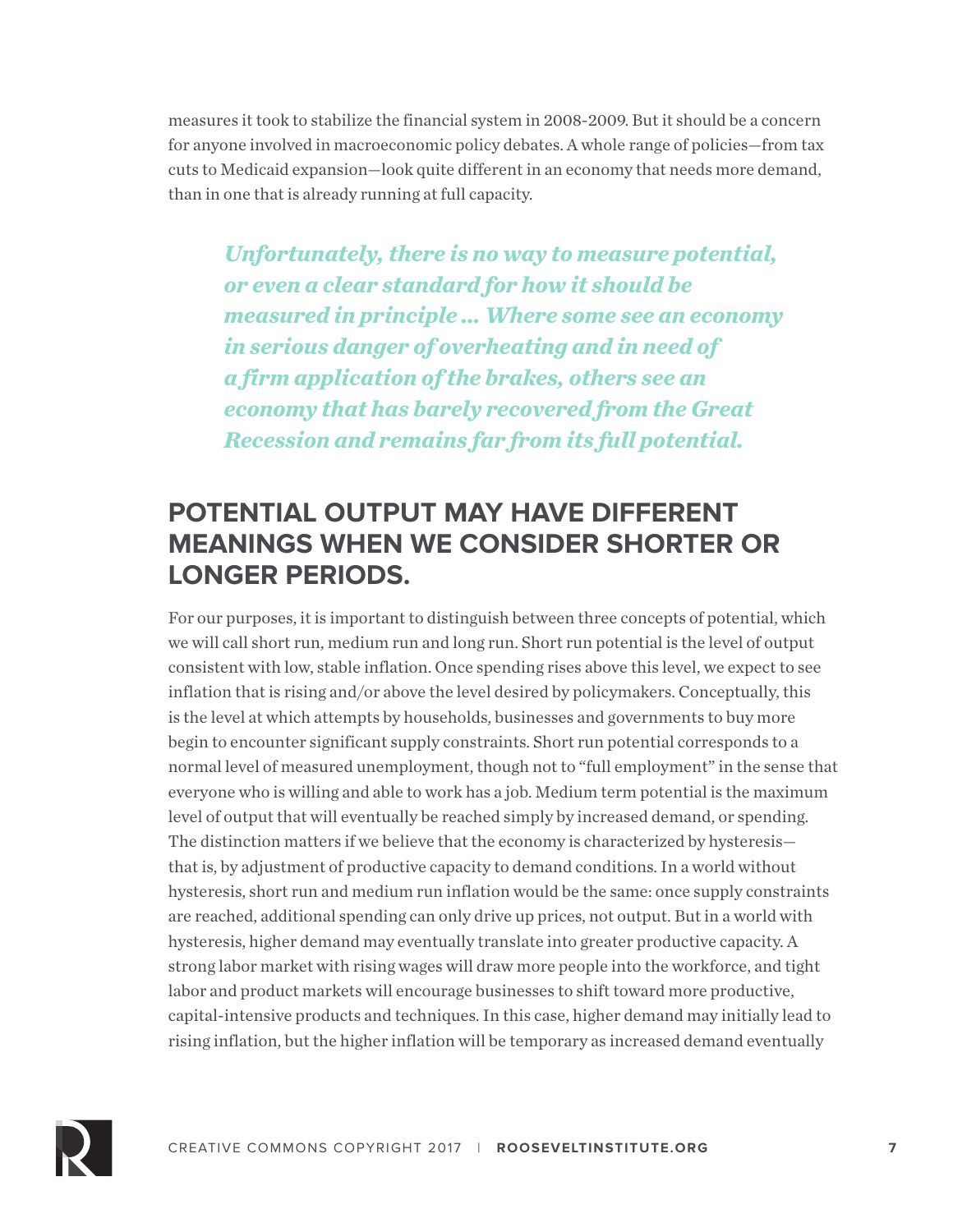leads to increased supply. Finally, long run potential can be thought of as the maximum level of output consistent with the underlying technical facts of population, technology, natural resources and so on. Reaching this higher level of output may require additional policy interventions beyond simply increased expenditures. These three definitions are often not distinguished in practice. In particular, most of the widely used macroeconomic models assume that the economy's productive capacity develops independently of the level of spending. In that case, there would be no difference between what we are calling short run and medium run potential. But in the current setting, where hysteresis is important, it is crucial to distinguish them. If increased demand does produce higher inflation, that does not mean that it can no longer raise output or that continued high demand would lead to higher inflation indefinitely.

*The goal of macroeconomic policy is not to avoid inflation at any cost, but rather to strike the best possible balance between rising living standards, full employment, price stability and other objectives.*

In this paper, we are concerned with medium term potential. We aim to answer the question of whether there is space for increased demand to raise output. Throughout the paper, the term "potential" is, unless otherwise noted, used in this sense. It is possible, though not certain, that continued strong demand will soon lead inflation to rise over 2 percent—that is, the economy is indeed close to reaching its short run potential. As we argue in Section 4.2, higher inflation is not necessarily a bad thing for the U.S. at this moment. But in any case, this should not be the focus of debate. The goal of macroeconomic policy is not to avoid inflation at any cost, but rather to strike the best possible balance between rising living standards, full employment, price stability and other objectives. The critical question for policymakers today—at the Fed in particular—is whether strong demand could substantially raise output and employment. If the answer is affirmative, there is a strong case for sustaining expansionary policy, whether or not there is some higher inflation along the way.

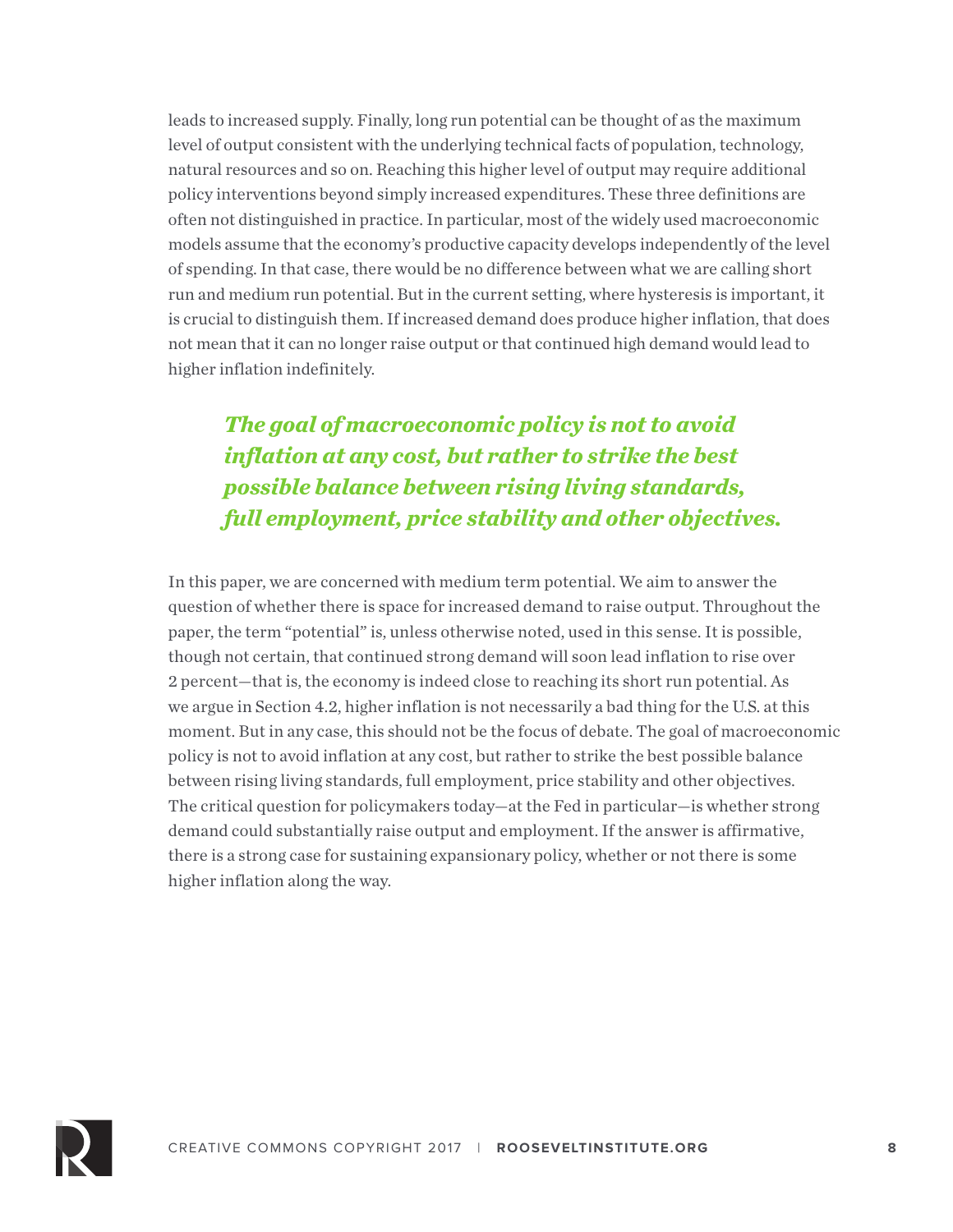### **CHANGES IN SHORT RUN POTENTIAL OUTPUT AS A RESULT OF DEMAND ARE INCREASINGLY RECOGNIZED IN THE FORM OF "HYSTERESIS."**

The idea that recessions, or weak demand in general, can have lasting effects on the economy's productive potential is often referred to as "hysteresis." The textbook view sees demand and supply evolving independently—demand depends on households and businesses' decisions about how much to spend out of their income, a consideration influenced by factors like interest rates; while supply depends on factors like labor force growth and technological change, which are not affected by current spending decisions. Advocates of hysteresis argue that the two can't be so neatly separated—changes in spending can have lasting effects on the economy's productive capacities. Hysteresis may explain the failure of output to return to its earlier trend. As several economists at the New York Fed recently put it, "One interpretation of the listless recovery is that recessions inflict permanent damage on an economy's productive capacity. For example, extended periods of high unemployment can lead to skill losses among workers, reducing human capital and lowering future output" (Acharya et al. 2016).

*Hysteresis may explain the failure of output to return to its earlier trend. As several economists at the New York Fed recently put it, "One interpretation of the listless recovery is that recessions inflict permanent damage on an economy's productive capacity. For example, extended periods of high unemployment can lead to skill losses among workers, reducing human capital and lowering future output."*

Hysteresis has clear implications for policy: It makes any shortfall of output from potential more costly than the reduced production in just that year:

"To the extent that hysteresis is present, it implies that deviations in output from its optimal level are much longer lasting and thus more costly than usually assumed. The implication is straightforward, namely that monetary policy should react more strongly to output movements, relative to inflation" (Blanchard, Cerutti and Summers 2015).

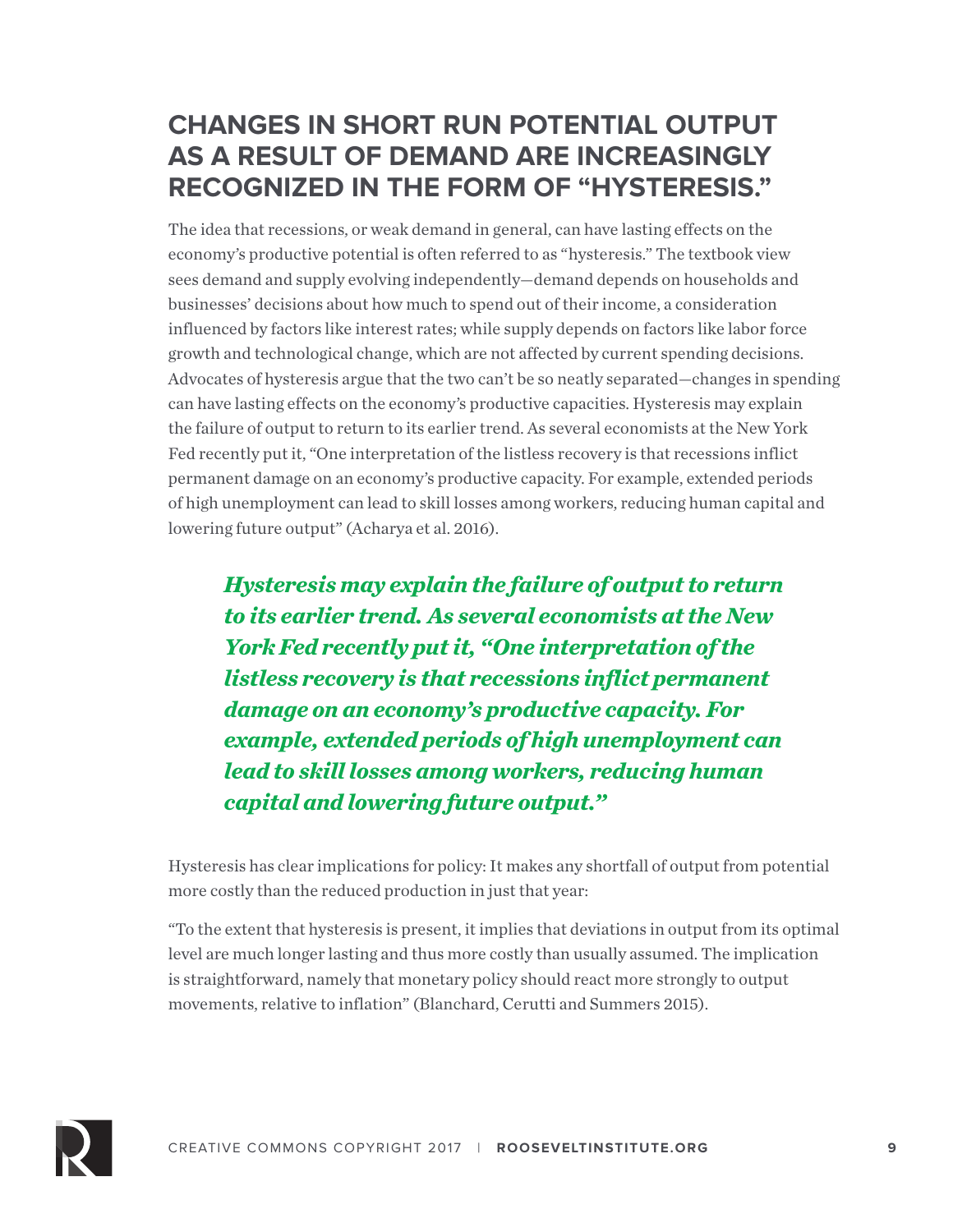Or as the New York Fed economists put it, "Monetary policy rules that fare well in normal times can lead to pathological outcomes when faced with large shocks." This is because if the authorities treat the damage done by the recession as a sign that the economy's capacity is simply lower than believed, they will refuse to allow the strong expansion that could reverse the damage. In effect, a belief that hysteresis just reflects the "new normal" can be self-confirming. Instead, faced with hysteresis, the central bank should aim for a period of exceptionally strong demand, with levels of unemployment and wage growth that would normally be considered inflationary: "Just as recessions damage potential output, booms can repair it."

*Faced with hysteresis, the central bank should aim for a period of exceptionally strong demand, with levels of unemployment and wage growth that would normally be considered inflationary: "Just as recessions damage potential output, booms can repair it."*

Similar conclusions have been reached by a number of other economists who have studied the long-term effects of recessions, especially in Europe, where long-term growth rates have not been as stable as in the U.S. Laurence Ball, for instance, finds that a temporary period of elevated inflation can permanently raise GDP—exactly the opposite of the conventional view (Ball 2009). Along the same lines, DeLong and Summers (2012) show that if demand shortfalls have even modest persistent effects, expansionary fiscal policy can pay for itself via the higher growth it generates.

The most common version of the hysteresis story focuses on the labor market. In these cases, prolonged unemployment reduces workers' ability and/or motivation to find a job. In Ball's version, for instance, the main effect of hysteresis is to raise the "natural" or "non-accelerating rate of inflation" rate of unemployment—the minimum unemployment rate at which inflation is stable (Ball 2014). The idea is that after a deep recession, we may see rapid wage growth even while unemployment is still high, because the long-term unemployed are not easily employable, and so businesses must compete for the small pool of recently unemployed. If central banks see this as a reason to raise rates, they will in effect lock in the new, higher level of unemployment. But if demand remains strong, eventually the long-term unemployed will reconnect with the labor market and inflation will stabilize at a lower level of joblessness.

This version of the argument is very relevant for Europe, where the unemployment rates regarded as "natural" by the authorities are now much higher than before the recession: 10 percent, up from 7 percent in Italy; 17 percent, up from 10 percent in Greece; and 21 percent, up from 12 percent in Spain. It is hard to believe that a fifth of the Spanish workforce now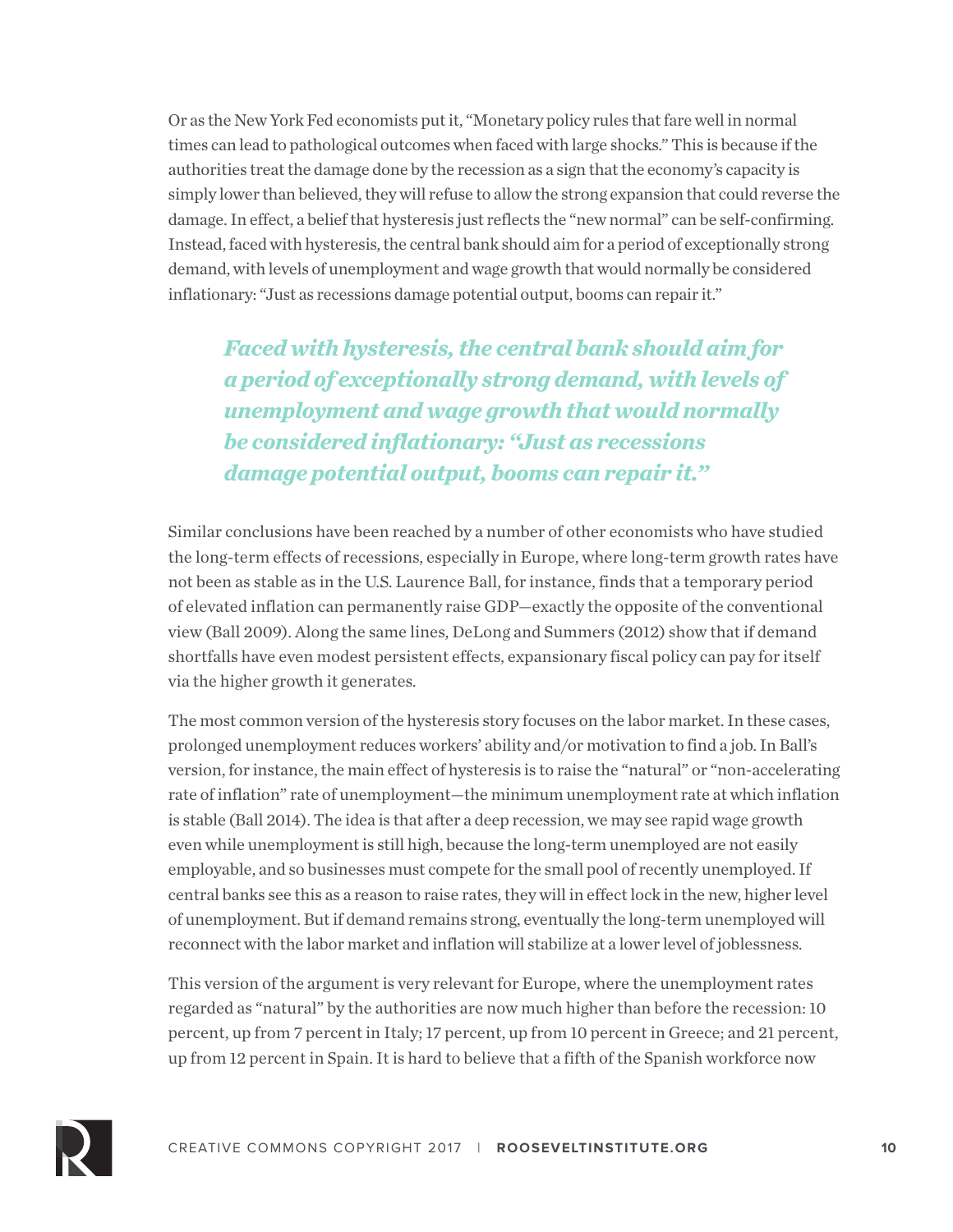needs to be unemployed for prices to remain stable; it is much more natural to suppose that this apparent upward shift reflects disruptions to the labor market as a result of the country's financial crisis and deep recession, which a period of strong growth could reverse.

In the U.S., however, measured unemployment is now close to its lowest point in the 2000s, making this version of the hysteresis argument inapplicable. It is true that labor force participation has declined since the recession, which could reflect similar factors. But even this explains only half of the deviation of GDP from its previous trend. The majority of the shortfall reflects a decline in output per worker, which doesn't fit the standard hysteresis story. So when thinking about hysteresis in the current U.S. context, we need to consider a broader set of factors, as suggested by DeLong and Summers:

*"A depressed economy is one in which many workers are without employment for an extended period. As a consequence, many see their skills, the networks they use to match themselves with vacancies in the labor market and their morale all decay. A depressed economy is also one in which investment is low, the capital stock is growing slowly if at all, and entrepreneurial exploration is low, and it is certainly possible that this deficit is not made up quickly" (DeLong and Summers 2012).*

If a period of weak demand erodes skills and discourages investment and innovation, presumably a period of strong demand would do the opposite. Insofar as slow productivity growth reflects, at least in part, the continuing effect of the recession, as suggested by DeLong and Summers, there is more space for expansionary policy than conventional measures of potential would imply.

*If a period of weak demand erodes skills and discourages investment and innovation, presumably a period of strong demand would do the opposite.* 

#### **OPERATIONALIZING POTENTIAL: FULL EMPLOYMENT AND PRICE STABILITY**

There has been a great deal of debate in recent years about which policy instruments should be used to close an output gap. This is a significant step forward from a decade ago, when the overwhelming consensus was that adjustments to a policy rate by a central bank could and should be the sole tool used to correct macroeconomic imbalances. But while there has been a new interest in unconventional monetary policy, and renewed interest in the use of fiscal policy to close output gaps, relatively less attention has been paid to the measurement and meaning of output gaps themselves.

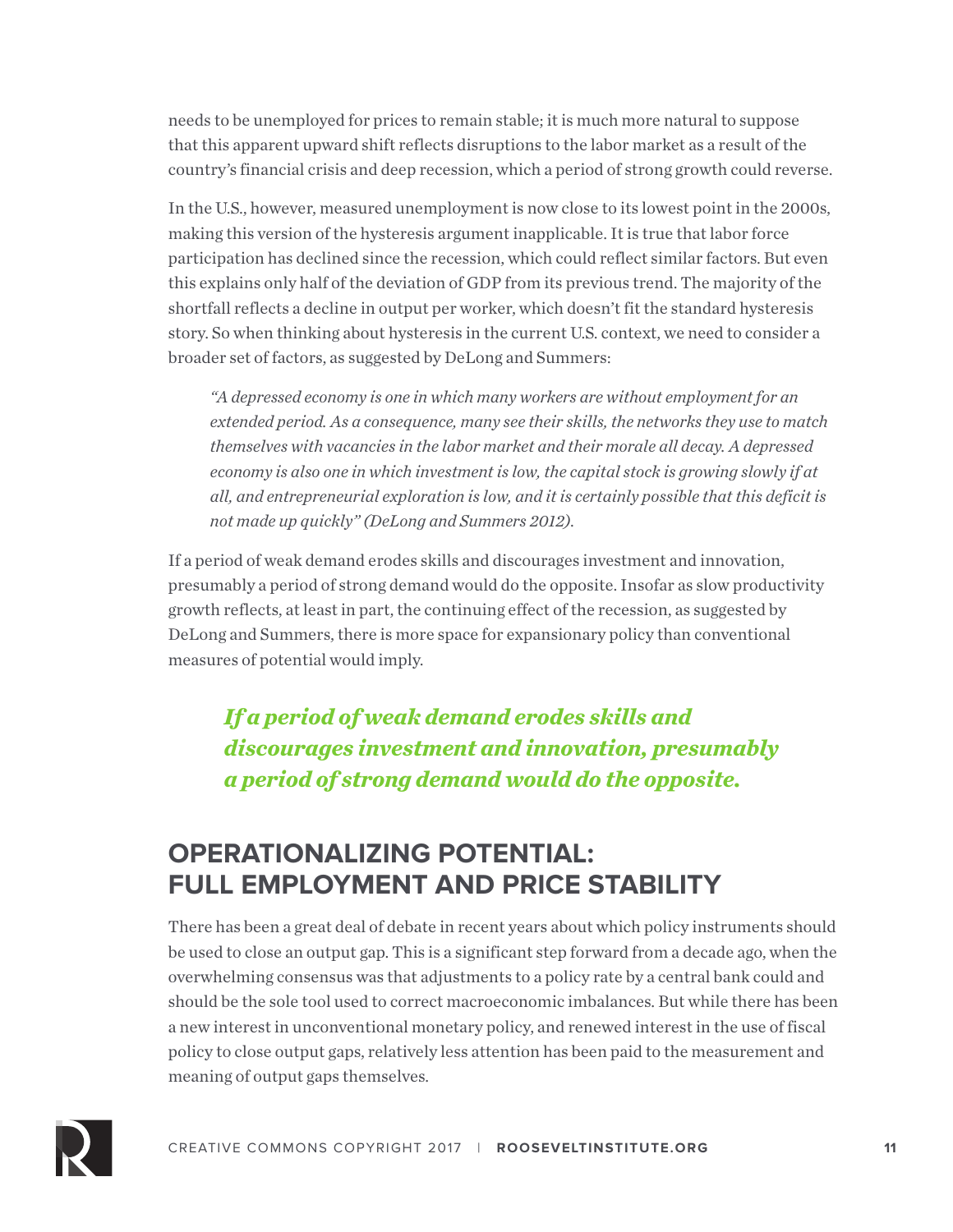*While there has been a new interest in unconventional monetary policy, and renewed interest in the use of fiscal policy to close output gaps, relatively less attention has been paid to the measurement and meaning of output gaps themselves.* 

Potential output may be defined as the maximum output achievable given the real resources (labor, technology, natural resources) available to the economy, or as the level of output consistent with stable inflation, the level of output corresponding to full employment, or the level of output to which the economy tends to converge over the long term as business cycle fluctuations average out.<sup>2</sup> These different definitions may be equivalent in some economic models, and they may sometimes lead to similar practical assessments. But conceptually, they are distinct, and imply different approaches to measuring the gap between current and potential output.

#### *For policy purposes, the two most important measures of whether output is at potential are full employment and price stability.*

For policy purposes, the two most important measures of whether output is at potential are full employment and price stability. In theory, these measures are supposed to be equivalent—full employment is the minimum level of unemployment achievable without inflation accelerating past the central bank's speed limit. In practice, inflation does often rise at the same time that unemployment falls, but not always, and not in strict proportion. The central bank must therefore consider both measures independently—a "dual mandate" that, in the U.S., is written into law.

The Fed defines price stability as 2 percent inflation. (Its preferred inflation measure is the Personal Consumption Expenditure deflator, or PCE, and not the more familiar Consumer Price Index, or CPI.) This 2 percent target, while widely shared by central banks around the world, is a relatively recent development. Until the 1990s, most central banks, including the Fed, pursued low inflation but did not set an explicit numerical target (Krugman



<sup>&</sup>lt;sup>2</sup> Potential output is often estimated as a smoothed version of actual GDP, using a Kalman, Hedrick-Prescott or other statistical filter. While this approach is conceptually straightforward, the actual results can be quite sensitive to the filter used and the choice of parameters (Akin, Kose and Ohnsorge 2014).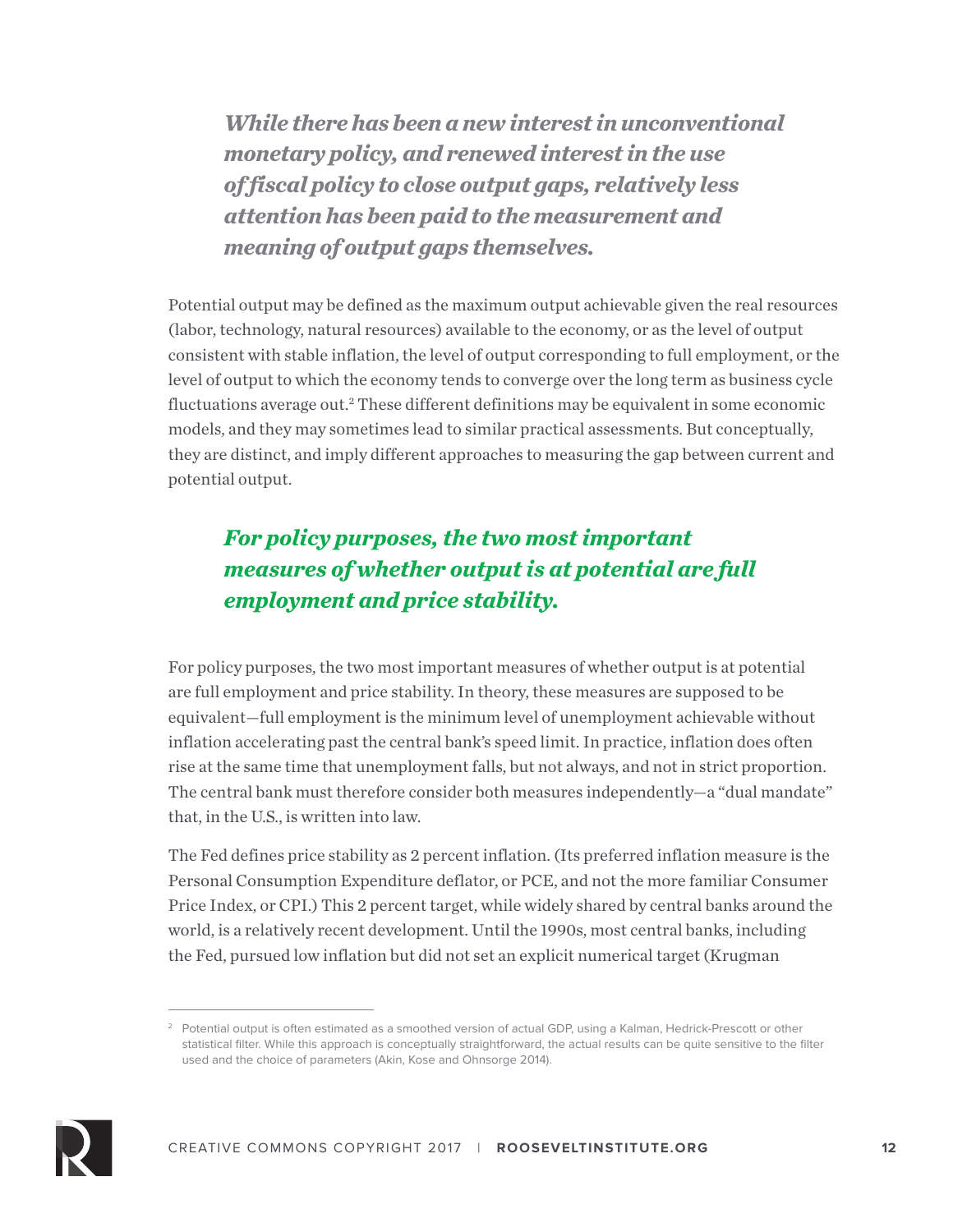2014). Full employment is a fuzzier target; there is no explicit numerical definition, and estimates of the "natural" or "non-accelerating inflation" unemployment rate have varied widely over the years. But while there is no explicit target, members of the Federal Open Markets Committee (FOMC), the Fed's governing body, do release estimates of the longrun unemployment rate toward which they expect the economy to converge. As of the most recent FOMC meeting, this ranges from 4.5 percent to 5 percent. This is a reasonable guide to what the current Fed leadership sees as full employment.

By these measures, as of the first quarter of 2017, the U.S. economy appears close to potential, if perhaps not quite there yet. As of January, annual PCE inflation stood at 1.9 percent, up from an average of 1.4 percent in 2016. This is the closest that inflation has gotten to the Fed's target in almost five years. This was in part due to rising food and energy prices. With these volatile components stripped out, "core" inflation was only 1.7 percent.

As for unemployment, the headline unemployment rate had fallen to 4.7 percent, near the middle of the range considered by FOMC members as the normal, full-employment level. This is a fall of more than half from the 10 percent reached in October 2009, at the bottom of the Great Recession. Since then it has gradually fallen, reaching 5 percent in September 2015, and now 4.7 percent. This is still a bit above the 4.6 percent average unemployment for the year before the Great Recession, and a bit above the 4 percent that unemployment averaged in the year before the 2001 Recession. But by the headline measure, unemployment is clearly close to, if not quite at, the level considered by the Fed to be full employment.

While most economists continue to regard the pre-recession targets of 2 percent inflation and around 5 percent unemployment as appropriate goals for policy, a few have argued that under today's conditions, significantly more expansionary policy is needed. For example, Laurence Ball argues, "The Fed should seek to push the unemployment rate well below 5 percent, at least temporarily. A likely side effect would be a temporary rise in inflation above the Fed's target, but that outcome is acceptable" (Ball 2015). We will return to this question in Section 3.

#### **OUTLINE OF THE PAPER**

In this paper, we argue that the balance of evidence points to substantial additional space for expansionary policy. There is good reason to think that the economy does not yet face hard supply constraints—that increased spending could sustainably raise employment and output. Fully utilizing productive potential, we argue, requires a high-pressure economy one in which aggregate demand is allowed to continued rising past what is currently seen as the full employment level.

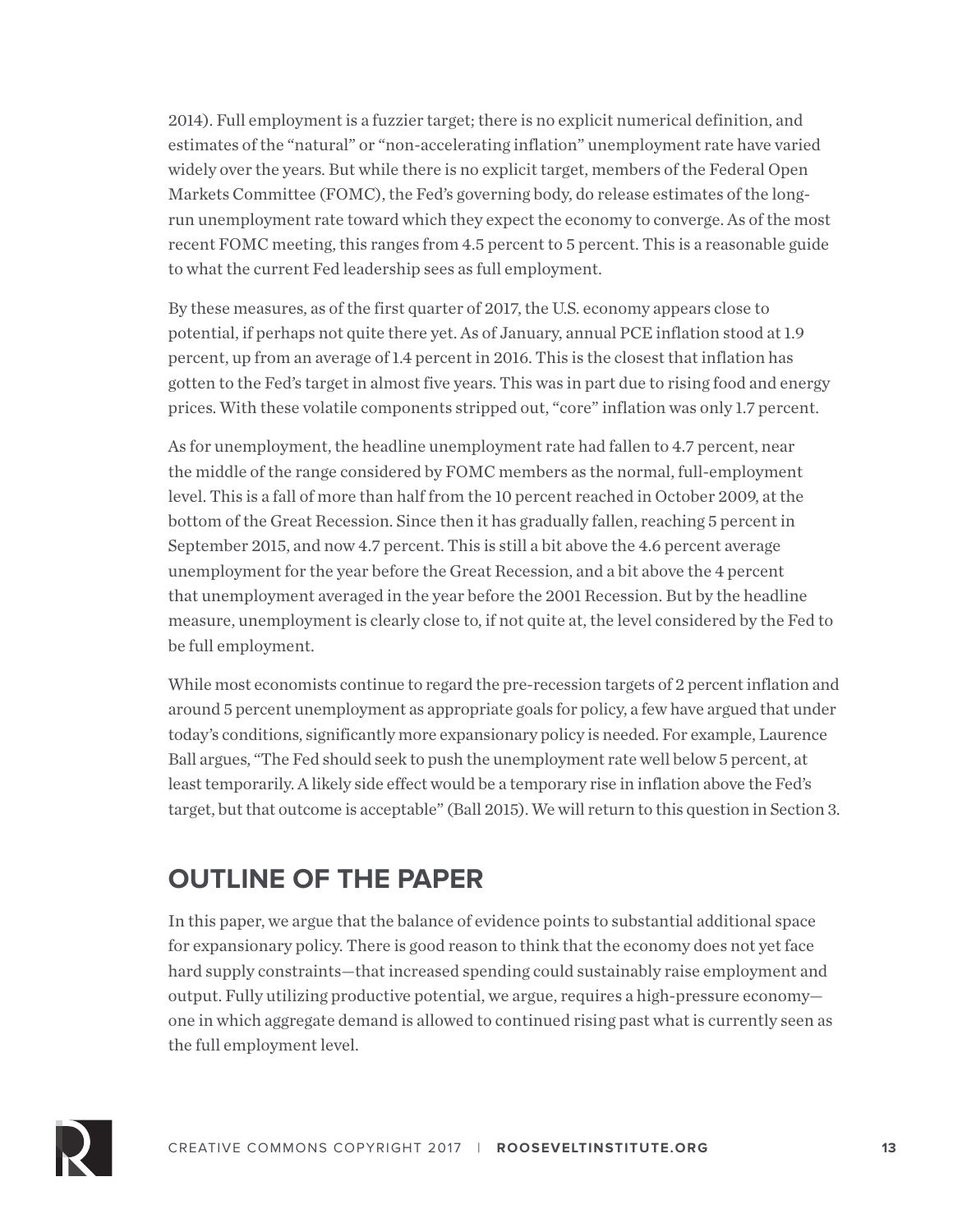#### **The paper is organized as follows:**

In the **first section**, we show that the recovery since 2009 is, in a sense, a statistical illusion. Output remains about 15 percent below the pre-recession trend, a larger gap than at the bottom of the recession. The apparent closing of the output gap is entirely due to downward revisions to estimated potential. As far as GDP is concerned, the ball has not moved forward, the goal has moved backward. This 15-point gap is about equally due to the declining share of the population employed, and to slower growth in output per worker.

*The recovery since 2009 is, in a sense, a statistical illusion. Output remains about 15 percent below the pre-recession trend, a larger gap than at the bottom of the recession. The apparent closing of the output gap is entirely due to downward revisions to estimated potential. As far as GDP is concerned, the ball has not moved forward, the goal has moved backward.*

In the **second section**, we challenge the widely held view that the decline in labor force participation is simply the result of an aging population. The decline in labor force participation cannot be directly explained by demographics.

In the **third section**, we suggest that slower productivity growth is most naturally explained by weak demand. While productivity is often treated as fully determined by an economy's "endowments" of real resources and technology, there are many good reasons to expect strong demand to cause increased labor productivity. A number of lines of evidence support this interpretation of the productivity slowdown of the past decade, including the fact that the vast majority of industries have experienced slower productivity growth.

Finally, in the **fourth section**, we ask whether the economy as a whole looks like a case of overheating. On the contrary, we argue, while a myopic focus on one or another data series might support a story of binding supply constraints, the behavior of the economy as a whole is much more consistent with a situation of depressed demand—an extended recession. The overall picture also makes it unclear what actual danger is posed by overheating in the conventional sense. Most of the obvious costs of overheating—higher inflation; higher interest rates; a rising wage share—would be desirable under current circumstances.

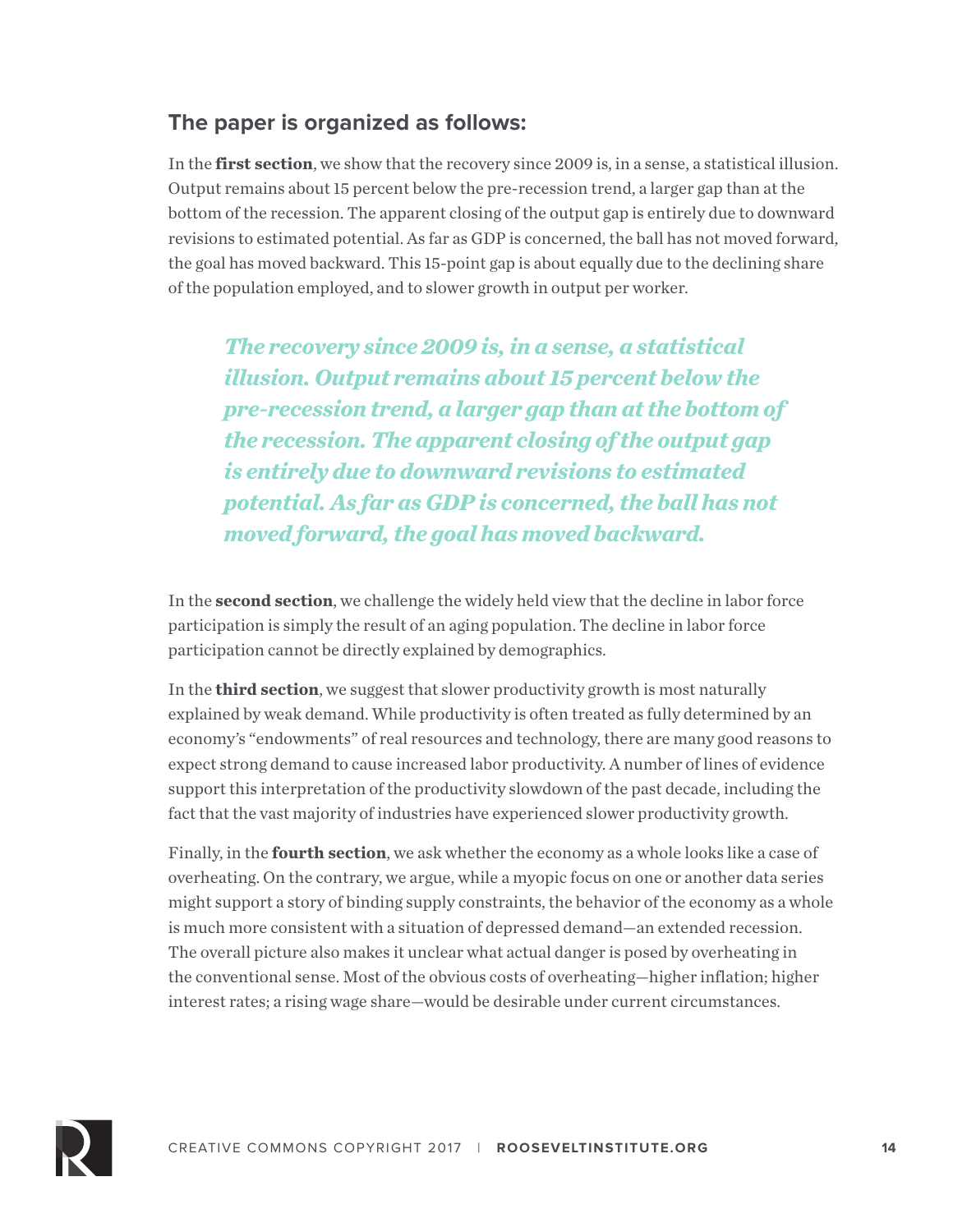*The behavior of the economy as a whole is much more consistent with a situation of depressed demand—an extended recession. The overall picture also makes it unclear what actual danger is posed by overheating in the conventional sense. Most of the obvious costs of overheating—higher inflation; higher interest rates; a rising wage share—would be desirable under current circumstances.*

Accepting that the economy has more room for expansionary policy does not, of course, imply endorsement for any particular route to increase spending. Higher public spending on foreign wars, immigration enforcement, environmentally destructive infrastructure projects, higher private spending by the wealthiest as a result of regressive tax cuts, or higher net exports as a result of an aggressive mercantilist trade policy would all boost aggregate demand. All, however, would also have grave social costs. But insofar as there is socially desirable spending that the government could undertake or encourage, we should not be deterred by the idea that the economy is already operating at maximum potential. Going forward, the problem of how to boost aggregate spending while meeting human needs should remain at the center of the policy agenda.

*Insofar as there is socially desirable spending that the government could undertake or encourage, we should not be deterred by the idea that the economy is already operating at maximum potential. Going forward, the problem of how to boost aggregate spending while meeting human needs should remain at the center of the policy agenda.*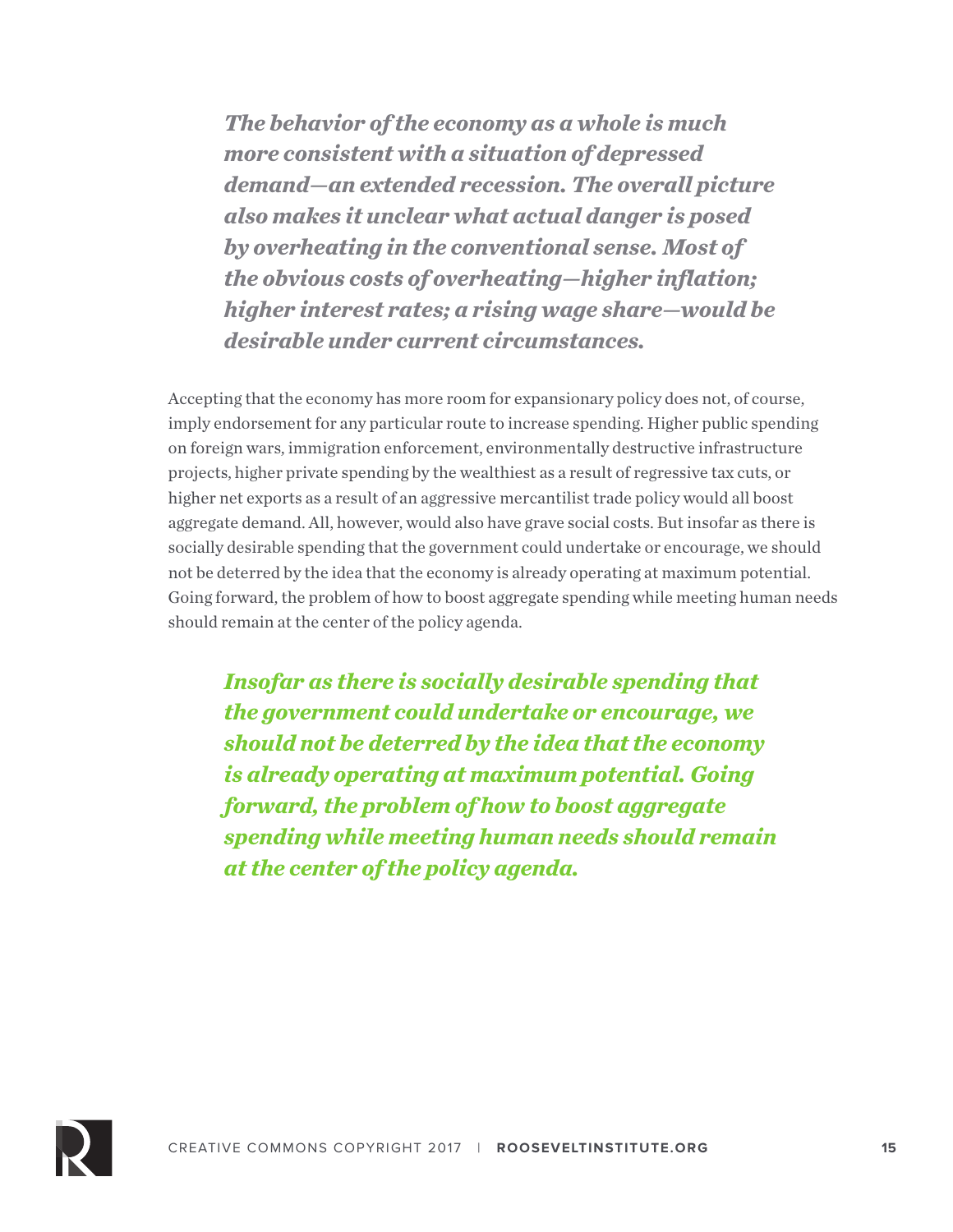## **IS HIGHER GDP NECESSARILY A GOOD THING?**

While most economists and policymakers take it for granted that faster output growth is desirable, not everyone agrees. And indeed, there are valid reasons to be skeptical about the place growth occupies as the unquestioned goal of economic policy.

First, environmental resource constraints are real. To be sure, GDP measures the value placed on market purchases, and not any physical quantity. There is no necessary connection between the money payment associated with a given human activity and the demands it places on natural systems' capacity to reproduce themselves. In principle, a given throughput of physical inputs can be associated with an arbitrarily high GDP. But in our economies as currently organized, there is a close connection between rising GDP and increased use of fossil fuels. This raises obvious concerns about the consequences of faster growth for climate change. It also means that a spike in oil prices may cut off faster growth.

Second, the gains of higher growth are not shared equally across the income distribution. The U.S. labor market is highly segmented, with certain groups—based on occupation, credentials, race, gender, geography or other factors—benefitting more from strong demand than others. It is possible that faster growth could encounter significant supply constraints (for example, rapid wage increases for

workers with scarce skills) well before the gains reach less favored segments. Profit income is also more cyclical than wage income, so, in the short term, an acceleration of growth is likely to be associated with a shift in income toward capital owners. If we take these concerns seriously, they suggest that the focus should be on direct job creation programs for people left out of the private market, rather than policies to raise output across the board.

A third reason to be skeptical about growth as a political project is that higher GDP does not necessarily improve people's wellbeing. There is no question that an increase of per-capita GDP from, say, \$300 to \$3,000 is almost invariably associated with a large improvement in welfare. This view is supported by a great deal of data on life expectancy, infant mortality, literacy and other direct measures of wellbeing. But the case is less clear-cut for a country that is already as rich as the United States. Both measures of human development and direct, surveybased measures of happiness suggest that by the time a country reaches the levels of per-capita income of the contemporary United States, the direct effects of further growth on wellbeing are weak and unreliable (Stiglitz et al. 2010).<sup>3</sup>



<sup>&</sup>lt;sup>3</sup> For the health evidence, see also Wilkinson and Pickett (2009). For an overview of the happiness survey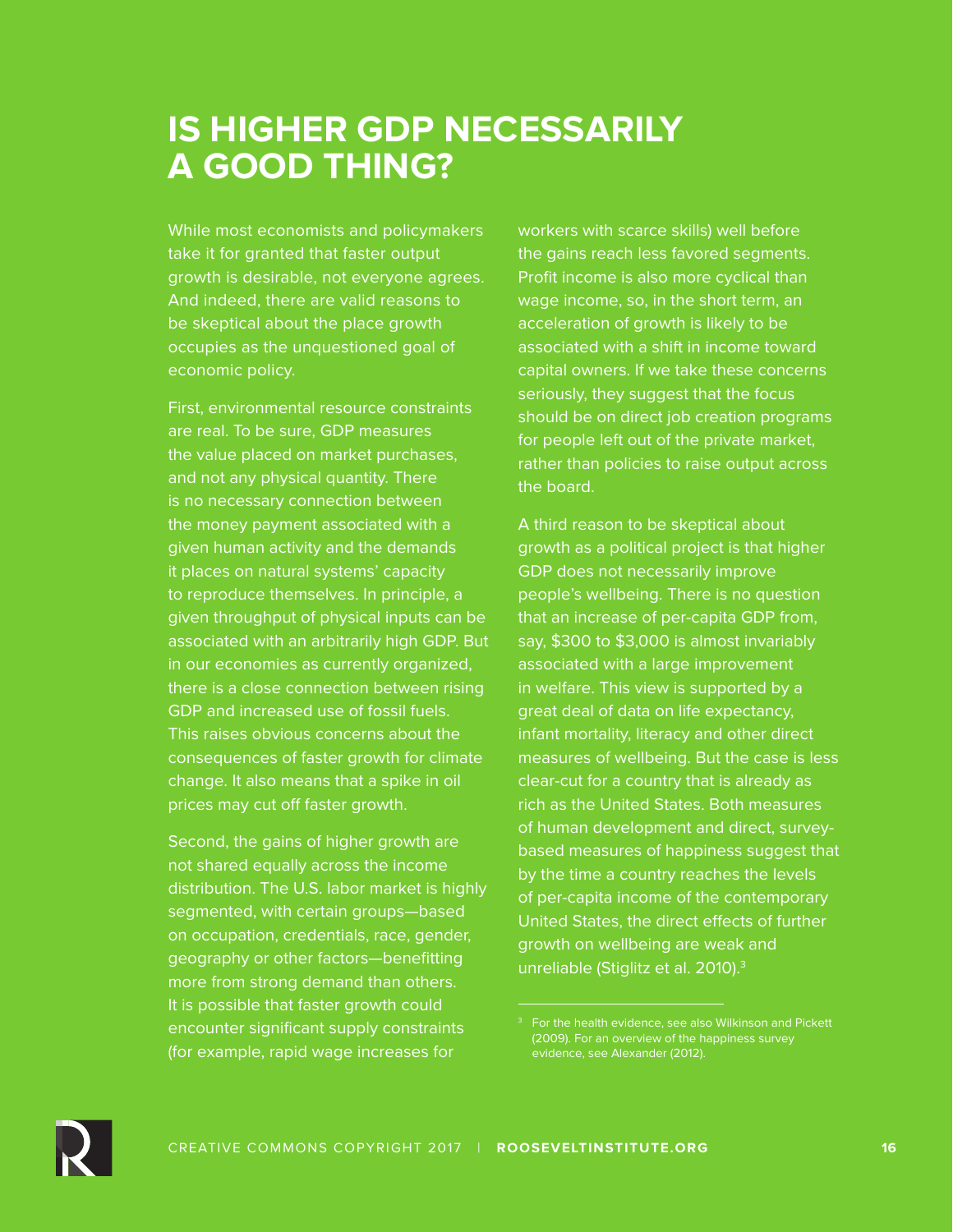Not everyone will accept these three arguments against the primacy of growth, of course. But we believe that even if one does not accept them, there are other, equally strong considerations that point toward a need for expansionary policy. We believe there is a progressive case for growth even if we accept a strong version of the claim that higher GDP does not directly improve welfare.

First, there is good reason to believe that, while the gains of growth are not spread evenly, a tight labor market has a strong tendency to raise wages, flatten the income distribution and increase the social power of working people more broadly. Over the short run, it is true, profits respond more strongly than wages to growth. But sustained high growth and low unemployment almost always pulls up wages disproportionately, especially at the bottom of the distribution. This was demonstrated in the U.S. most recently in the 1990s. This period saw both sustained above-trend GDP growth and below-trend unemployment, and the only sustained period of a flattening income distribution and rising wage share in the past 40 years. On a larger scale, the same principle was illustrated in the 1960s and 1970s when sustained low unemployment in the U.S., Western Europe and Japan was associated with a large shift of income and, just as importantly, political power and status, toward wage earners. There is a strong argument that the mass social movements of this period, even such apparently non-economic ones as feminism and gay

rights, also got an important impetus from sustained labor market tightness.4

Second, the idea of a hard ceiling to potential output is an important part of the logic of scarcity that constrains the political imagination in much of the world today. If spending on public investment and income redistribution are good things on merit, the question becomes whether we can "afford" them. One good reason to think we can is that if the economy has unused productive potential, this applies in particular to the question of environmental constraints. While reducing carbon emissions may, in the long run, require curtailing certain forms of consumption (air travel, for instance), in the short run it will requires a major increase in public and private investment. If the economy is still far from potential, that strengthens the case for increased spending on green energy, building retrofits, smart grids, new energy-storage technology, less fuelintensive land use patterns and so on.

Finally, low-productivity jobs and underemployment are generally less intrinsically rewarding, more tedious and often more physically taxing, less secure and enjoy less respect and status than productive jobs. So an argument that the economy is still far from potential is in part also an argument for better jobs for ordinary Americans.



<sup>&</sup>lt;sup>4</sup> The classic discussion of the links between full 1960s is Armstrong, Glyn and Harris (1991). For the US, see also Jefferson Cowie (2010).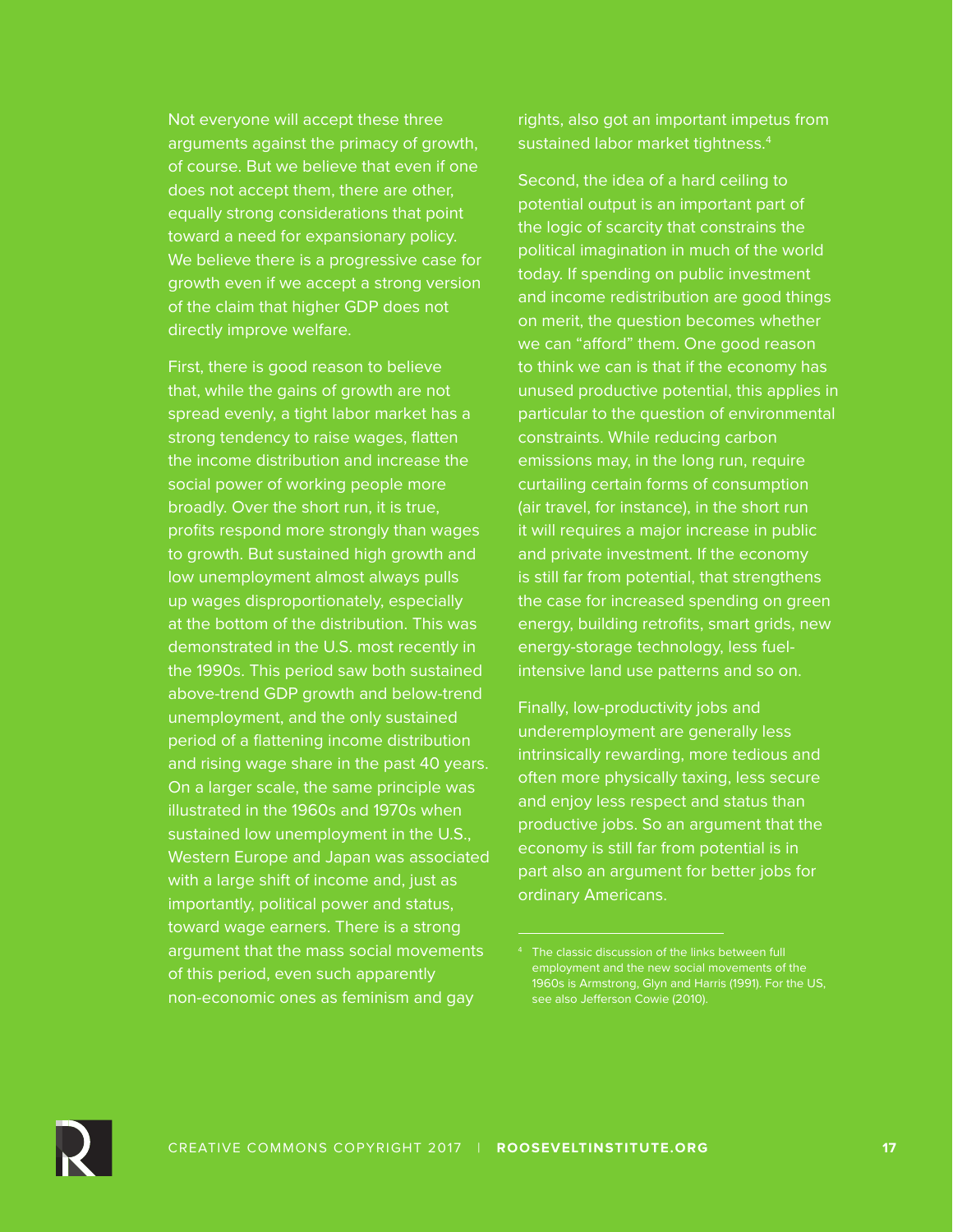#### **SECTION ONE**

## **What recovery?**

In this section we argue that, by historical standards, the economy has not recovered from the 2008 financial crisis in terms of GDP. It is true that measured unemployment has returned to the level considered equivalent to full employment, and price inflation is close to—if still short of—the Fed's 2 percent target. But output remains a full 15 percent below the pre-2007 trend line, a gap that is getting wider, not narrower, over time. This is shown in Figure 1, which compares the actual path of real per-capita GDP to a linear trend from 1947 to 2007.



**FIGURE 1** Real per-capita GDP and 1947-2007 trend. The figure shows that between 1947 and 2007, real per-capita GDP showed a stable long-run growth rate, but since 2007 it has fallen below this trend. **Note:** The scale is logarithmic, so a constant rate of increase appears as a straight line. *Source: BEA, author's analysis.*

As Figure 1 shows, there is no precedent for GDP's current divergence from trend in postwar U.S. history. We will make three points about this output shortfall: First, the apparent closing of the output gap is due to downward revisions of estimated potential output. Second, most of this slowdown in potential output growth was not predicted prior to the Great Recession. And third, it is composed about equally of a decline in employment relative to population, and slower productivity growth. We consider each of these facts in more detail in the following sections, before returning to the economy as a whole in the final section.

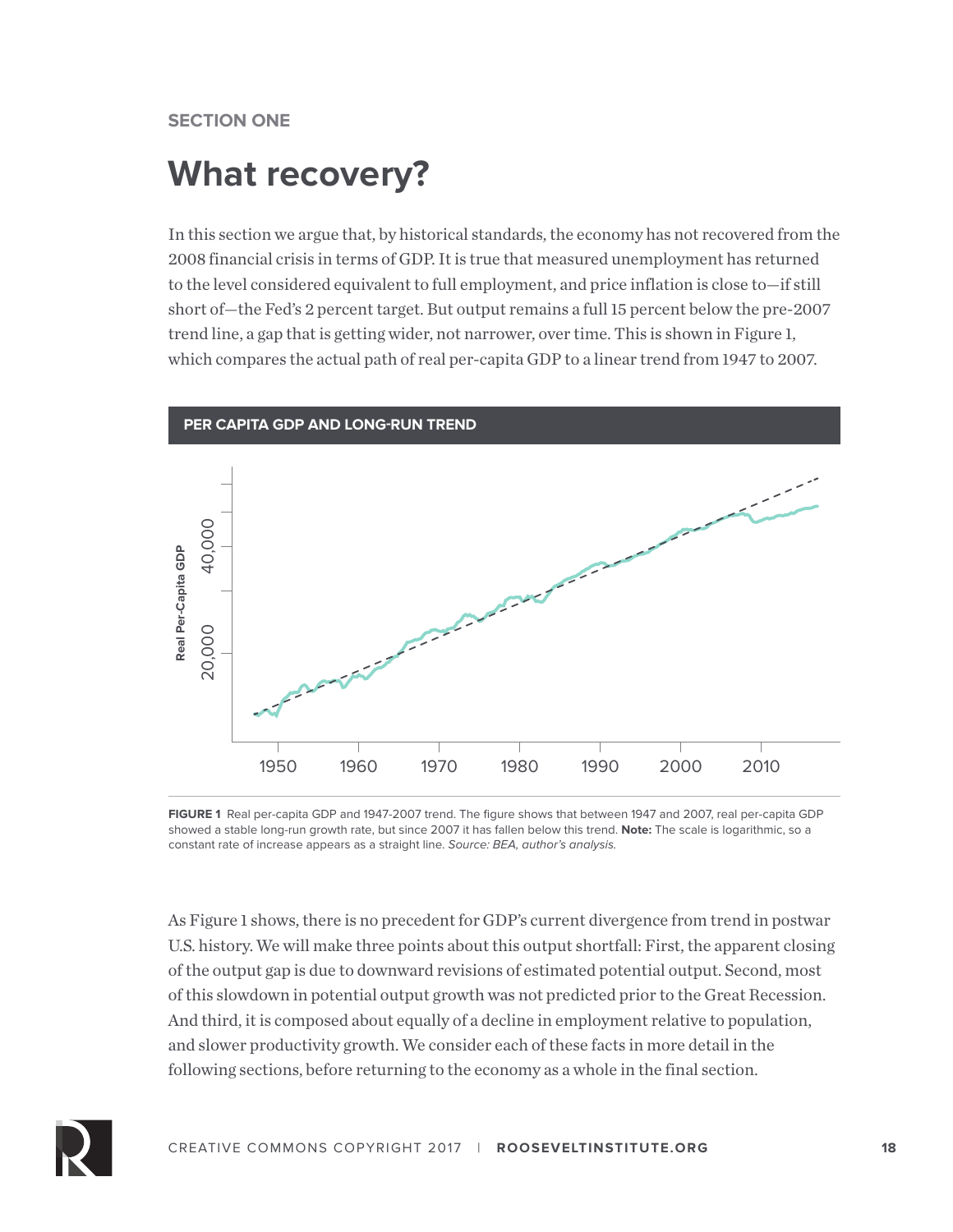First, a technical note: Some economists object to comparisons like that of Figure 1 on the grounds that we should not expect real per-capita GDP to follow a linear trend. That is, rather than expecting a steady long-term growth rate, we should expect the effects of booms and slumps to last indefinitely. While this is an important debate, we think the long-run trend is a meaningful point of comparison, for three reasons. First, it is the case that real per-capita GDP in the U.S. closely followed a linear trend in the 60 years after World War II, with periods of above-average growth followed by periods of below-average growth, and vice versa. (This is not necessarily true for other countries or periods.) Second, a strong tendency for GDP to return to trend is the default assumption in most practical policy debates, even if it is more controversial among academic economists. The assumption that most departures from the long-run trend are temporary is a feature of most forecasting models used by government and business. Third, and most fundamentally, it is hard to tell a story in which aggregate demand and supply matter if deviations from trend are persistent. The most prominent deviations from trend are recessions and recoveries, which nearly everyone both economists and people in the policy and business worlds—agree are driven by shifts in aggregate demand—that is, by the flow of money through the economy.

To argue that these deviations are normally permanent, you have to take one of two radical positions. In one, you believe that the economy is always operating at potential—that recessions are due to technological regress or other declines in the productive capability of the economy, throwing out almost everything we know about real-world business cycles. "Real business cycle" economists, who deny that aggregate demand matters even in the short run, take this approach. But they are a distinct minority. With the other position, you may believe that changes in desired spending, or in the flow of money and credit, have permanent effects on output. This is a view that even fewer economists would accept. But without taking one of these two positions, it is hard to argue that economic growth doesn't follow a more or less linear trend, even in cases where the statistical evidence is more ambiguous than for the postwar U.S.<sup>5</sup> Of course, to the extent that demand-induced shifts in output persist in the long run, the case for expansionary policy is that much stronger. If even a small part of the effect of fiscal stimulus is permanent, such stimulus may pay for itself (DeLong and Summers 2012).

In 2006, the CBO was forecasting cumulative 16 percent growth in real, per-capita GDP over the next decade. Instead, growth has been just 6 percent. If GDP had grown as predicted, an additional \$1.7 trillion would have been produced in 2016, an amount greater than the total output of Texas or New York state. And the CBO's forecast was, arguably, conservative—



<sup>&</sup>lt;sup>5</sup> In the presence of hysteresis, it is more plausible that shifts in demand could have long-run effects. The existence of a linear trend between 1947 and 2007 would then suggest that shifts in demand were not large enough or sustained enough to produce large effects on the economy's productive potential.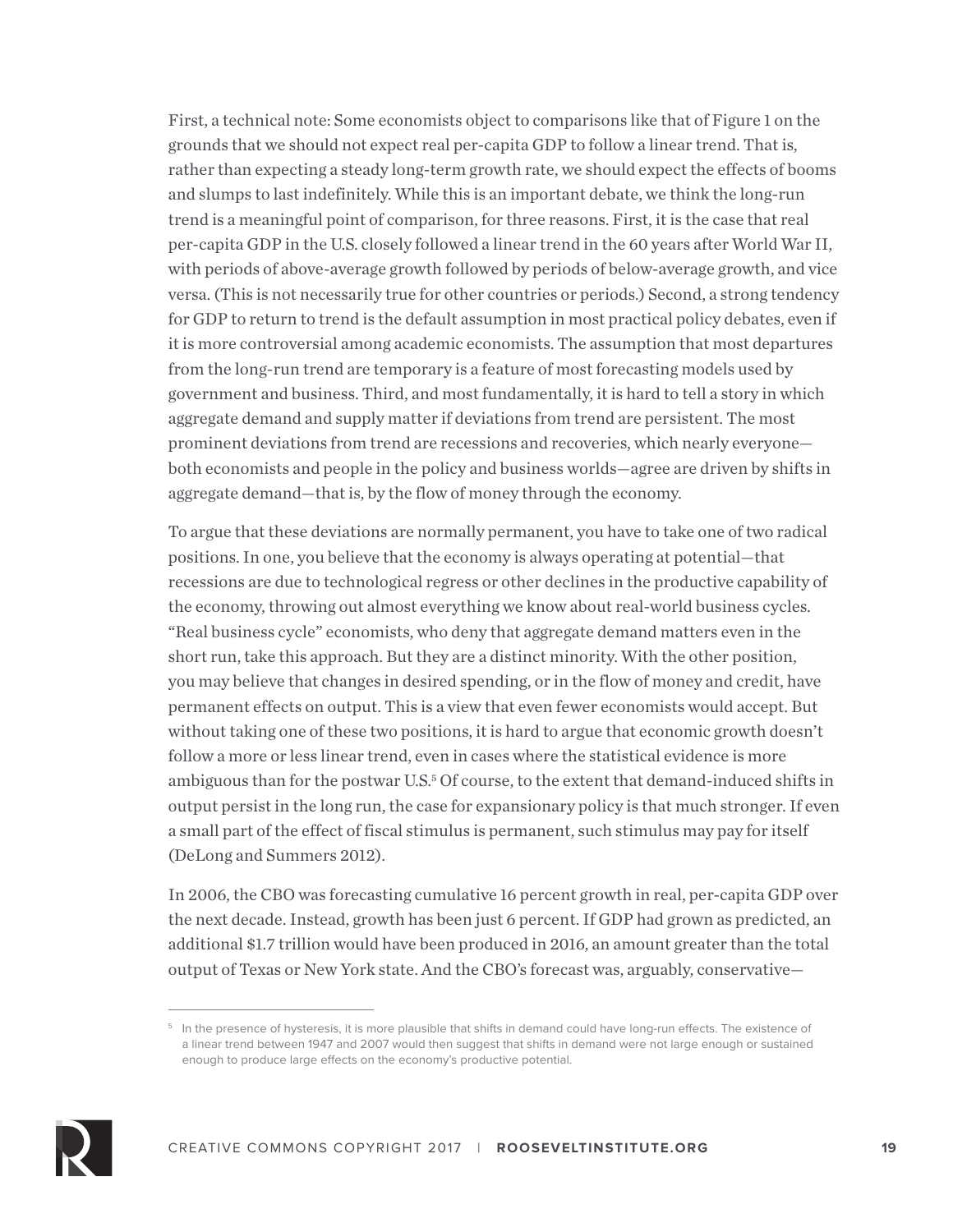*In 2006, the CBO was forecasting cumulative 16 percent growth in real, per-capita GDP over the next decade. Instead, growth has been just 6 percent. If GDP had grown as predicted, an additional \$1.7 trillion would have been produced in 2016, an amount greater than the total output of Texas or New York state.* 

it was already predicting a significant slowdown in growth from what the U.S. had seen historically. Over the full postwar period, from 1947 to 2007, the U.S. saw an average 2.2 percent annual growth rate in real per capita GDP. If this rate had continued, we would have seen 25 percent growth over the past decade, and 2016 GDP would have been \$4.6 trillion higher than it actually was—additional goods and services equal to the output of New York, Texas, Illinois and Florida combined.



**FIGURE 2** Real GDP as a fraction of the CBO's January 2006 estimate of potential GDP. The figure shows that the gap that opened up between actual GDP and forecast GDP during the recession, has not closed at all in the recovery. *Source: CBO, BEA, author's analysis.*

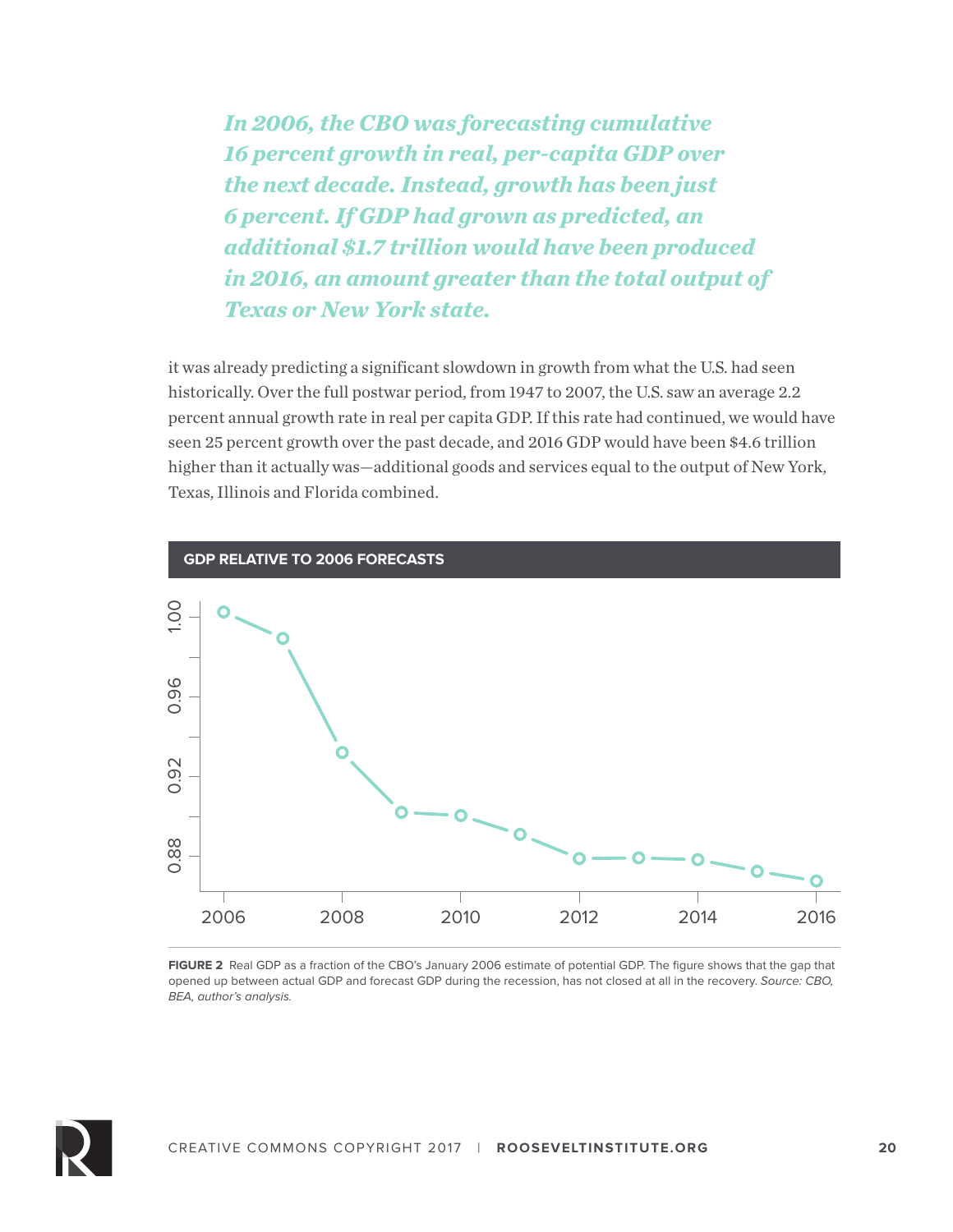Figure 2 compares the path of real GDP to the CBO's estimates of potential GDP as of January 2006.<sup>6</sup> Unsurprisingly, during the recession GDP fell well below the 2006 estimates of potential output—about 10 percent below by the official end of the recession. What is more striking, however, is that since then none of the gap with the 2006 estimate of potential has been closed. On the contrary, the gap continued to widen, so that by 2016 real GDP was approximately 12 percent below the CBO's 2006 estimate of potential output for that year.

Whether one takes the long-run trend or, more cautiously, the pre-recession forecasts as a baseline, this is a large, unanticipated and persistent loss in production. It implies substantially lower incomes for American households, and fewer resources available to address national challenges. It is certainly possible that this gap is entirely the result of overoptimistic growth forecasts prior to the recession. It may be, as many economists and policymakers seem to believe, that the post-recession slowdown in growth is a supply-side phenomenon, reflecting a diminished capacity to produce rather than any underutilization of existing capacities. It may be that this decline in potential has structural causes that are beyond the reach of policy, such as an aging population and an exhaustion of the technological frontier. (In particular, as we will see below, there is some empirical support for the argument that declining labor force participation reflects the changing age structure of the population—though the case is not as decisive as it is sometimes made out to be.)

*By mistakenly regarding our underuse of existing labor, capital and technology as a shortage of real resources, we will miss out on the policy interventions that would allow us to use them more fully.*

But there is danger in reaching these conclusions too quickly. Suppose that some or all of the shortfall is in fact due to a lack of demand—to not enough spending to fully use our existing capacities. In that case, there is a risk that macroeconomic policy itself will write into permanence what could have been a temporary interruption in the normal process of economic growth. By mistakenly regarding our underuse of existing labor, capital and technology as a shortage of real resources, we will miss out on the policy interventions that would allow us to use them more fully. These interventions are, conceptually if not practically, straightforward: someone, whether the government, business or households, needs to buy more.



<sup>&</sup>lt;sup>6</sup> The definition of GDP underwent a major revision in 2013, when intellectual property production and research and development spending were reclassified as investment spending. Because of this, the level of GDP cannot be directly compared with earlier forecasts. Instead, all comparisons of actual forecast output and productivity are of actual and predicted cumulative growth, using a consistent definition of GDP in each case. Since the revision did not affect employment data, employment levels can be compared directly.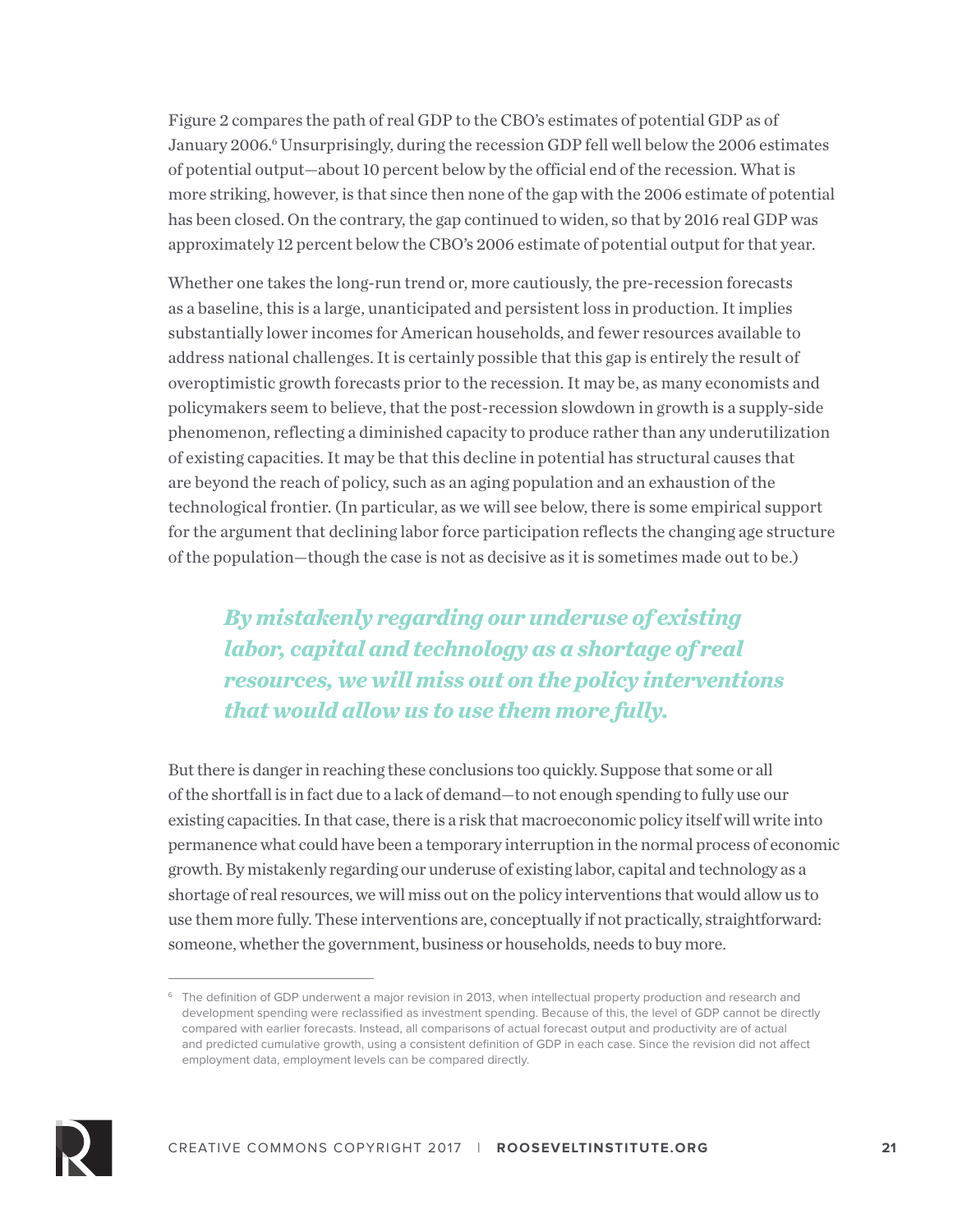## **1.1 U.S. GDP REMAINS AT ABOUT 15 PERCENT BELOW THE PRE-RECESSION TREND.**

The first half of the 20th century—with the Great Depression and two world wars—saw very large swings in GDP growth. But after the demobilization following World War II, the U.S. has seen very smooth growth in output. Between 1947 and 2007, real GDP per capita grew at a steady 2.2 percent per year. As Figure 1 shows, this growth rate was remarkably consistent. If we define the output gap as the deviation between real GDP and the trend line, the standard deviation of the gap is 3.1 percent, and the median gap is just 2.5 points. The maximum gap in either direction was less than seven points, and those deviations were rare and short-lived. Over this sixty-year period, one could make very accurate forecasts of future GDP per capita simply by projecting the 2.2 percent annual growth forward. During the "Great Moderation" period from the mid-1980s to 2007, real output stayed even closer to trend, never departing from more than 5 percent in either direction and spending the majority of quarters within 1.5 points of it.

There is an important corollary to this steady long run growth rate: Periods of slower growth have alternated with periods of faster growth. Historically, every time a recession has reduced per-capita GDP relative to the long-run trend, it has been followed by a period of faster than usual growth. In other words, deviations from the trend have not been persistent.

Since 2007, however, there has been no tendency to make up the ground that was lost during the recession. On the contrary, the gap between per-capita GDP and the pre-recession trend has steadily increased, reaching 15 percent in the last quarter of 2016 (the most recent available). There is no precedent in the postwar period for a deviation from trend this large or this persistent.

*Since 2007 there has been no tendency to make up the ground that was lost during the recession. On the contrary, the gap between per-capita GDP and the pre-recession trend has steadily increased, reaching 15 percent in the last quarter of 2016 (the most recent available). There is no precedent in the postwar period for a deviation from trend this large or this persistent.* 

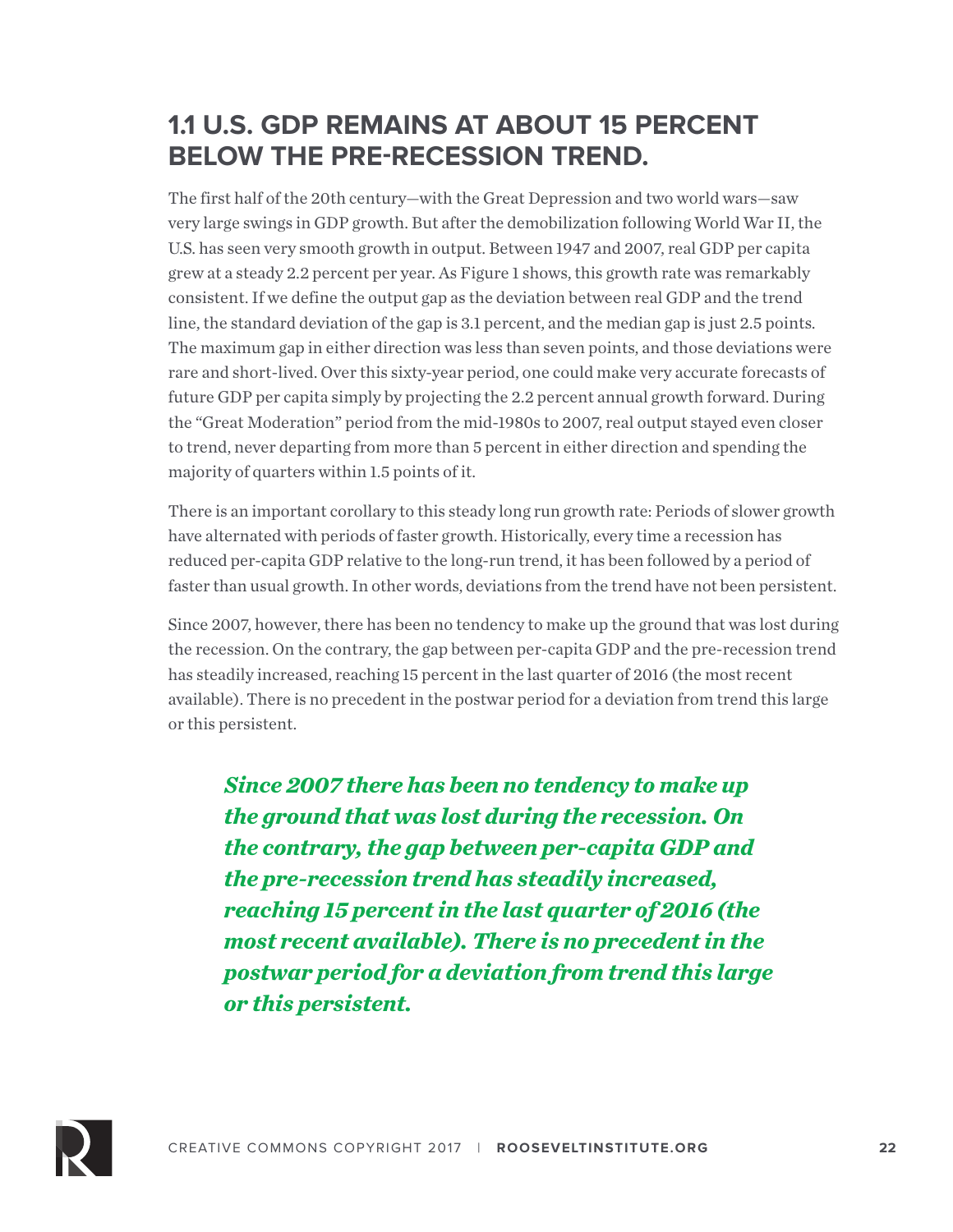#### **OUTPUT GAP AND SUBSEQUENT GROWTH RATE**



**FIGURE 3** Output gap and real growth over next 6 years. The horizontal axis shows the output gap, measured as the deviation of real per capita GDP from the 1947-2007 trend line, in the year shown. The vertical axis shows the annual growth rate of real per capita GDP over the following six years. Data is quarterly. *Source: BEA, author's analysis.*

This is shown in Figure 3, which plots the output gap against the average real growth rate of per-capita GDP over the next six years. (Six years is about the average length of a U.S. business cycle.) The output gap is here defined as the deviation from the 1947-2007 trend. As the figure shows, prior to the most recent cycle, there was a very strong relationship between the output gap and the subsequent growth rate. The R-squared of the relationship is 0.6, meaning that the majority of medium-term growth could be predicted simply on the basis of the current deviation from trend. As the figure shows, every previous six-year period that began significantly below the long-run trend saw above-average growth, while almost every six-year period that began above trend saw below-average growth (the exception is periods beginning in the late 1960s and early 1970s).

This historical relationship would have led to predictions of unusually rapid growth in the following years, as growth returned to trend, as most forecasters in fact predicted. But as it turned out, not only was there no accelerated growth to bring output back to trend, the growth rates out of the recession did not even match historical averages. The only sevenyear periods with comparably low per-capita GDP growth came in the wake of the booms around the Korean War in the 1950s, when unemployment fell to below 3 percent, and the late 1970s, periods during which output was well above trend and there were unambiguous

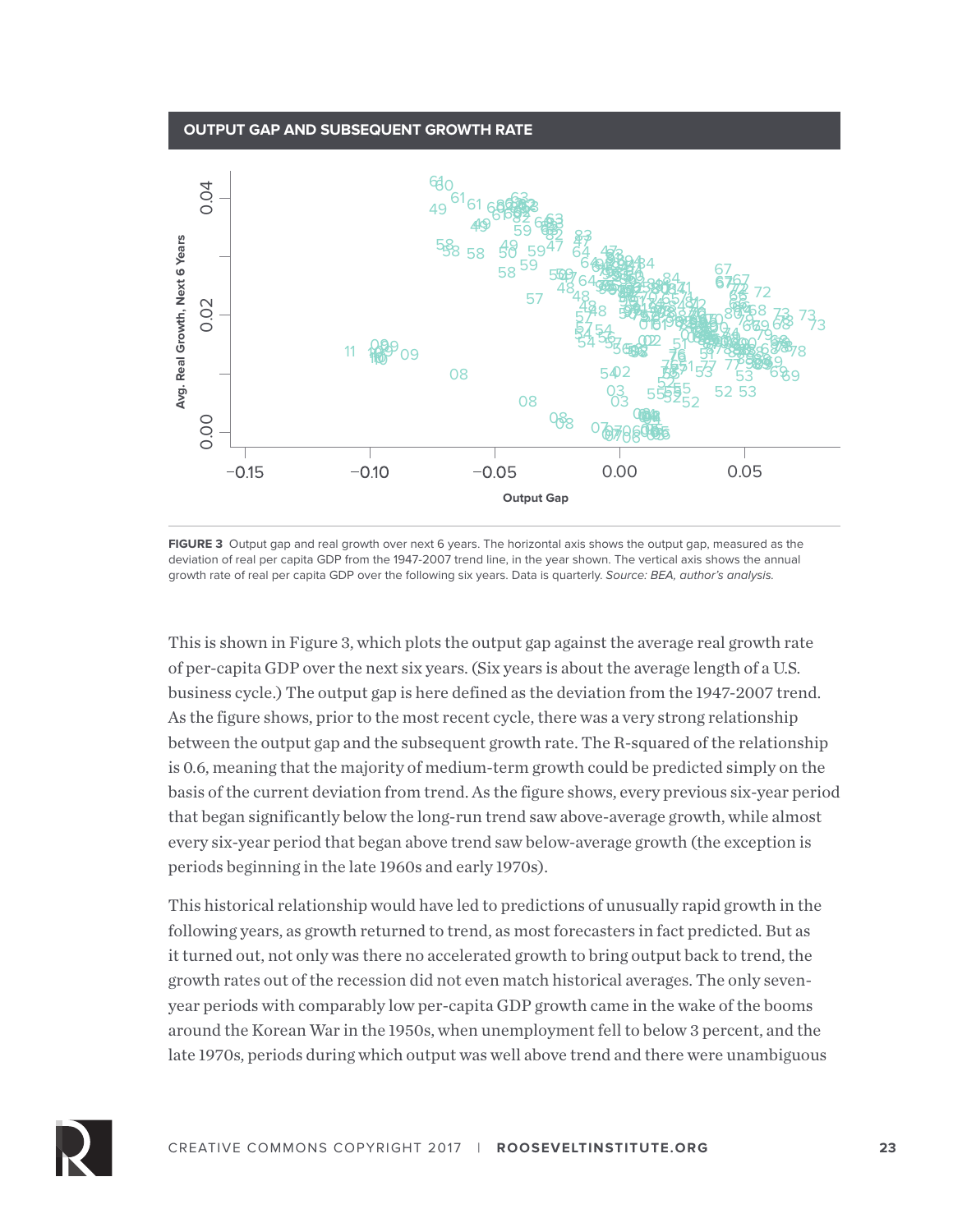signs of overheating. There is no postwar precedent for an extended period of slow growth from a starting point that is already well below trend.

This deviation of GDP from its long-run trend is already, by itself, a problem for claims that the economy is now operating at full potential. There is no question that the financial crisis, collapse of the housing market, mass unemployment and general fear and uncertainty of the recession period itself depressed aggregate demand—that is, they reduced households' and businesses' desired spending. Because the sharp fall in output of 2008-2009 was, without question, driven by demand-side factors, logically there should have been some bounce back from the low levels of output at the bottom of the recession. The fact that we have not experienced the period of above-trend growth that characterized earlier recessions suggests that the demand problems have not been resolved.

*There is no question that the financial crisis, collapse of the housing market, mass unemployment and general fear and uncertainty of the recession period itself depressed aggregate demand—that is, they reduced households' and businesses' desired spending … The fact that we have not experienced the period of above-trend growth that characterized earlier recessions suggests that the demand problems have not been resolved.*

**1.2 MOST OF THE SLOWDOWN WAS NOT ANTICIPATED BY FORECASTERS.** THE DECLINING OUTPUT GAP REFLECTS ESTIMATES OF POTENTIAL GDP CONVERGING TO ACTUAL GDP, RATHER THAN ACTUAL GDP RETURNING TO TREND.

A natural question to ask about this decline relative to the prior trend is whether forecasters anticipated it. This question is related to the underlying causes of the decline, since some factors, such as declining labor force participation due to an aging population, are easily anticipated by forecasters, while others, such as weak demand in the wake of a financial crisis, are not. For this reason, a number of authors use the fraction of the deviation from trend that was anticipated by prior forecasts as a measure of the contribution of structural

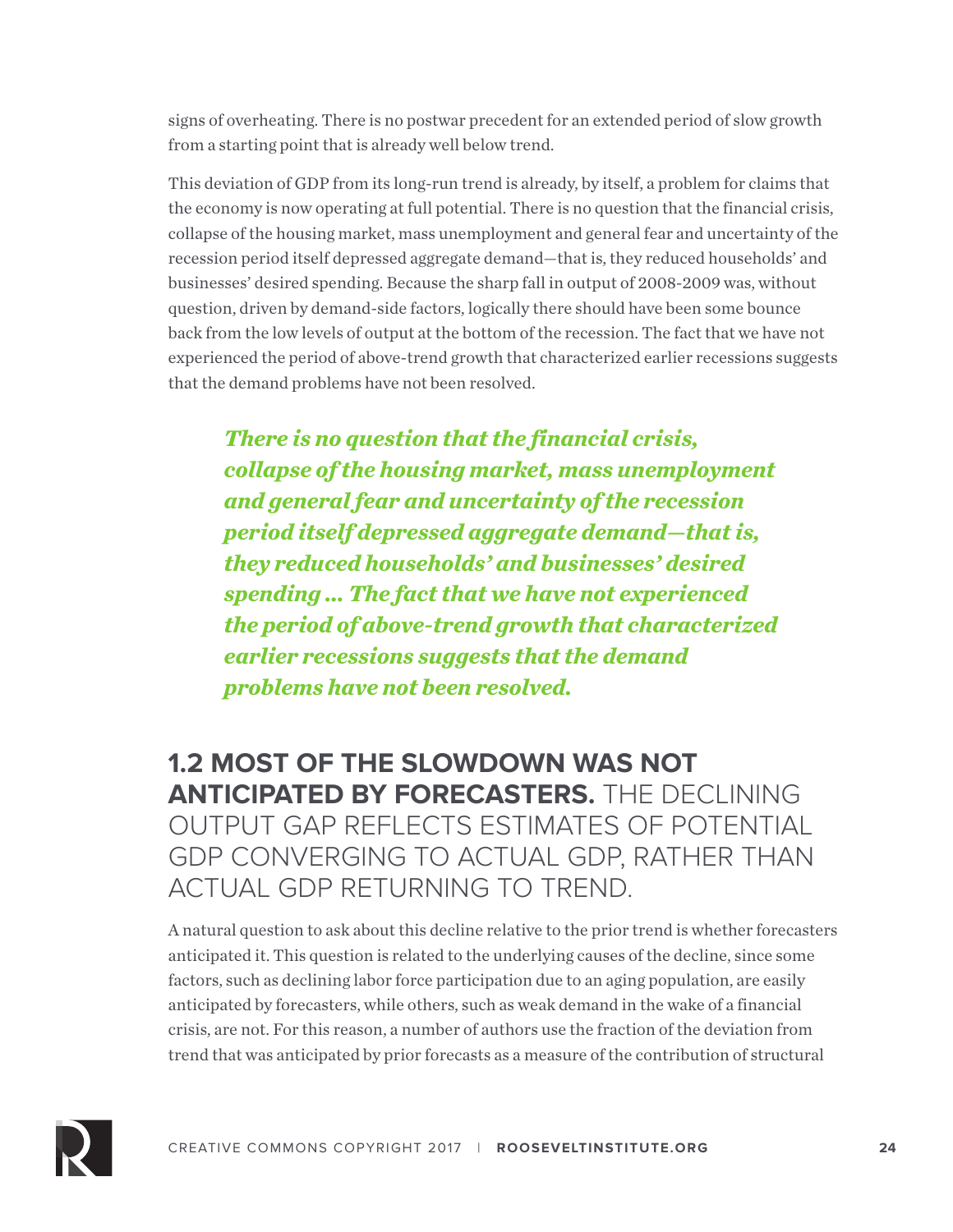forces, and the fraction of the deviation that was not predicted as a measure of the contribution of weak demand or other effects of the financial crisis and its aftermath.

Ball (2014), Ball, DeLong and Summers (2014), and Fatas and Summers (2016), among others, try to answer the question of how much the decline in output is due to the recession by comparing pre-recession estimates of potential output with more recent ones for a number of rich countries. The three papers do different versions of this exercise, but all find that (1) the bulk of the slowdown in growth since the 2008-2009 recession was not predicted prior to it; and (2) there is no tendency for output to return to potential. Rather, changes in current output are eventually reflected in revised estimates of potential.

Despite the fact that the gap between per-capita GDP and the pre-recession trend has not closed, official measures of the output gap released by bodies like the Bureau of Economic Analysis (BEA) and CBO show a steadily closing gap between current output and potential. This is entirely because estimates of potential output have been steadily revised downward since 2007. In effect, the GDP ball has gotten closer to goal, but that is because the goalposts have been moving backward, not because the ball has been moving forward.

*Estimates of potential output have been steadily revised downward since 2007. In effect, the GDP ball has gotten closer to goal, but that is because the goalposts have been moving backward, not because the ball has been moving forward.*

The downward revisions result mechanically from the procedure used to estimate potential output. These estimates are based on a production function approach that includes "total factor productivity" (or the "Solow residual"), an unobservable parameter that acts as a kind of fudge factor. TFP growth is set at whatever level is required to make the estimate of potential output converge to actual output when unemployment is at its target level.7 The procedure followed by the statistical agencies cannot show a persistent output gap—the way the estimate is constructed ensures that actual output will always converge to potential over the business cycle. This is not necessarily a bad procedure for politically sensitive estimates whose function is to establish a consensus view for policymaking. But it's important to understand that the decline in the official output gap provides no information about whether output is close to potential in any substantive sense.



 $7$  For a thorough discussion of the CBO's methodology for estimating potential output, see CBO (2001).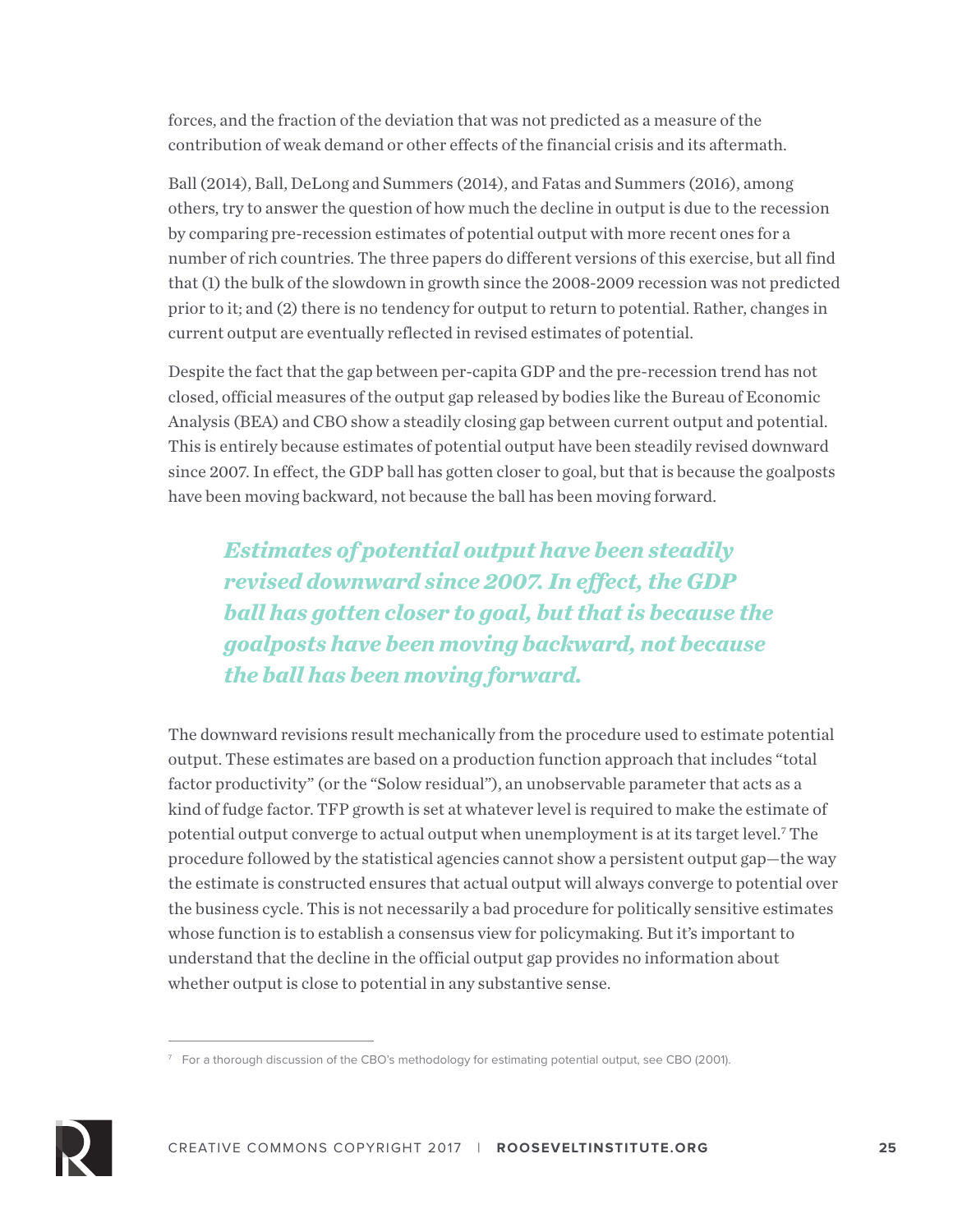

**FIGURE 4** CBO estimates/forecasts of potential output for various years. The heavy black line shows the historical path of GDP. The colored lines show historical and forecast estimates of potential output for each year from 2002 through 2016. The blue-green lines are estimates made before the recession, while the red-purple lines are estimates made after the recession. The 2006 value is set to 100. As the figure shows, the fact that GDP is now estimated to be close to potential is entirely the result of downward adjustments of potential estimates since the recession. *Source: CBO, author's analysis.*

The pattern of downward revisions is shown in Figure 4. The colored lines show the CBO's January estimates for potential output over the following 10 years.<sup>8</sup> The heavy black line shows the actual path of GDP.

What do we see? First, there has been a systematic reduction in estimates of potential. While there are some upward adjustments in the early years, more recently all the adjustments have been downward. The estimates of 2015, for example, first made in 2005, have been reduced every year since then. The same goes for 2016 and all later years. These are not random errors, and they are not small. The estimate of 2016 potential GDP made by the CBO in 2006 was 10 percent greater than the estimate last year.

In 2006, before the recession, the CBO was predicting that real per-capita output would increase by 2 percent over the next decade—slightly below the long-run trend rate. In January 2008, the last pre-recession forecast, the CBO had revised its ten-year growth rate down slightly, to 1.8 percent. In the event, per-capita GDP grew at just 0.6 percent per year



<sup>&</sup>lt;sup>8</sup> Data is taken from the CBO's Potential GDP and Underlying Inputs for various years.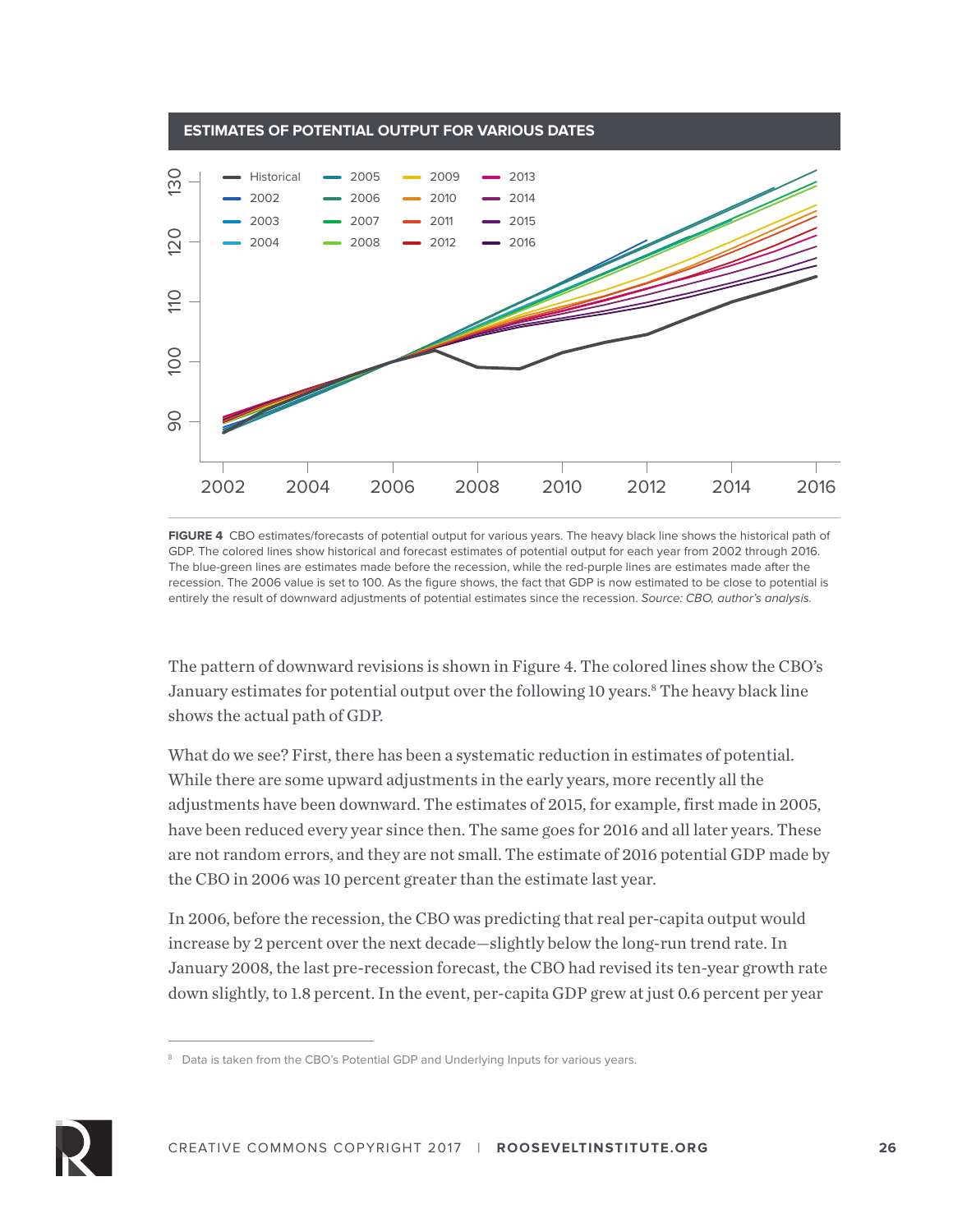over the period—by far the slowest growth in per-capita output over any 10-year period since the 1930s. Of the 15-point gap between current per-capita output and the long-run trend, less than half was predicted before the recession. The majority of the gap reflects downward revisions since the recession began.

## **1.3 THE DECLINE IN GROWTH REFLECTS A MIX OF LOWER LABOR FORCE PARTICIPATION AND SLOWER PRODUCTIVITY GROWTH.**

The next step in making sense of the GDP shortfall is to break it down into various components and see how they behave individually. There are a number of ways to do this, but the most straightforward is the identity:

**(1)** output = productivity  $x$  employment = productivity  $x$  labor force  $x$  $(1 -$  unemployment) **x** hours per worker

It follows that:

- **(2)** Percent output growth **≈** percent productivity growth + percent employment growth ≈ percent productivity growth + percent growth in non-institutionalized population
	- + change in the labor force participation rate change in the unemployment rate +

percentage growth in average hours

Output is employment multiplied by labor force productivity. This is also equal to labor force productivity multiplied by the labor force size multiplied by the employment rate (which is one minus unemployment rate). These are directly observable aggregates, and the CBO gives the relevant components for each of these in its estimates of potential output. Productivity here means labor productivity, or output per worker. As applied to potential, unemployment means the non-accelerating inflation rate of unemployment, or NAIRU. The unemployment rate is supposed to be consistent with stable inflation, which is targeted by the central bank.

The following table shows how these components have behaved over the past 10 years, compared with their long-run trends. It also shows the pre-recession forecasts of the CBO. The first column shows the difference between actual 2016 output and what you would predict by projecting forward the 1989-2006 trend.9 The second column shows the CBO's



<sup>&</sup>lt;sup>9</sup> The trend starts in 1989 because that year, like 2006, had actual output very close to estimated potential. Starting there, rather than in an earlier year, means that we can ignore population growth, since population increased at almost exactly the same rate between 2007 and 2017 as between 1989 and 2007.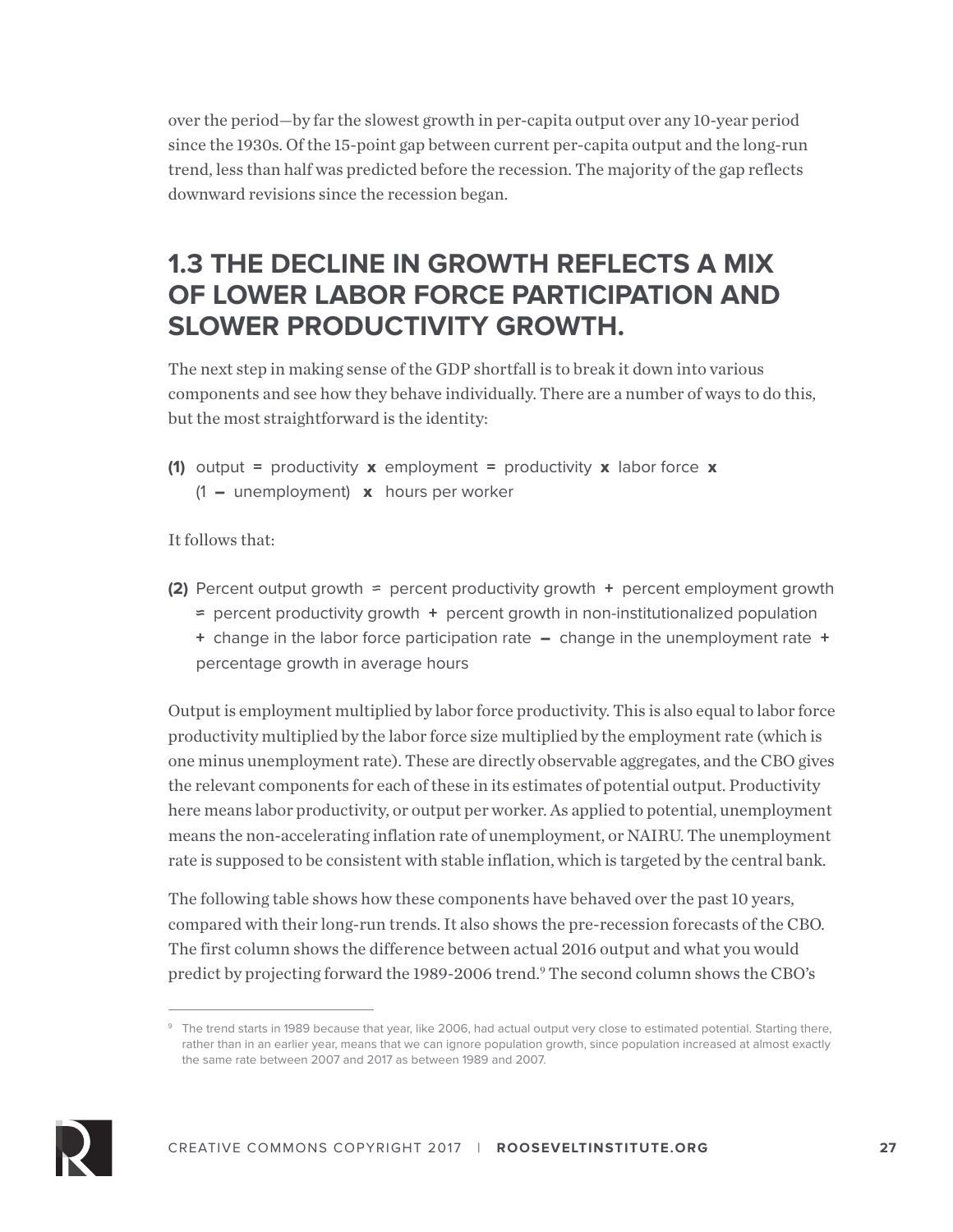2006 forecasts for 2016. The third column shows the value you would predict for 2016 by simply extrapolating the 1989-2006 trend. The fourth column shows current estimates of potential for 2016. And the final column shows actual values for 2016. In the first four rows, the 2006 value is set to 100. (Because actual output in that year was very close to potential, it doesn't matter whether we use actual or potential output for 2006.)

| 2006-2016 GDP GROWTH: TREND, FORECAST AND ACTUAL |                       |                                     |                      |                                                                    |                       |  |  |  |
|--------------------------------------------------|-----------------------|-------------------------------------|----------------------|--------------------------------------------------------------------|-----------------------|--|--|--|
|                                                  | <b>Actual</b><br>2006 | 2006 Forecast<br>for 2016 Potential | <b>Trend</b><br>2016 | <b>Revised 2016</b><br><b>Potential Estimate</b><br>(CBO Estimate) | <b>Actual</b><br>2016 |  |  |  |
| GDP per capita                                   | 100                   | 116                                 | 125                  | 107                                                                | 106                   |  |  |  |
| <b>GDP</b>                                       | 100                   | 126                                 | 135                  | 116                                                                | 114                   |  |  |  |
| <b>Employment</b>                                | 100                   | 107                                 | 115                  |                                                                    | 106                   |  |  |  |
| Productivity                                     | 100                   | 118                                 | 118                  |                                                                    | 108                   |  |  |  |
| Labor force participation                        | 66.2                  | $62.9*$                             | 66                   |                                                                    | 62.8                  |  |  |  |
| <b>Unemployment rate</b>                         | 4.4                   | 5.2                                 |                      | 4.8                                                                | 4.8                   |  |  |  |

#### **2006-2016 GDP GROWTH: TREND, FORECAST AND ACTUAL**

**TABLE 1** GDP and components, 2006 and 2016, forecast and actual. "Trend" is an extrapolation of the 1989-2007 growth rate. "Forecast" is the value given or implied in the CBO's 2006 "Potential GDP and Underlying Inputs." Potential unemployment is the CBO's current NAIRU estimate. *Source: CBO, BEA, author's analysis.*

**\*Note:** The CBO's annual forecasts do not directly report a labor force participation rate; their forecast includes only potential employment. CBO (2001) indicates that CBO computes potential employment based on the Social Security Administration's forecasts of the working-age population. So the "forecast" labor force participation rate reported here combines the CBO's forecast of employment with the 2016 labor force forecast in the 2007 OASDI Trustees Report. However, a separate 2007 report does include a forecast for the labor force participation rate of 64.3 percent for 2016, significantly above the actual figure (CBO 2007), so it is possible that the accurate forecast of employment growth in fact reflects an overestimate of labor force participation combined with an underestimate of population growth.

As the table shows, GDP in 2016 was about 15 percent below what we would predict based on the earlier trend. Prior to the recession, the CBO predicted 7 points of this slowdown, or a bit less than half. But the picture is quite different for employment and productivity taken separately.

The deceleration in labor force growth was almost entirely predicted by the CBO. The productivity slowdown was not predicted at all. The downward revisions to estimates of potential output over the past decade have almost all been revisions to productivity estimates. (There were important downward revisions to forecasted labor force growth, as shown in Figure 5, but they came a bit earlier.) Unemployment does not play an important role in either case: both actual unemployment and the current estimate of NAIRU are very close to the 2006 unemployment rate. This is quite different in Europe, where higher NAIRUs explain a large part of the change in potential output (Ball 2014).

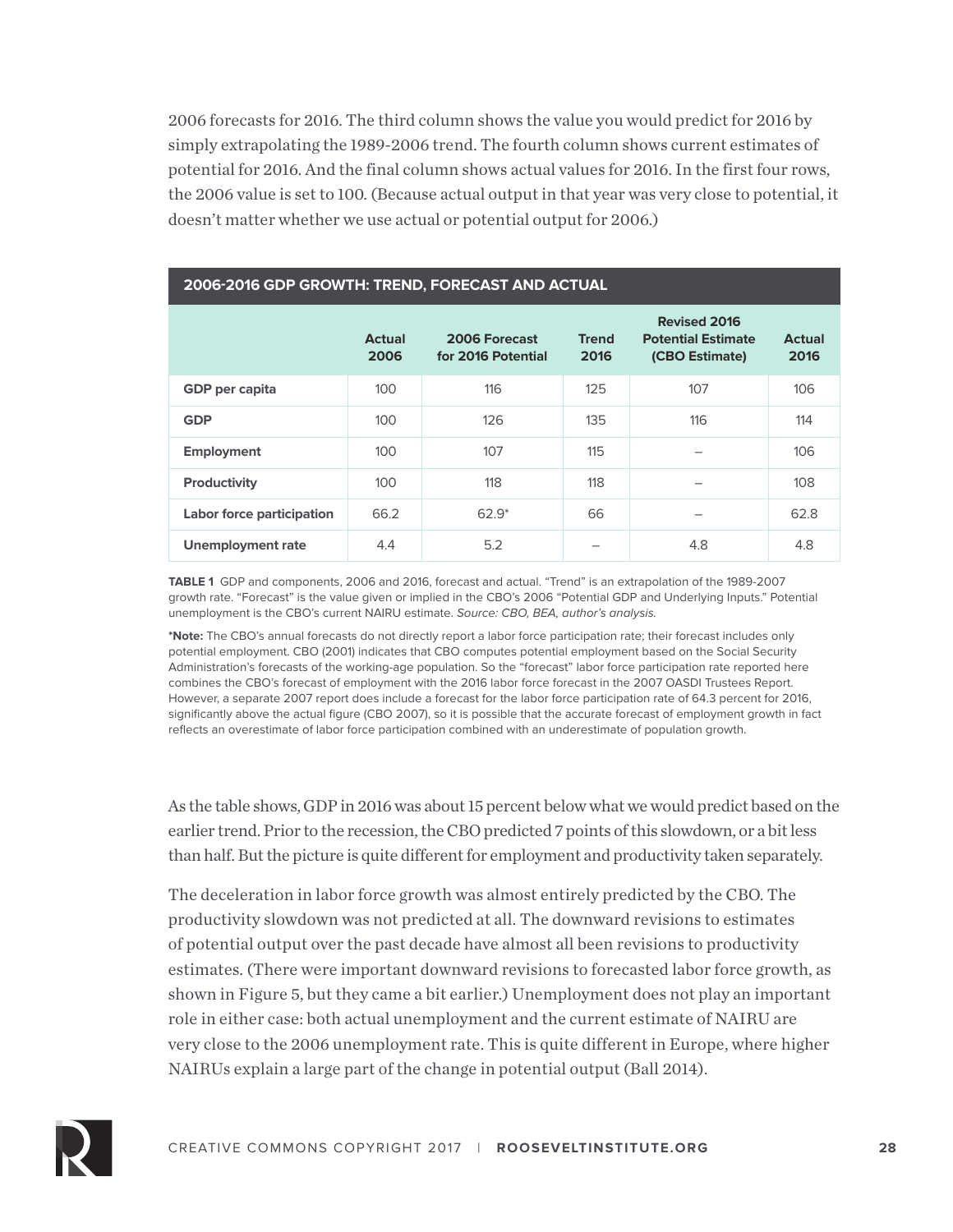

**FIGURE 5** CBO estimates/forecasts of potential employment for various years. The heavy black line shows the historical path of employment. The colored lines show historical and forecast estimates of potential output for each year from 2002 through 2016. The blue-green lines are estimates made before the recession, while the red-purple lines are estimates made after the recession. The 2006 value is set to 100. As the figure shows, cumulative employment growth since 2006 is now close to the CBO's pre-recession forecasts. *Source: CBO, author's analysis.*



**FIGURE 6** CBO estimates/forecasts of potential labor productivity for various years. The heavy black line shows the historical path of productivity. The colored lines show historical and forecast estimates of potential output for each year from 2002 through 2016. The blue-green lines are estimates made before the recession, while the red-purple lines are estimates made after the recession. The 2006 value is set to 100. *Source: CBO, author's analysis.*

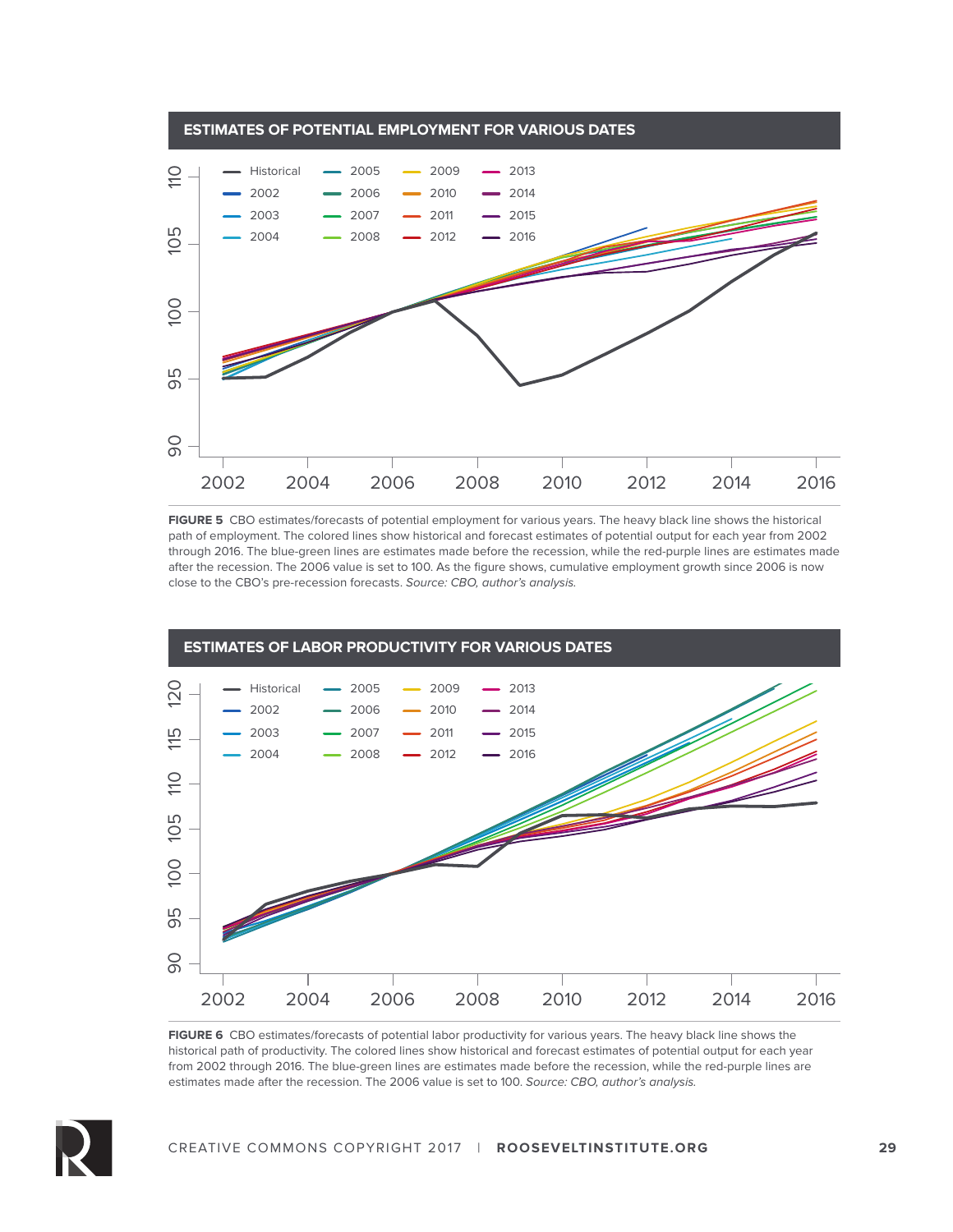

**FIGURE 7** CBO estimates of the non-accelerating inflation rate of unemployment (NAIRU) and the actual unemployment rate, various dates. *Source: CBO, author's analysis.*

These different patterns of revisions are shown in Figures 5 to 7. The format is the same as for Figure 3—each line represents the estimates made in a given year, with the bluer lines showing earlier forecasts and the redder lines later ones.

Figure 6 shows actual and forecast labor productivity, defined here as output per worker. The figure shows there are modest downward adjustments in 2007 and 2008 but the big adjustment comes later, especially in 2009 and 2014. And the later adjustments are not just to the level of productivity but also to the trend. So not only is there no convergence between actual productivity and pre-recession forecasts, the gap has continued to widen over time. For the labor force, by contrast, the biggest adjustments come before the recession, especially in 2003, when the trend is revised downward. The post-recession revisions are small, and the actual trajectory of the labor force shows a definite reversion toward the immediate pre-recession forecasts.

Labor productivity can be further subdivided into output per hour and hours per worker. We focus on output per worker rather than output per hour in Table 1 and the related analysis, for two reasons. First, the CBO forecasts, which are our baseline, are constructed in terms of output per worker, with no separate hour term. Second, reduced work hours play no role in the post-2007 deceleration in labor productivity. While hours per worker did fall somewhat

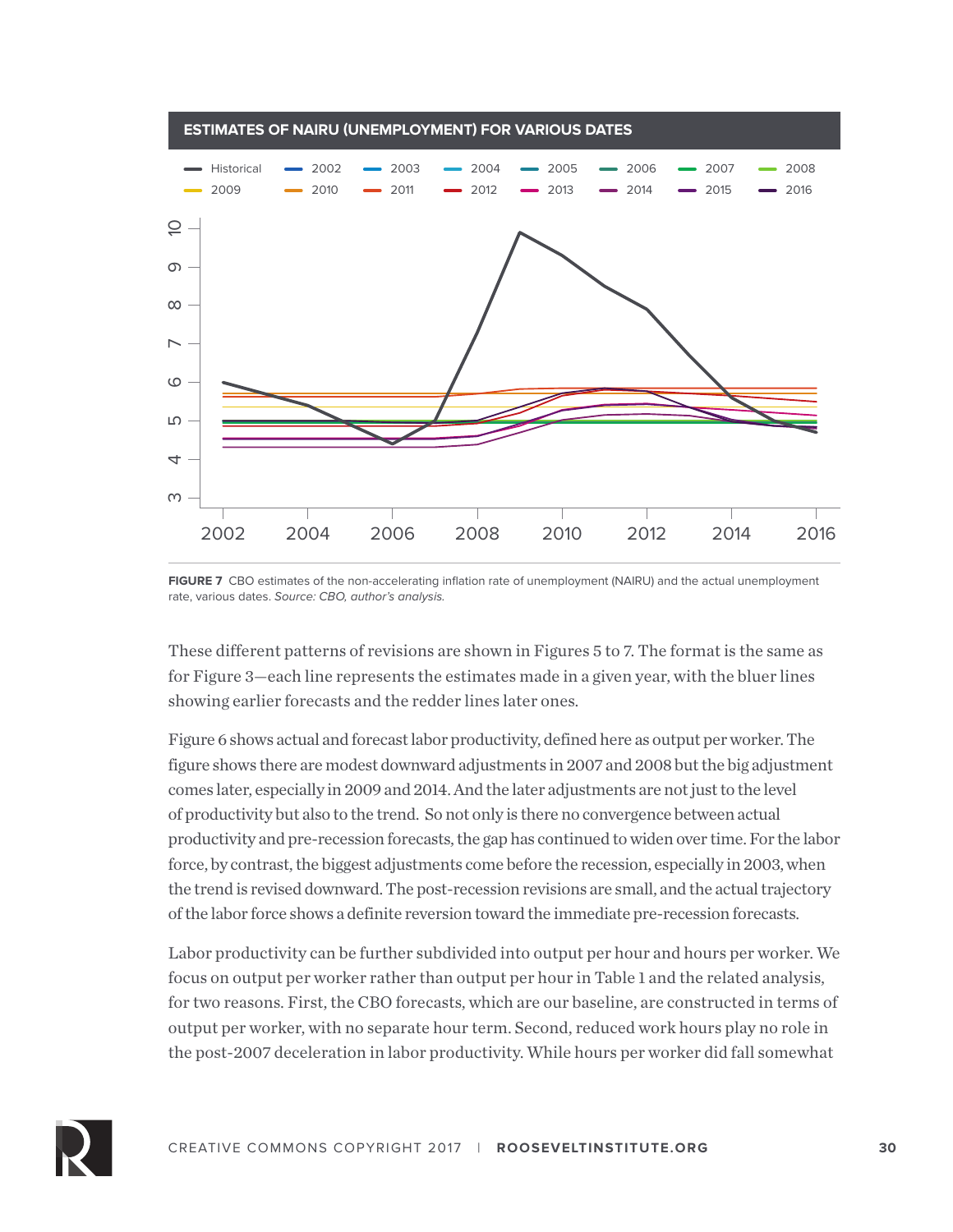during the recession, they quickly recovered. Both weekly and annual hours per worker are now approximately the same as they were in 2007, a level that has been roughly constant since the early 1980s. Consequently, the results reported above would be essentially the same if productivity were calculated per hour rather than per employee.

Output per hour does diverge from output per worker in two important ways, however. First, while hours per worker have shown no trend since 1980, during the preceding three decades, average annual hours declined at around a third of a percent per year. This slow but steady decline translated into an 11 percent decline in annual hours per worker between 1951 and 1980. More importantly for present purposes, it means that output per worker understates the difference in labor productivity between the postwar decades and the recent period. In effect, the decline in hours in the 1950s, 1960s and 1970s created a headwind for growth that is no longer present today. Second, while there is no overall trend in hours worked between 1980 and today, there is a substantial rise—from around 1800 hours per year up to 1,850—during the second half of the 1990s, which was subsequently reversed. At around 0.5 points per year, this increase in hours accounts for about half the anomalous acceleration in labor productivity during this period. If, as seems likely, this increase in hours was mainly a response to stronger labor market conditions, this is another important reason for seeing the late 1990s boom as in large part a demand-side phenomenon. If strong demand elicited a significant increase in hours per worker then, that suggests hours may be a margin on which continued expansionary policy could boost output today.

*If strong demand elicited a significant increase in hours per worker then, that suggests hours may be a margin on which continued expansionary policy could boost output today.* 

Finally, the estimated NAIRU was adjusted upward during the recession and back down since then with no sustained movement one way or the other. It's worth noting, however, that while there has been no systematic adjustment of the NAIRU, there have been substantial shortterm changes. From the late 1990s until 2007, the CBO based its potential output estimates on a fixed NAIRU of 5.2 percent—an unemployment rate above this implied output below potential, while an unemployment rate below this implied output above potential. In 2007, the CBO changed its NAIRU estimate to 5 percent, and in 2008 to 4.8 percent. These new NAIRU estimates were applied retroactively, resulting in an upward adjustment to estimated potential output for earlier years. Then, starting in 2010, the CBO began adjusting its NAIRU estimate annually, based in part on current unemployment rates. Between 2009 and 2014,

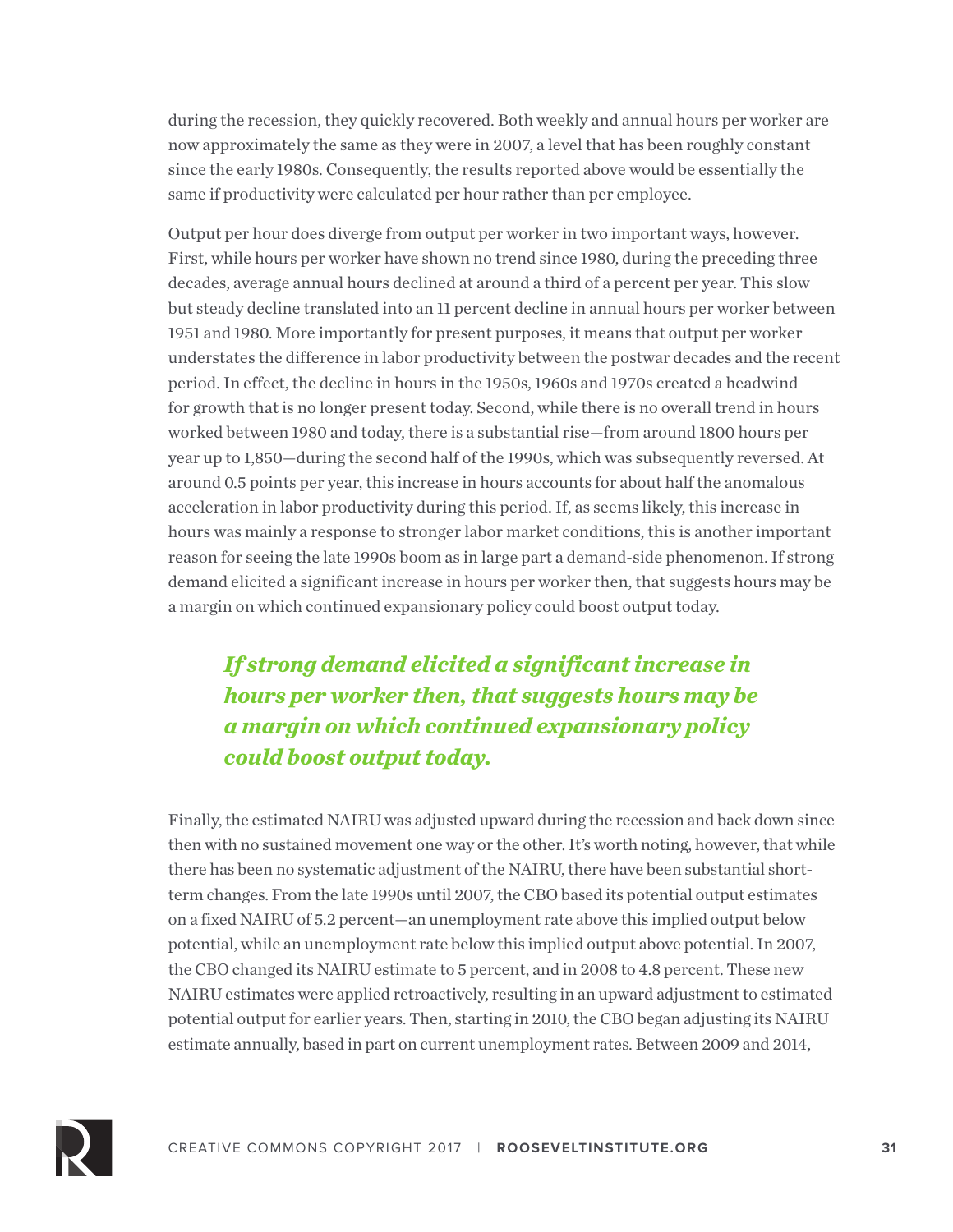the NAIRU estimate was adjusted upward by a full 1.2 points, from 4.8 to 6.0, before being adjusted back downward. This mix of upward and downward adjustments does not play an important part in the long-run shifts in estimates of potential. But it is an object lesson of the dangers of being too quick to interpret a demand shock as a shift in the economy's productive potential. In retrospect, it is clear that the rise in unemployment starting in 2008 did not include any important structural component; unemployment today is back to its prerecession levels, with no sign of inflation. But if the CBO's estimates had been the basis for policy, the fall in unemployment would have been halted sometime in 2007, and nearly two million people would have been condemned to joblessness instead of finding productive work.

Returning to the continuing gap between post-recession output and the pre-recession trend, we see it combines two distinct developments: (1) a widening productivity gap, which was not predicted by the CBO, and (2) a narrowing labor force gap, which was mostly predicted.

Figure 8 shows five-year rolling averages of output, employment and labor productivity growth since 1947. As of 2016, slower productivity growth and slower employment growth contribute about equally to the shortfall of output from the earlier trend. If we want to figure out the relative role of the demand and supply sides in the shortfall, we need to look at these two components individually.



**FIGURE 8** Output, employment and productivity growth, rolling five year averages. This shows average annual growth in real GDP and the two components for five-year periods ending in the year shown. *Source BEA, author's analysis.*

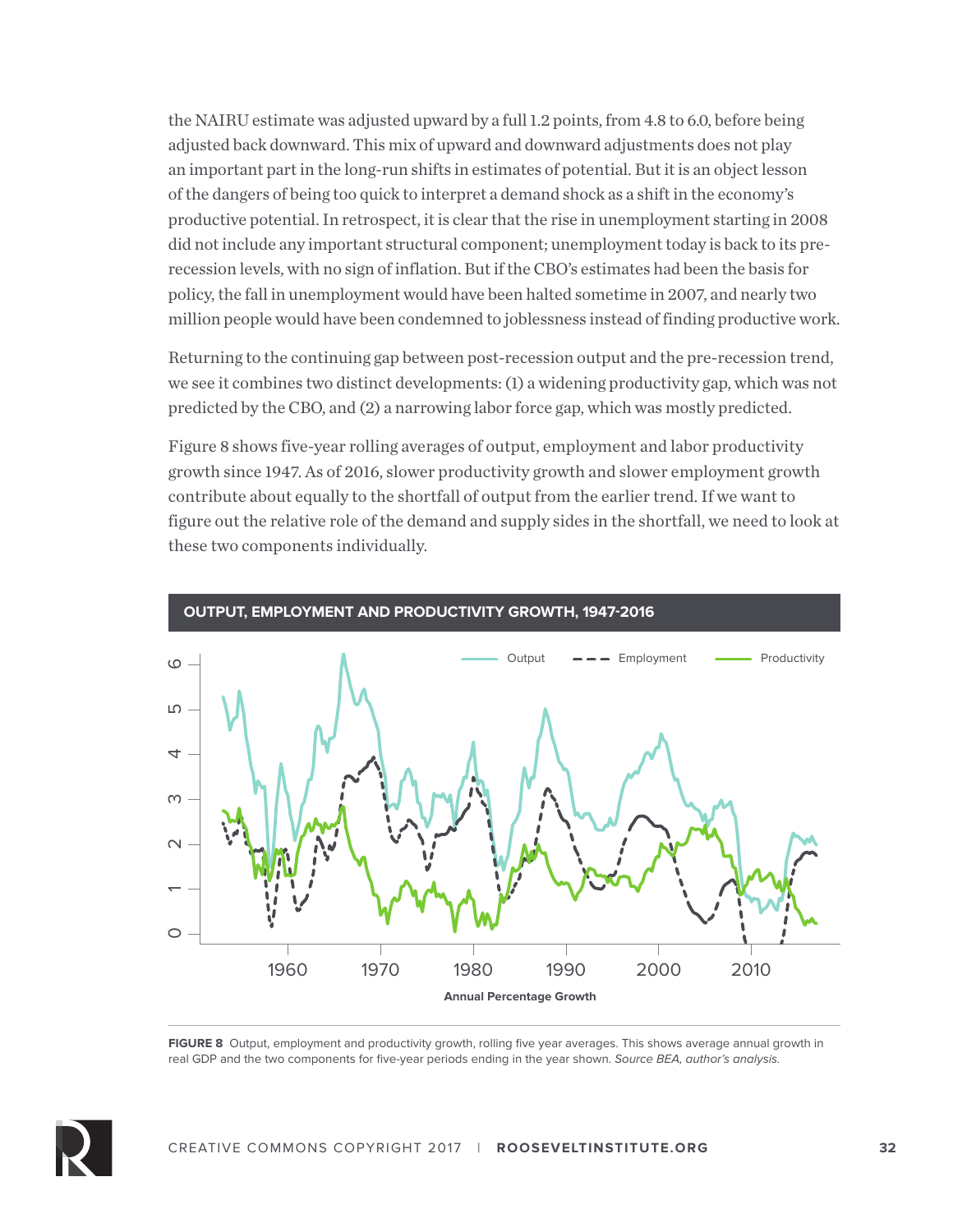## **HOW MUCH WEIGHT SHOULD GROWTH FORECASTS GIVE TO THE 1990s?**

It is sometimes argued that the shortfall of productivity growth relative to the CBO's pre-2007 forecasts is simply due to earlier forecasts mistakenly projecting the exceptional growth of the "tech boom" period of the late 1990s into the indefinite future. It is true that 1997-2003 saw exceptionally rapid productivity growth, averaging 2.3 percent a year, compared with a postwar average of 1.5 percent (See Figure 8). Given the essentially extrapolative nature of CBO's forecasts, this rapid growth inevitably influenced its long-run forecasts, which as of 2007 saw annual productivity growth converging to 2 percent. While lower than the peak rates reached in the 1990s, this is still faster than in most other periods since the 1960s. The claim that the CBO's forecasts were influenced by the exceptional productivity performance of the late 1990s certainly has an element of truth.

But this is not a sufficient explanation for the shortfall of productivity relative to forecasts, for three reasons. First, the CBO's pre-recession forecasts already explicitly took note of the exceptional character of this period. Forecasts made in the mid-to-late 2000s already incorporated a special ad hoc "temporary faster growth" term that added about a quarter of a point to annual productivity growth for the late 1990s and early 2000s, that was not incorporated into

forecasts of future growth. Second, the 1990s effect can explain only part of the shortfall. Since the end of the recession, labor productivity growth has averaged 0.7 percent per year, compared with the CBO's forecast of 2.1 percent. If we look at the 1980-2007 period, but exclude the years 1998 through 2002 (the period of rapid productivity growth), average labor productivity growth is still around 1.5 percent a year. Even if the CBO had entirely ignored the tech boom period, 60 percent of the productivity shortfall (0.8 out of 1.4 points) would still be present. (See Figure 8.)

Third, and perhaps most important, the CBO was right to take the tech boom period into account in forecasting future growth. The experience of this period is informative about the growth potential of the U.S. economy. Even if we recognize that this period was in some ways exceptional, it makes no sense to put zero weight on it in forming our forecasts of the future. At minimum, the years 1998 to 2002 should be given the same weight as other years in estimates of potential productivity growth. If the question is the potential of the economy, the years of best performance are arguably more relevant than others.

This argument grows stronger when we recall similar debates 20 years ago.

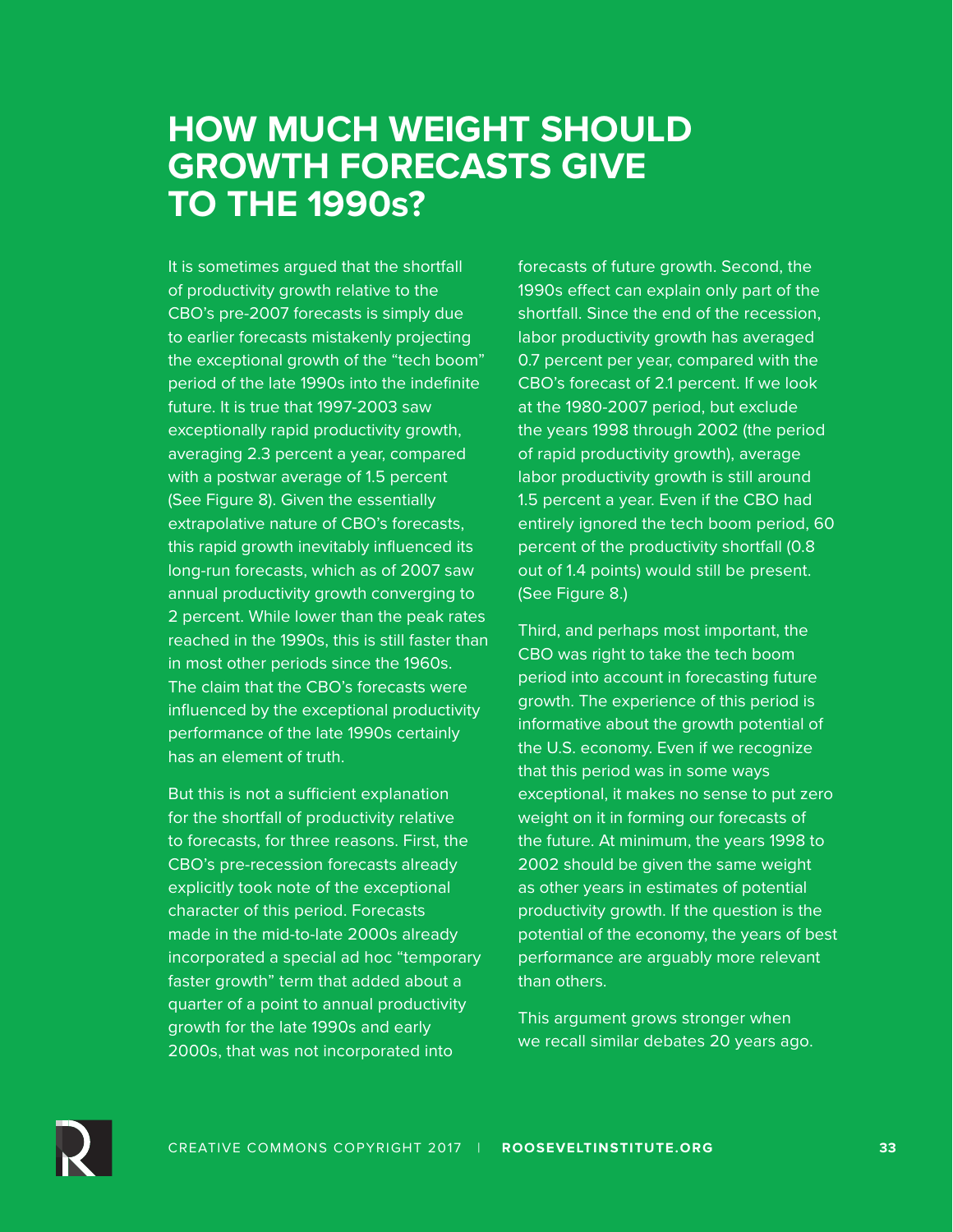By 1997, many policymakers believed that the economy was at potential, and that the Fed needed to tighten to avoid dangerous overheating. Alan Greenspan made the politically risky choice to resist this pressure, and to maintain low rates in the belief that more rapid growth was possible. The Fed's willingness to maintain low rates even as unemployment fell below 4 percent—opposed at the time by much of the FOMC—is one of the key events in recent macroeconomic history. It is only because of this decision that the low-unemployment, highproductivity economy of the later 1990s came into being. (The ways in which stronger demand can contribute to higher productivity are discussed in Section 3.1 below.) Far from being a one-off event, this has obvious relevance to the choices facing the Fed today. This period—the one that we are told we should ignore—is precisely the last period in which the Fed was facing a choice similar to the one it confronts today.

So while it is true that the productivity shortfall looks bigger relative to a trend that includes the 1990s, this is a strange argument to make against continued expansionary policy today. In effect, it argues that when we consider the potential costs and benefits of a highpressure economy today, we should not take into account the evidence from the last time the experiment was actually tried.

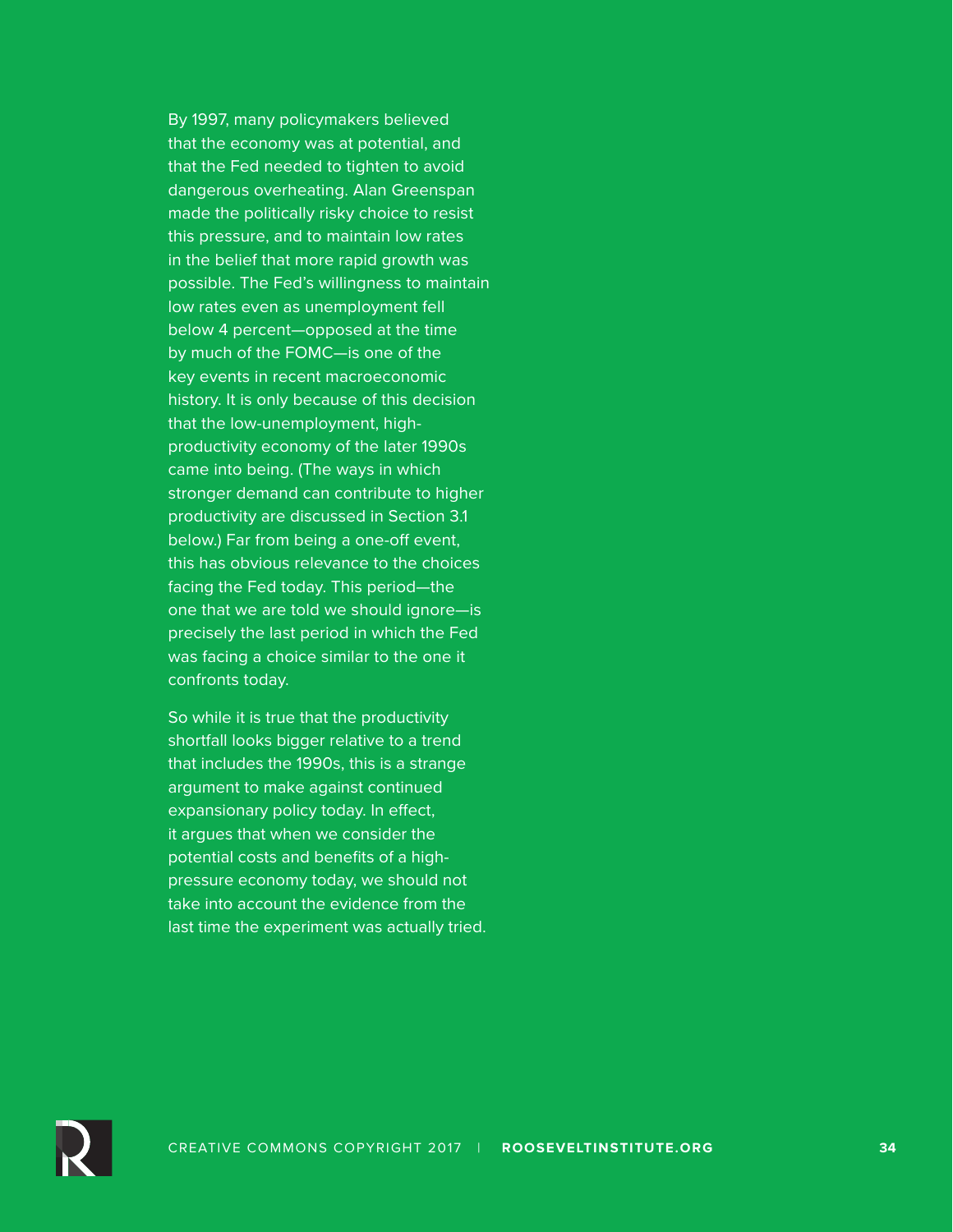## **Labor force participation**

Between 2006 and 2013, the headline labor force participation rate fell from 66 to 63 percent, where it has since remained. Since unemployment had returned by 2016 to its 2006 levels, it is this fall in labor force participation that drove the decline in the employmentpopulation ratio described in the previous section.<sup>10</sup> A central question about this decline is the extent to which it was the result of the aging of the population, or of demographic changes more broadly. If demographic factors were dominant, then the smaller share of the population in employment is not a sign of weak demand. Rather, it is the predictable result of the tendency of older people, by choice or necessity, to exit the workforce. This story is consistent with the fact that most of the decline in labor force participation was already predicted by the CBO a decade ago. But the fact that the decline in labor force participation was predicted does not mean that it was inevitable, or independent of demand conditions or policy more broadly. Before assuming that the decline in employment is mostly or entirely a question of demographics, we need to look at the data more carefully.

#### *Before assuming that the decline in employment is mostly or entirely a question of demographics, we need to look at the data more carefully.*

It is certainly true that the segment of the population over 65 has been growing rapidly over the past decade. It is also true, though less widely recognized, that labor force participation rates historically decline steeply as people pass through their 50s, and the share of the population in the upper part of this range has also increased. This raises two questions: First, how much of a decline in labor force participation could we have predicted on the basis of demographic changes in the population, all else equal? And second, how hard a constraint on employment is this demographic change?

To answer the first question, we calculate employment-population ratios for different demographic groups in a given year. Then we apply those same rates to the different shares of the demographic groups in subsequent years. The result tells us what the change in employment would have been, given the actual change in the composition of the population,



 $10$  For a given population, the employment-population ratio is equal to the labor force participation rate times one minus the unemployment rate.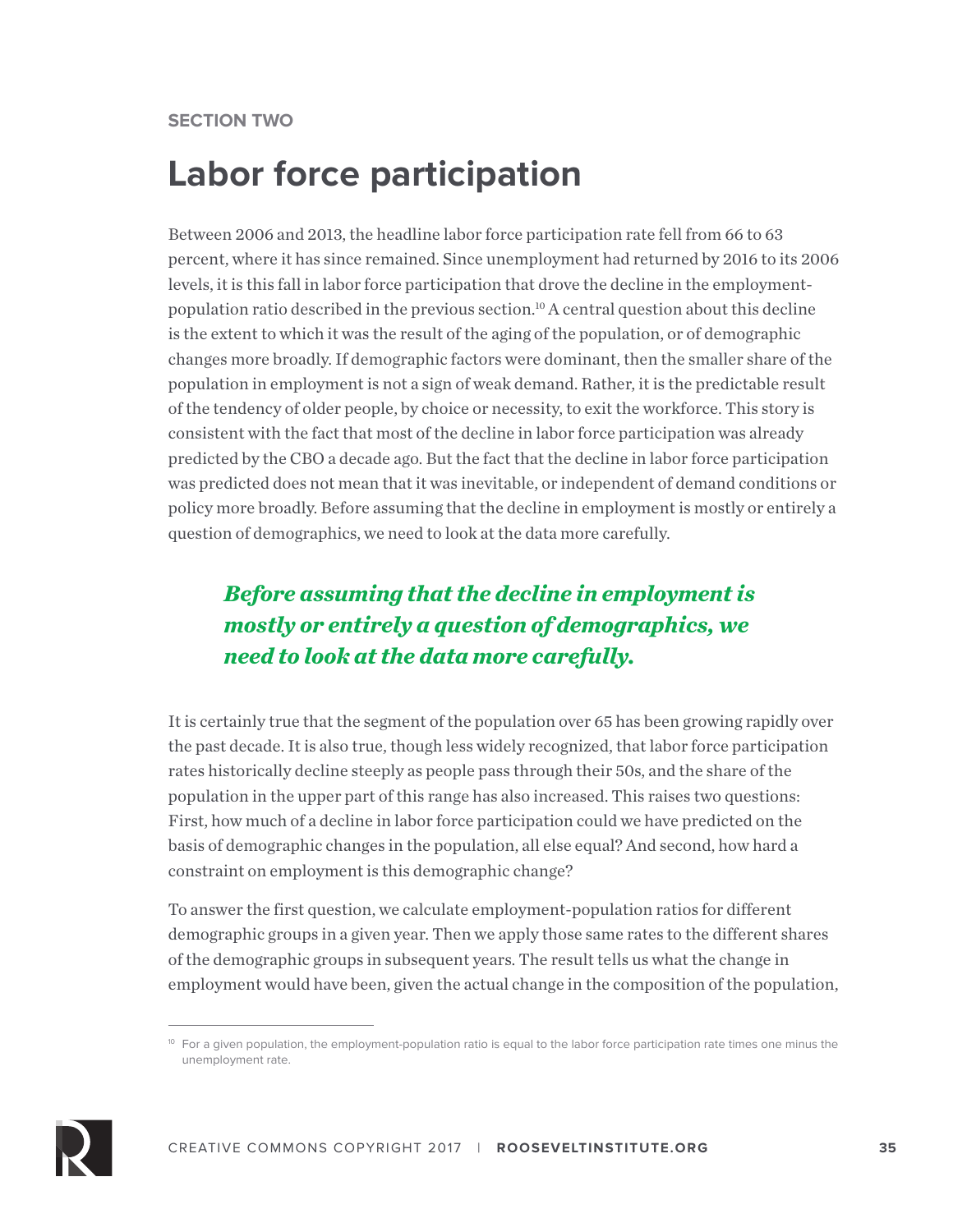if participation rates within each group had remained constant. We can think of this as the change in labor force participation "explained" or "predicted" by demographics. The remaining, within-group component is the change in employment rates by people within given demographic groups; it cannot be explained by demographic changes, but must be due to something else. This approach, widely used to analyze changes in a heterogeneous population, is known as a shift-share analysis.

While the basic approach is uncontroversial, we face a couple of questions before we can put it into practice. First, which demographic categories do we consider? And second, what year should we use as a base year? Fortunately, with annual data, we don't need to pick one year. Instead, we can "chain" together different years, in the same way that national statistical agencies do when constructing inflation measures. For each year, we can calculate the part of the change in employment that is explained, in a statistical sense, by changes in demographics, and the part of the change that is within individual demographic groups. Then we string together these changes to generate two counterfactuals. One shows what would have happened to employment if the demographic mix of the population had changed the same as it actually did, while employment rates within each group remained constant. The other shows what would have happened if employment rates within each group had changed as they actually did, while the demographics remained constant. (There is also a residual term. But it is normally quite small, so the fixed-rates-within-group and fixedcomposition changes add up to close to the actual change.)

This chaining approach is followed by other recent studies of changes in labor force participation rates (Aaronson et al. 2014). It has the advantage that there's no need to make an arbitrary choice of any particular base year. Unfortunately, there is no such easy fix to the question of which demographic groups to include.

*Age has a large effect on employment status, and the age profile of the U.S. population is shifting significantly over time. But are there other demographic factors we should also consider?* 

Most discussions of demographic sources of the decline in the employment-population ratio focus on age. This makes sense: Age has a large effect on employment status, and the age profile of the U.S. population is shifting significantly over time. But are there other demographic factors we should also consider?

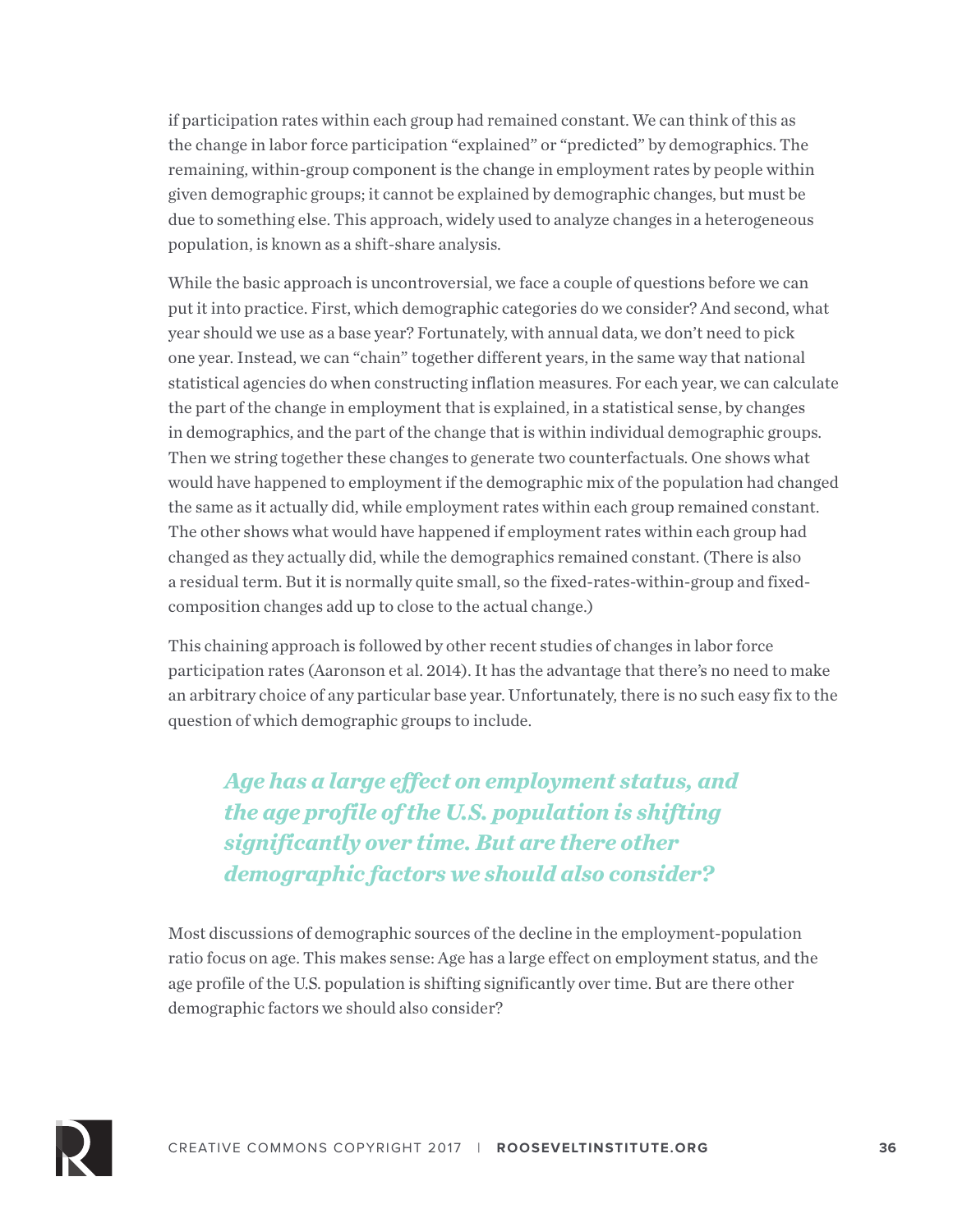Employment status also varies strongly by sex. But unlike age, the sex ratio of the population (at least in the U.S.) does not vary significantly over time. Another important but less discussed demographic characteristic relevant to employment is the presence of children in the household. Mothers of young children are historically less likely to work, while fathers are more so. The first factor has significantly outweighed the second, and so a larger number of families with young children implies a lower overall employment rate. The number of families with young children has declined over time, especially in the immediate aftermath of the recession.

*Another important but less discussed demographic characteristic relevant to employment is the presence of children in the household. Mothers of young children are historically less likely to work, while fathers are more so.*

Finally, we might consider education. People with high school and college degrees are consistently more likely to be employed than people without, independent of variables such as age, sex and family situation. But it is not obvious that we should consider this relationship between education and employment as "demographic" in the same way we consider age or the presence of children. Race is also often included in attempts to distinguish the demographic component of changes within the employment-population ratio. It is true that employment status varies by race, with African-Americans, in particular, significantly less likely to be employed. But given the overwhelming evidence that racial discrimination remains important in labor markets, it seems inappropriate to include race as a demographic variable. Unlike age, racial variations in employment rates do not reflect variation in capacity or willingness to work. Rather, they reflect pervasive queuing in labor markets, in which people of color are the last hired and first fired.

In our first analysis, we include only age and sex as demographic variables. (The issue of children is discussed at the end of the section.) The variables interact, so we have an employment rate for each age-sex combination: men aged 34, for example. Because there are good arguments both for including and excluding education as a demographic variable, we calculated both sets of counterfactuals—one with it, and one without. The results are shown in Figures 9 and 10—the first without education, the second including it.

The conclusion of both analyses is the same: Whether you start from the all-time high point in 2000 or the most recent business-cycle peak in 2007, the majority of the decline in the employment-population ratio is due to lower participation within demographic groups, not changes in the composition of the population.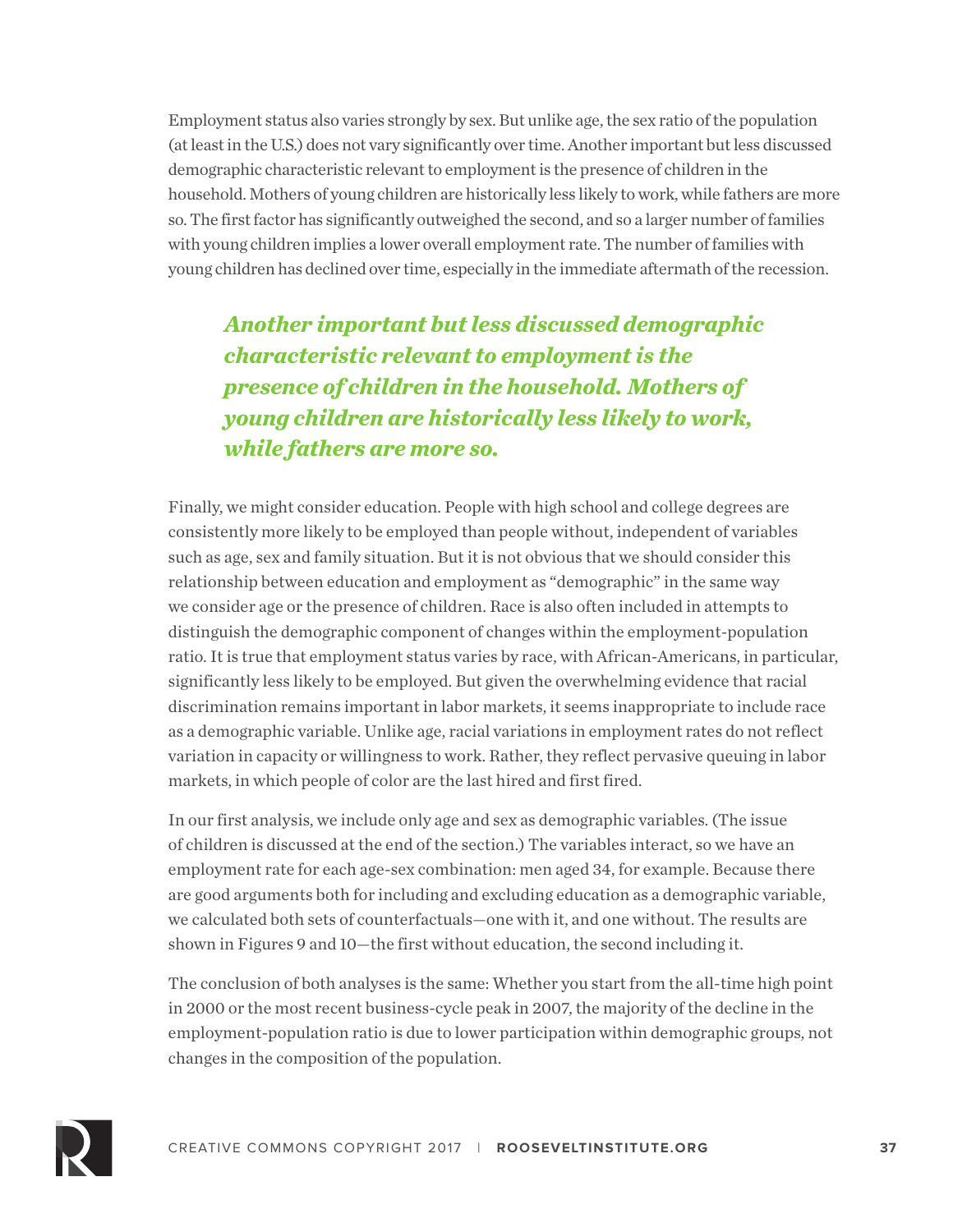

**DECOMPOSED CUMULATIVE ANNUAL CHANGES IN EMPLOYMENT-POPULATION RATIO**

**FIGURE 9** Decomposition of cumulative change in the employment-population ratio (employment rate) into demographic shifts and within-group changes. The blue line shows the change in the employment rate that one would predict based on changes in the age and sex composition of the population, given constant employment rates within age-sex groups. The red line shows the change in the employment rate that would have occurred if the age-sex composition of the population had remained fixed. The green line shows the actual change in the employment rate; it is approximately equal to the sum of the other two lines. *Source: CEPR, Current Population Survey, author's analysis*.

Figure 9 shows the two components using age and sex only. What do we see?

Since 2000, the U.S. employment-population ratio has declined by about five points, of which four points has come since 2007. Out of that, three points (2.5 points since 2007) have reflected lower participation rates within demographic groups, while two points (1.5 since 2007) reflect changes in the composition of the population. Measured this way, at most 40 percent of the decline in labor force participation reflects demographic changes, while 60 percent must be due to other factors. The conclusion that at most half the decline in labor force participation is attributable to aging is similar to that reached by the Council of Economic Advisors when it explored the same question (CEA 2014).<sup>11</sup>



<sup>&</sup>lt;sup>11</sup> The somewhat higher demographic share reported by the CEA is a result of their using age and sex and race, rather than age, sex and the presence of young children, as explanatory variables. When we add race as a demographic variable, the demographic share of the decline in the employment ratio rises to about 60 percent, very close to the value reported by the CEA. But we do not think that it is appropriate to use race in this way, for reasons discussed in the text.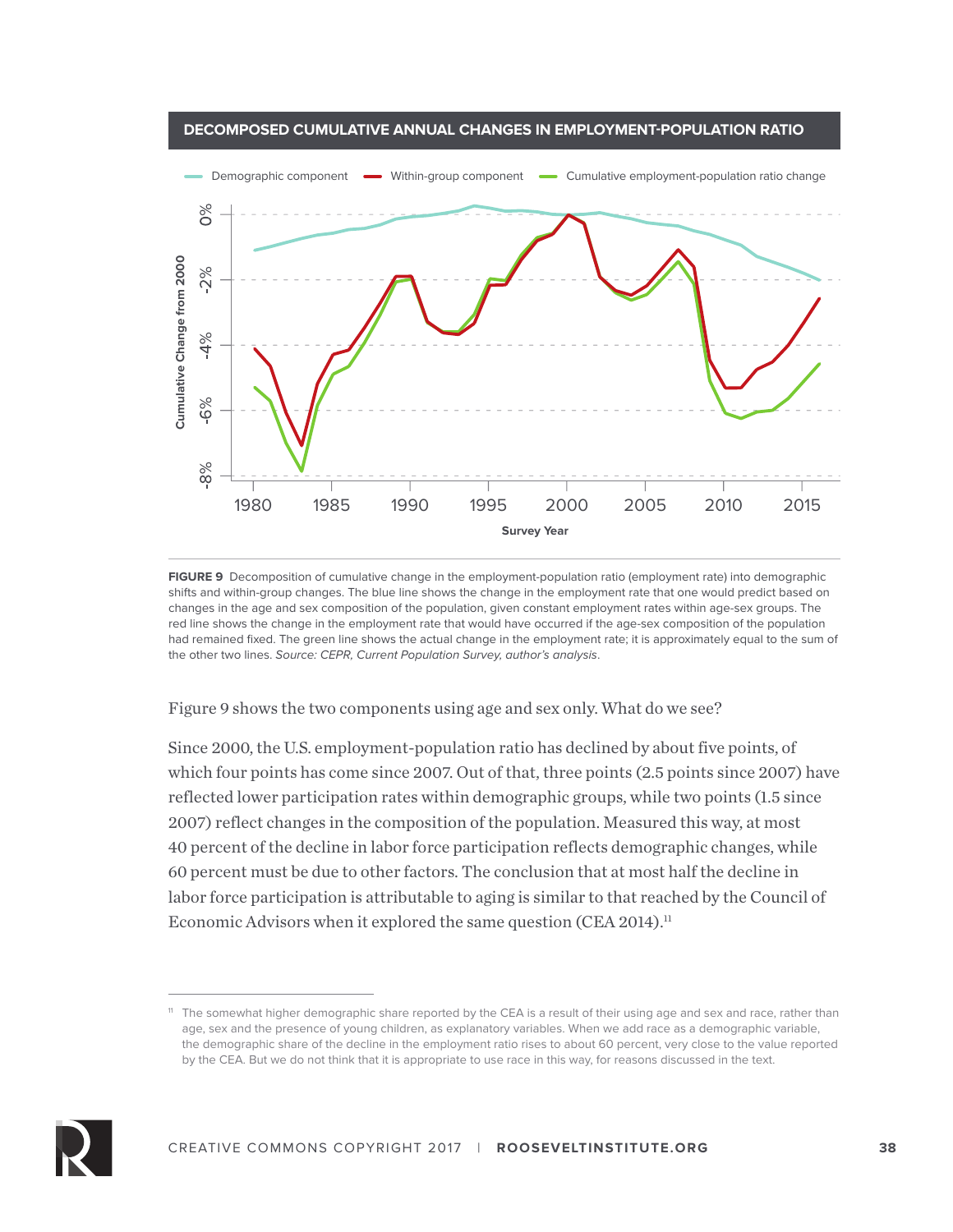

**FIGURE 10** Change in employment population ratio by age group, March 2000 to Marc 2016. *Source: CEPR, Current Population Survey, author's analysis.*

To get a clearer picture of the within-group component of the fall in the employmentpopulation ratio, Figure 10 shows the change in the employment-population ratio for each age group.<sup>12</sup> As the figure shows, the within-group component varies strongly by age, with the largest falls in employment ratios among younger groups and employment rates among the oldest groups actually increasing. The fall among the younger groups may reflect a higher proportion of higher education, while the rise among the older groups may reflect the decline of private pensions, as well as the increase in the normal retirement age under Social Security. However, the pattern is also consistent with a story of continued labor-market weakness. Young people with limited work experience are likely to be at the back of the line for employment, and their choices about participation in the labor market are most likely to be sensitive to demand conditions. Older people, on the other hand, may respond to weak labor markets and economic insecurity by putting off retirement, especially if their incomes have fallen or if spouses or other family members are unable to find work.

We can't explore further the relative contributions of these different factors. But the evidence here does strongly suggest that, with respect to employment, demographics are not destiny. Even to the extent that the fall in employment rates is apparently accounted for



<sup>&</sup>lt;sup>12</sup> See the similar discussion by Doug Henwood at LBO-News: https://lbo-news.com/2017/04/18/how-employed-are-we/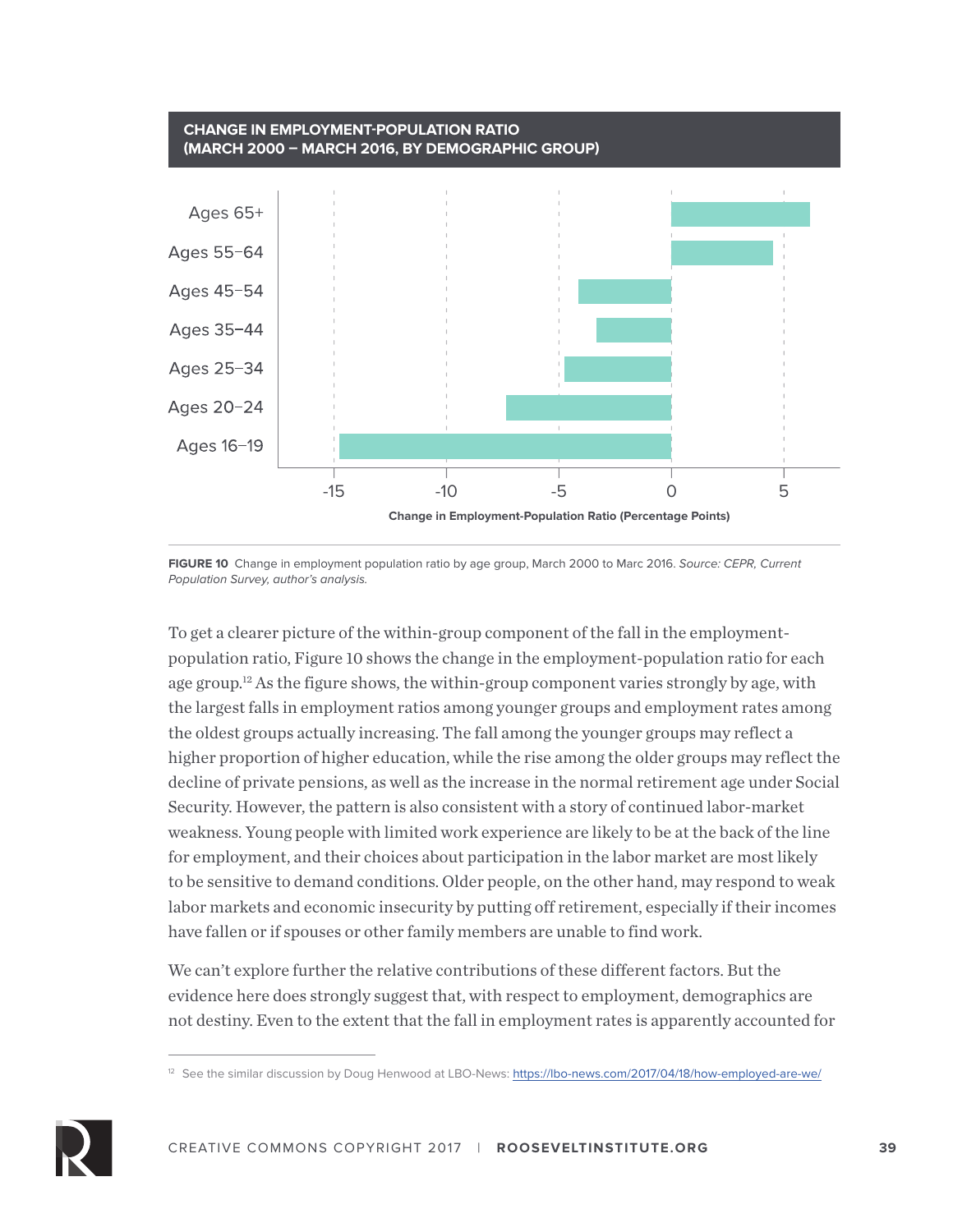by demographic changes, this does not reflect a fixed demographic pattern of employment applied to a shifting population, but rather offsetting change within different groups. Given the large shifts in employment rates within demographic groups, it is hard to believe that labor force participation would not respond to stronger demand.

What if we add education as a demographic variable? This is common in labor economics and there is a natural logic to it. Historically, people with more years of schooling have been consistently more likely to be in the labor force than otherwise similar people with fewer years of schooling. Economists often think of education as a kind of "human capital" that allows workers to be more productive and increases their earnings. It's natural to extend that to see education as also functioning to overcome barriers that might prevent people from engaging in paid work at all. People with more education may also feel a stronger desire to engage in paid work. Consequently, it's reasonable to suppose that, just as we would expect an older workforce to have fewer people engaged in paid labor, all else equal, a more educated workforce should have more people engaged in paid labor.<sup>13</sup>



The results of adding education as a demographic variable are shown in Figure 11.

**FIGURE 11** Decomposition of cumulative change in the employment-population ratio (employment rate) into demographic shifts and within-group changes. The blue line shows the change in the employment rate that one would predict based on changes in the age, sex, and education composition of the population, given constant employment rates within agesex-education groups. The red line shows the change in the employment rate that would have occurred if the age-sexeducation composition of the population had remained fixed. The green line shows the actual change in the employment rate; it is approximately equal to the sum of the other two lines. *Source: CEPR, Current Population Survey, author's analysis*.

<sup>&</sup>lt;sup>13</sup> Alternatively, or in addition, education can be included in estimates of potential output as a measure of "labor quality". (Hall 2016) In that case, rising education makes the productivity slowdown even more puzzling.

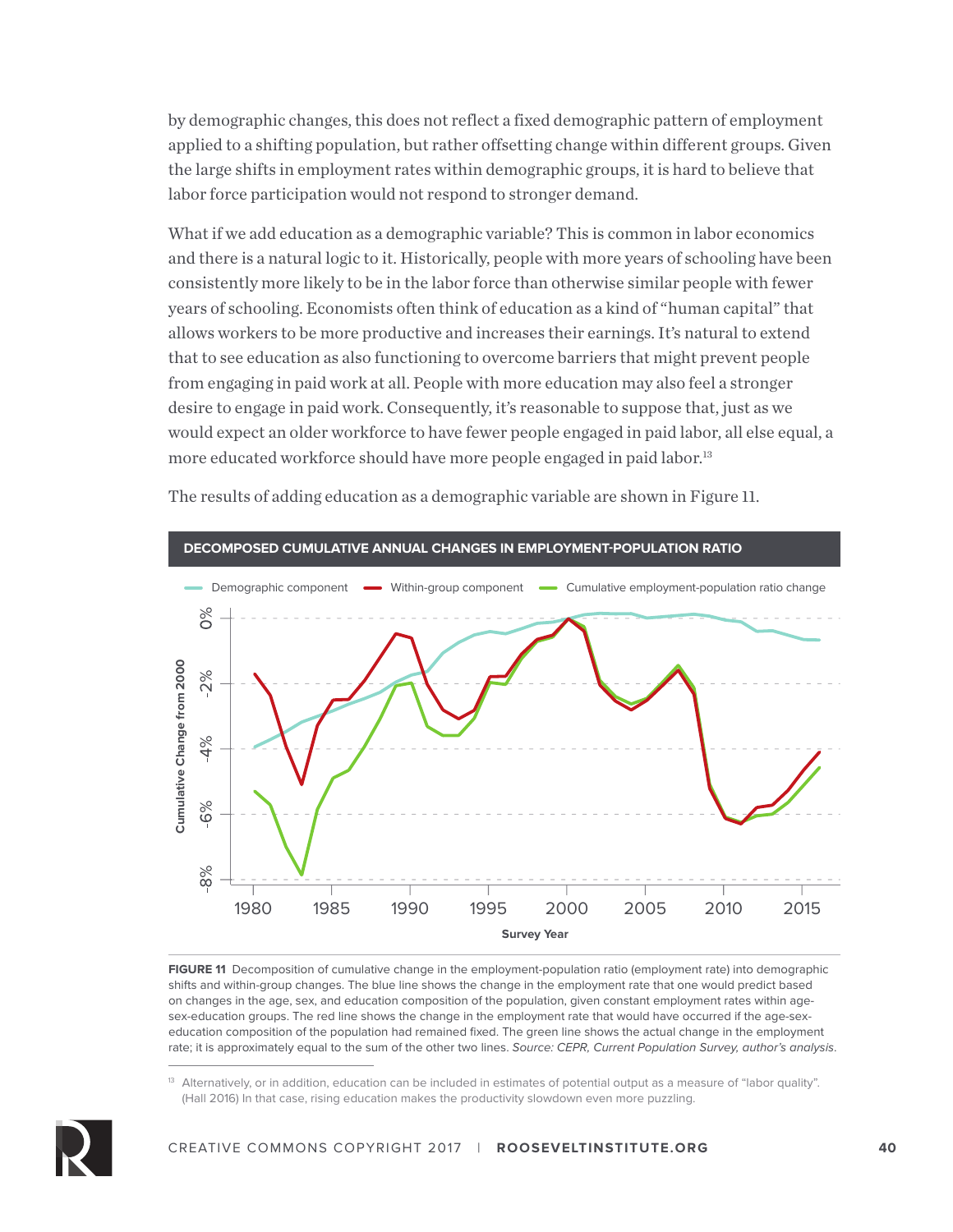As Figure 11 shows, once we include education, the demographic component essentially vanishes, accounting for less than half a point of the five-point decline in labor force participation. If we define demographic groups by age, sex, and education, over 90 percent of the decline in participation has been within demographic groups. The changing composition of the population has had a negligible effect.

In other words, while it is true that the American population is getting older, it is also growing more educated. All else equal, older people are less likely to be employed, and educated people are more likely to be. Over the past decade or two, these two factors have essentially canceled one another out.

*It is true that the American population is getting older, it is also growing more educated. All else equal, older people are less likely to be employed, and educated people are more likely to be. Over the past decade or two, these two factors have essentially canceled one another out.*

Which of these results is more meaningful? The statistical argument for including education is the same as for including age, sex or presence of children—all of these characteristics have historically been associated with significant differences in employment rates. And there's nothing controversial about saying that increased education makes people both more willing and able to find work. So perhaps the second graph, with its negligible demographic contribution, is the one we should focus on. There is a strong sense that people's employment status follows a "natural" progression over a lifecycle first a period of education, then a period of labor, and finally a period of retirement. Some people similarly believe that caring for young children naturally implies spending a substantial period outside the labor force, though this belief is not as prevalent as it once was. Both aging and child rearing are deeply rooted aspects of life that one would not expect to respond quickly, if at all, to changes in labor market conditions. But no one sees the link between education and employment in these quasi-biological terms. And while it is certainly true that less educated people are less likely to be employed, it is not clear how much of this is coming from the supply side. It may be that people with weaker educational credentials are willing and able to do the same kinds of jobs but find themselves at the back of the line.

It is worth noting, that even if changes in employment rates do in some sense reflect changes in demographics, that does not mean they are inevitable or unrelated to demand or policy variables. We should not assume there is a fixed, "normal" participation rate for a

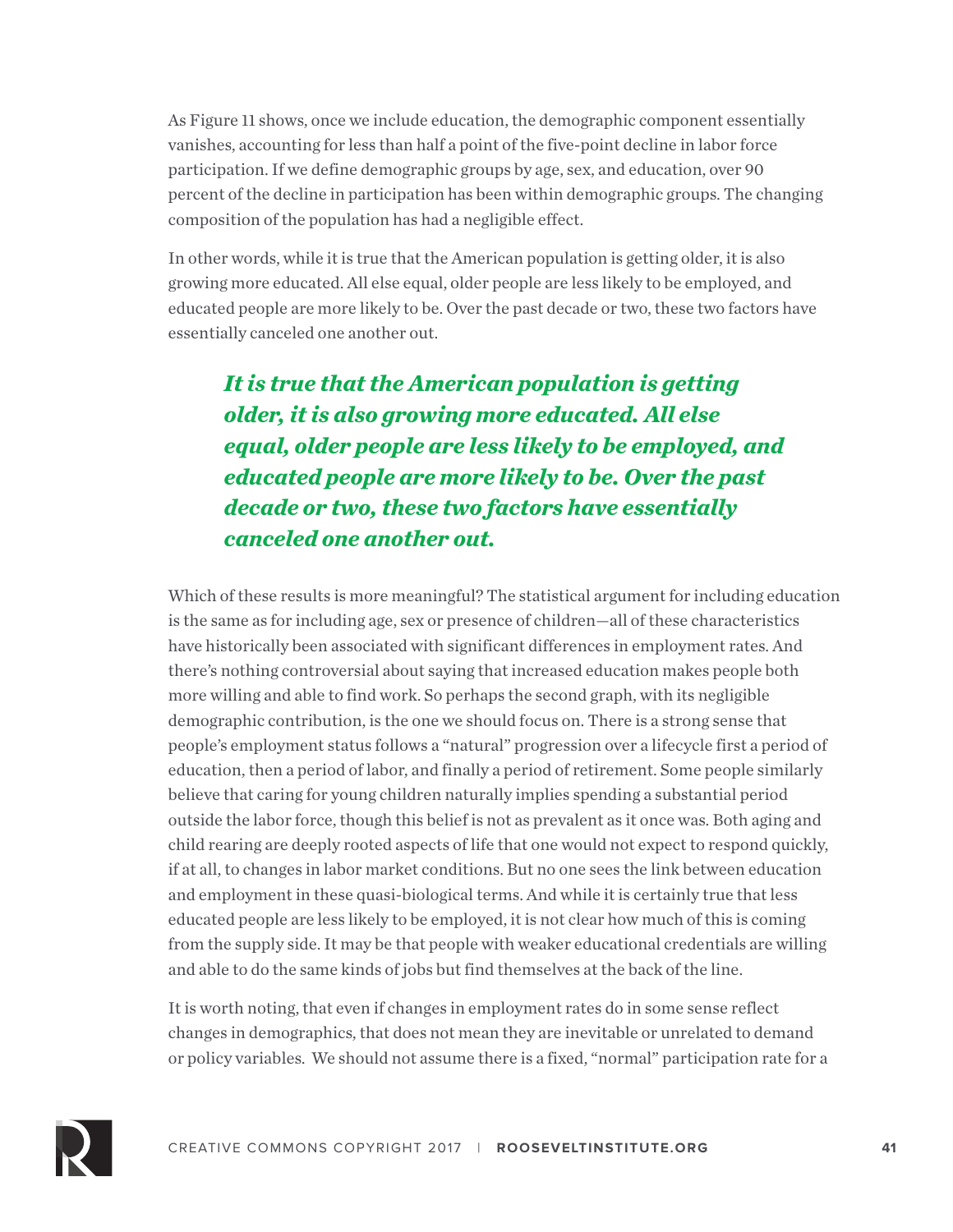given demographic group. The large increase in women's labor force participation between the 1950s and 1980s, for instance, would not have been predictable on demographic grounds. And while the postwar U.S. has not seen sustained demand shocks on the level of the Great Recession, history does suggest that large demand shifts can have large, persistent effects on labor force participation rates. The fall in employment in the 1930s, for instance, reflected not only elevated unemployment rates but also a large fall in measured participation rates; participation then rose even more sharply with the "effectively unlimited labor demand" during the war (Mathy 2015). Arguments implying that the U.S. today is at potential would, in 1940, have ruled out the large increase in output and employment that in fact took place during the war.

*We find that changes in the composition of the population can explain as much as 40 percent of the fall in the employment-population ratio since 2007, if the effects of rising education are ignored. If demographic variables are defined to include education, the contribution of demographic change to falling employment is essentially nil.*

In conclusion, we find that changes in the composition of the population can explain as much as 40 percent of the fall in the employment-population ratio since 2007, if the effects of rising education are ignored. If demographic variables are defined to include education, the contribution of demographic change to falling employment is essentially nil. In any case, the majority of the fall in employment rates to date has taken place within demographic groups—it would have occurred even if the composition of the population were fixed. And even the upper limit of 40 percent must be treated with caution. Historically, demographic variations in labor force participation have not been a hard constraint, but have been responsive to a range of social and policy factors, including the state of the labor market.

If the fall in labor force participation is due, at least in part, to the lowering effects of the recession, or to weak demand more generally, that means there is more space for expansionary policy than conventional measures suggest. It also means the social benefit of such policies is greater. As Ball (2015) suggests, a "high-pressure economy" will not only boost output and employment in the short-run, it will disproportionately benefit the chronically unemployed, and will strengthen enduring ties to the labor market for millions of people who were previously excluded from it.

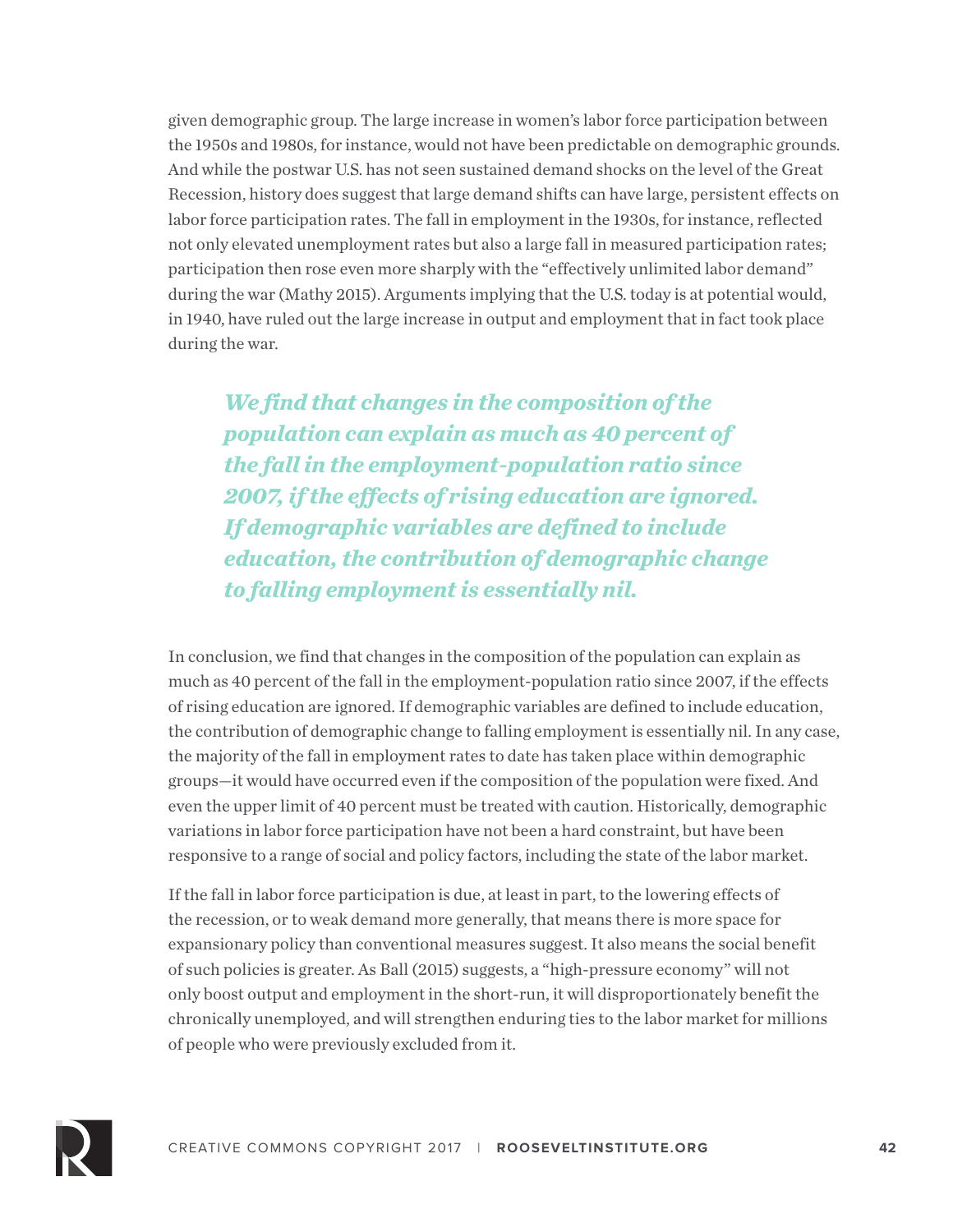## **DOES THE NUMBER OF FAMILIES WITH CHILDREN MATTER FOR EMPLOYMENT?**



**FIGURE 12** Effect of presence of young children on the probability of employment various years. The figure shows the regression coefficient of the presence of young children in the household on the employment of adults. In the early 1990s, parents of young children were about 10 percent less likely to be in the labor force; but by 2010, this effect had largely disappeared. *Source: NBER, Current Population Survey, author's analysis*.

Because of data limitations, we did not include presence of children in our main analysis. But as it turns out, adding a variable for young children does not change the results. $14$  While including education as a demographic variable has dramatic effects, the effect of including children is much smaller. On the face of it, this is surprising. There has been a sharp drop in the proportion of families with young children over the past decade. Based on historical evidence, one would

expect this to lead to a significant increase in women's participation in the labor force.

Why don't we see this effect in the data? While there has been a sharp drop in the percentage of U.S. households with children under the age of six over the past decade, there has also been a long-



<sup>&</sup>lt;sup>14</sup> In additional decompositions (not shown) we added a variable for presence of own children under the age of six. The results were essentially unchanged.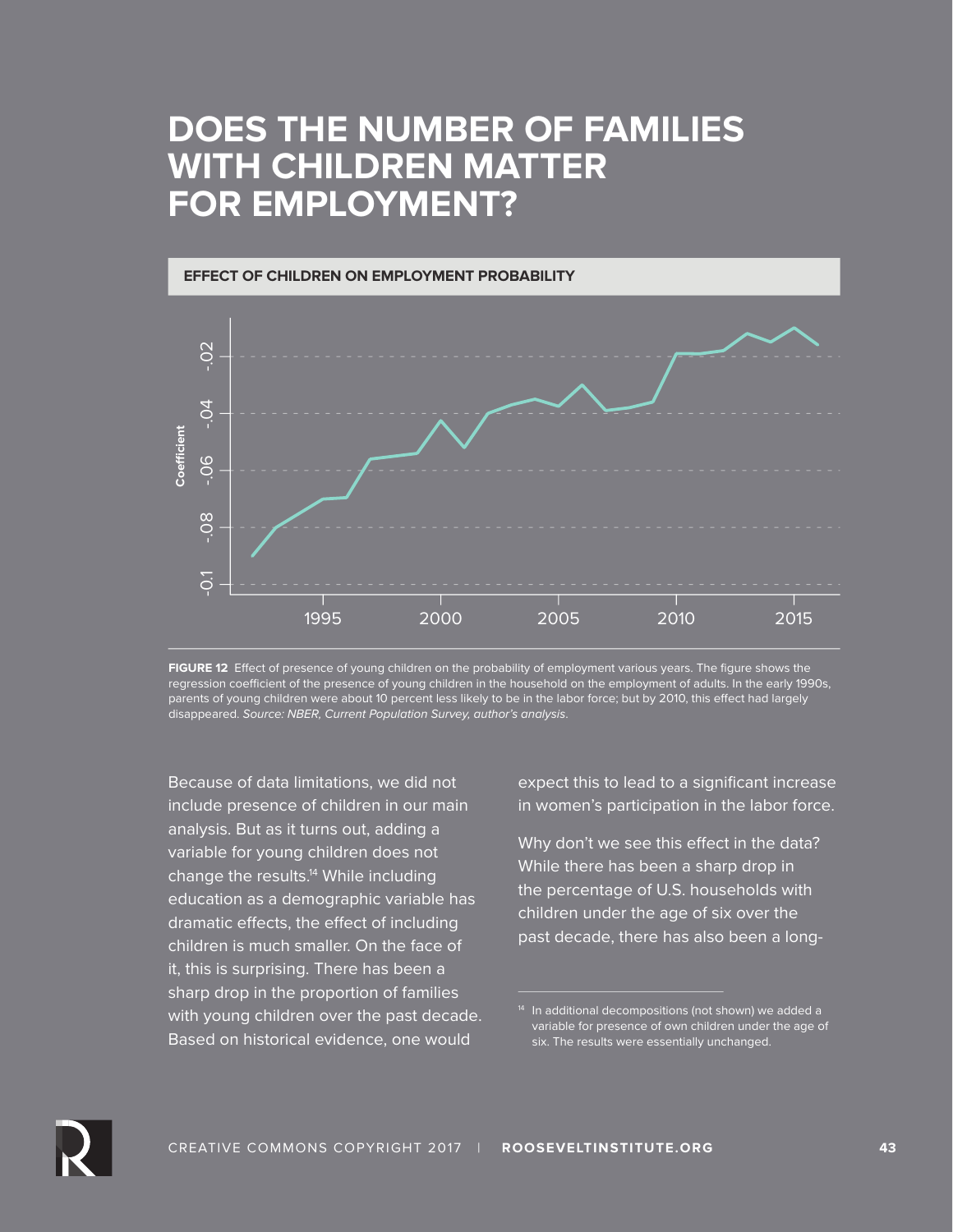run convergence between employment of parents and non-parents, as shown in Figure 10. In the early 1990s, the coefficient on the presence of children under six was, controlling for the other demographic variables, around -0.1. Parents of young children were about 10 percent less likely to be employed than demographically similar non-parents. But in recent years, the coefficient is around -0.01, meaning that the presence of a young child reduces the estimated employment rate by only one percent. So the decline in the share of families with children offsets only a trivial part of the decline in participation attributable to age.

**Over the past generation,** *Strong labor market. a shift in social norms around parents, especially mothers, engaging in paid work … has diminished the negative effect of motherhood on employment to the point that it is almost entirely offset by the positive effect of fatherhood.*

This is important, first, to have a clear picture of what demographic factors are relevant in establishing a baseline change in employment rates. Second, it is a demonstration of how "demographic" factors are conditioned by social and

policy changes. Over the past generation, a shift in social norms around parents, especially mothers, engaging in paid work plus the country's fitful, inadequate, but still substantial progress toward provision of childcare has diminished the negative effect of motherhood on employment to the point that it is almost entirely offset by the positive effect of fatherhood. (The strong labor market of the late 1990s may well have contributed to cementing this shift, though this is not obvious in the data.) It is easy to imagine a similar reduction in the tendency of adults in their 50s and 60s to exit the labor force, given appropriate social supports (especially for the partially disabled) and a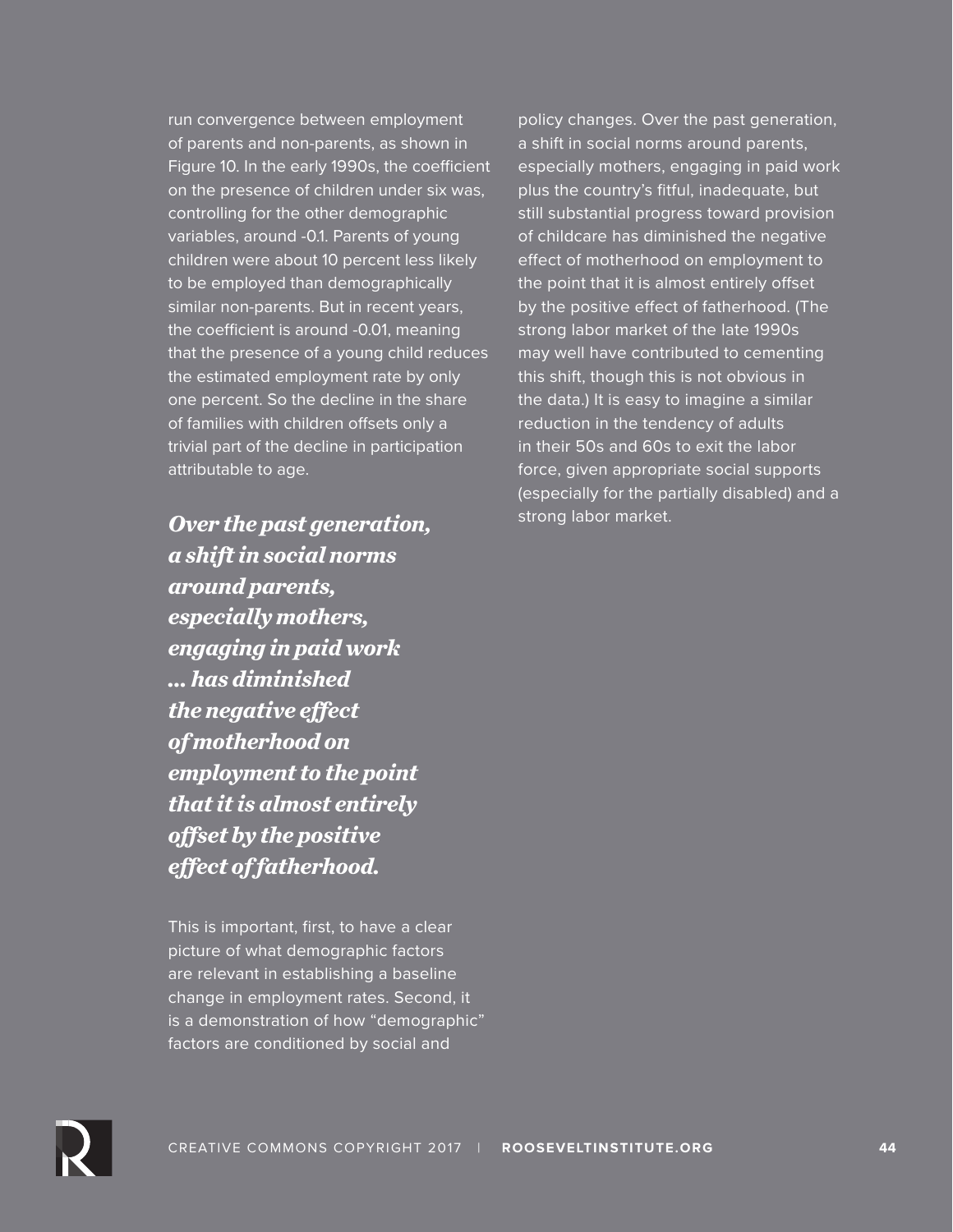### **SECTION THREE**

# **Productivity and demand**

There is good reason to believe that the slowdown in labor productivity is largely or entirely a reflection of weak demand.

Economics textbooks often treat productivity as "exogenous", or fixed by forces outside the economy, such as technology or natural resources. While these sources of productivity grow over time, they don't respond directly to changes in aggregate demand. A decision by government, business or households to spend more does not, in this story, do anything to improve the capabilities of businesses to produce more. More spending can of course mobilize resources that are currently unused, in particular unemployed labor. But once the unemployed workers have found jobs, in this view, increased spending cannot call forth and further additional output.

In the real world, things are not so simple. There is not always a hard line between utilizing previously unused resources and improving productive capabilities. Workers can switch from less to more productive tasks or occupations, or work more intensely; capital and other resources can similarly be used more intensively, or reallocated to higher value activities. Higher wages and other costs may encourage businesses to abandon low-productivity products and processes, or to develop or adopt higher-productivity ones. Technological advances do not come from the sky, but from the concrete activities of innovation and entrepreneurship that are more easily carried out during a boom than in a slump. In this section, we discuss a number of reasons to expect stronger demand to be associated with faster productivity growth. And we present some evidence that the unprecedented productivity slowdown of the past decade may be at least partly due to the period's exceptionally weak demand.

### **3.1 THERE ARE MANY REASONS TO THINK THAT DEMAND COULD AFFECT PRODUCTIVITY.**

Economics textbooks normally treat labor productivity as determined by technology and real resource endowments—things that don't change simply because someone spends more money. Indeed, in a textbook world, we should expect productivity to fall when demand rises, and vice versa. Increased spending can quickly draw workers out of unemployment, but it cannot increase the stock of capital goods and other resources so quickly, or at all. And, in the textbook world, the most skilled workers are presumably the first to be hired, with the

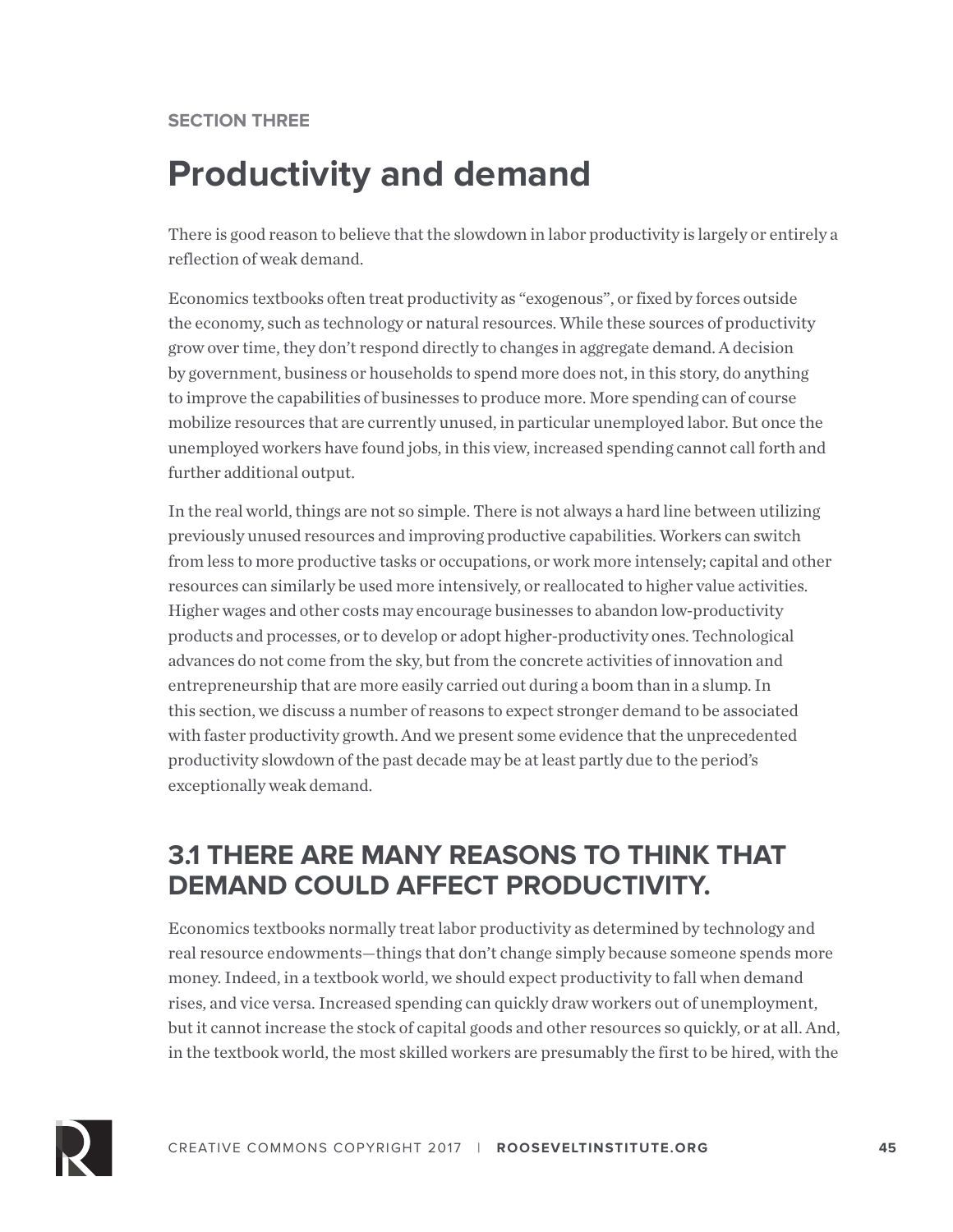pool of the unemployed representing the less qualified. So in a boom, the marginal worker is less skilled, and has less capital to use, meaning he or she should produce less. At the bottom of a slump, when unemployment is high, the least-skilled workers have been laid off and the remainder has more capital to work with. Consequently, productivity should be higher.

### *Labor productivity almost always falls in recessions, and rises in the recovery.*

It is well known that business cycles do not look like this. As discussed in 3.3 below, labor productivity almost always falls in recessions, and rises in the recovery. This is presumably due to the costs of hiring and firing. Changes in spending do not immediately cause workers to move in and out of employment. It also reflects the fact that real-world production processes involve specialized equipment and facilities that can't easily be spread across a smaller number of workers. Capital as well as labor is idle in a downturn.

These factors, however, are usually understood to be strictly short-term, relevant over a year or two at most. Are there any plausible stories about how weak demand might depress productivity growth over a decade?

In fact, there are a number of reasons why productivity may respond to demand both in the short run and over extended periods. While this idea is not normally part of macroeconomic policy discussions, it is common sense in many other settings. (For instance, both supporters and opponents of minimum wage increases share the idea that higher wages may raise labor productivity.) It is likely that some of the fall in productivity growth would have happened independently of the Great Recession and the subsequent period of weak demand. A disproportionate share of the productivity slowdown is accounted for by the electronics, telecommunications and information sectors. This may well reflect technological (or measurement) issues specific to these industries rather than macroeconomic conditions. But, as discussed in Section 3.2 below, the productivity slowdown is widespread; most of it is accounted for by industries that did not see any acceleration of productivity in the 1990s. There are quite a few plausible ways this broadly distributed productivity slowdown could be explained by weak demand. Here are several stories to explain this.

*The productivity slowdown is widespread; most of it is accounted for by industries that did not see any acceleration of productivity in the 1990s.* 

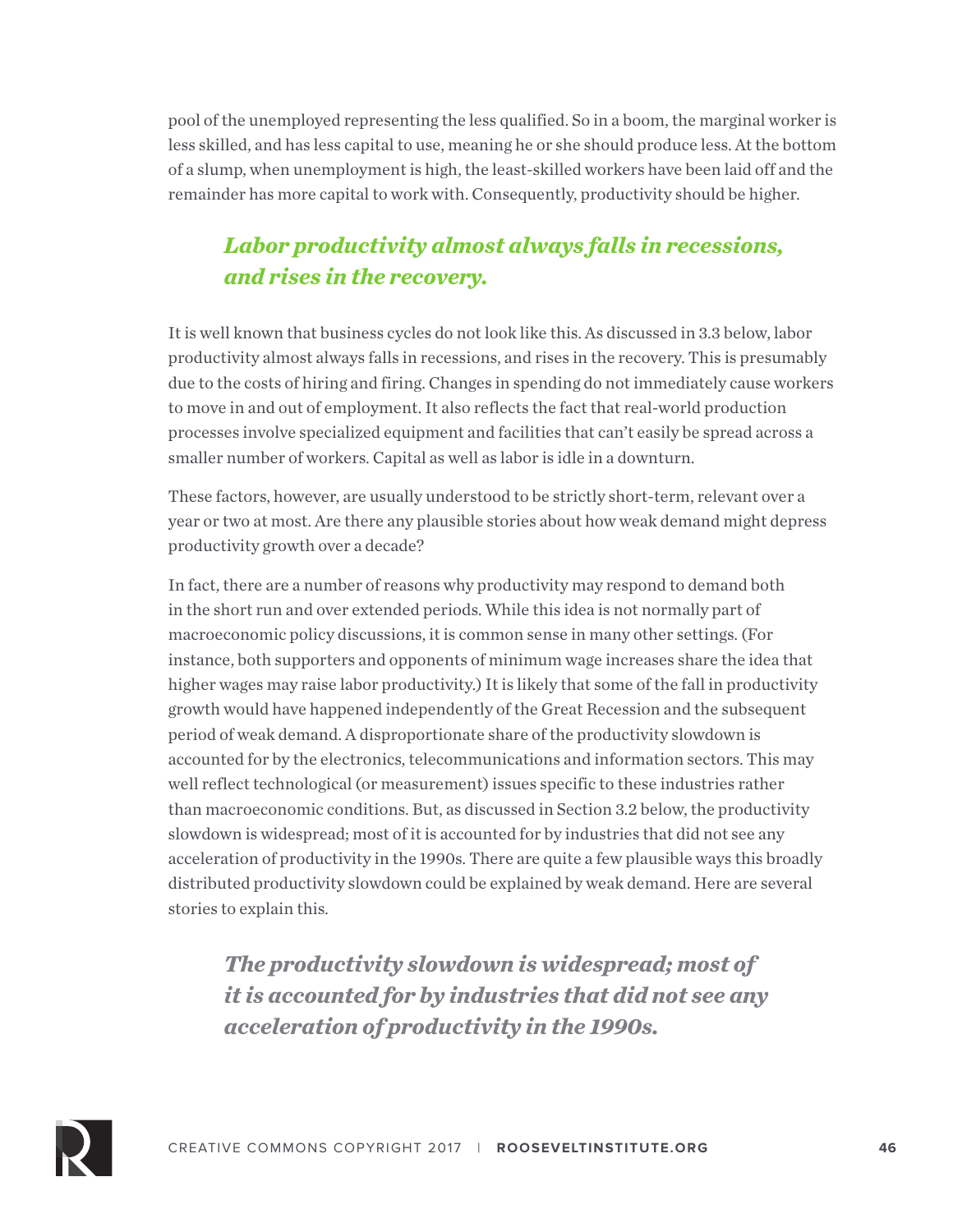| POSSIBLE LINKS FROM DEMAND TO PRODUCTIVITY         |                                                                                                                                                                                                                                                                                                                                                                                                                                                                                                                                                                                                                                                                                                                                                                                                                                                                                                                                                                                                                              |
|----------------------------------------------------|------------------------------------------------------------------------------------------------------------------------------------------------------------------------------------------------------------------------------------------------------------------------------------------------------------------------------------------------------------------------------------------------------------------------------------------------------------------------------------------------------------------------------------------------------------------------------------------------------------------------------------------------------------------------------------------------------------------------------------------------------------------------------------------------------------------------------------------------------------------------------------------------------------------------------------------------------------------------------------------------------------------------------|
| <b>Increased hours</b>                             | If we measure productivity as output per worker, as we usually do, then<br>an increase in average hours worked will show up as an increase in<br>productivity. There is a cyclical component to this. In recessions, employers<br>reduce hours and lay off workers. According to the Bureau of Labor<br>Statistics (BLS), seasonally adjusted weekly hours fell from 34.4 prior to<br>the recession to a low of 33.7 in the summer of 2009. While a 2 percent<br>fall in hours might seem small, it's a big change in less than two years,<br>especially when you consider that real output per worker normally rises by<br>less than 2 percent a year. But over longer periods, and in particular for the<br>post-2007 period we're mainly interested in, it has not played a significant<br>role. Changing hours seem to have been quite important in the 1930s and<br>1940s, but since then they have explained only a small fraction of variation<br>in output per worker.                                               |
| Less pseudo<br>employment                          | In any economy, there are activities that are formally classified as jobs but<br>are not employment in any substantive sense. You can take these "jobs"<br>without anyone making a decision to hire you, and they don't come with<br>a wage or any similar claim on any established production process. Joan<br>Robinson was one of the first economists to discuss this; she called these<br>kinds of pseudo-jobs "disguised unemployment." Her examples were<br>someone who gathers firewood in a poor country, or sells pencils on street<br>corners in a richer one. You could add work in family businesses, including<br>farms, and various kinds of self-employment and commission-based work<br>to this category. These activities absorb people who are unable to find<br>formal jobs; the marginal product of additional workers here is normally<br>very low. So if higher demand draws people from this kind of disguised<br>unemployment back into regular jobs, measured productivity will rise. <sup>15</sup> |
| <b>Increased work effort</b>                       | Because hiring and firing is costly, business don't immediately adjust staffing<br>in response to changes in sales. When demand falls, businesses will initially<br>keep some redundant workers because paying them is cheaper than laying<br>them off and replacing them later; and when demand rises, businesses will<br>first try to get more work out of existing employees rather than paying the<br>costs of hiring more. Some of this takes the form of the hours adjustment,<br>but some of it simply takes the form of hiring "too little" or "too much" labor<br>for the current level of production. These changes in employers' utilization<br>of their existing workforce will show up as changes in labor productivity.                                                                                                                                                                                                                                                                                        |
| <b>More capital-intensive</b><br>production        | This is a familiar story: When labor gets more expensive (or scarcer),<br>businesses use more capital instead. This is usually what people<br>mean when they say "Econ 101" shows that rising wages lead to less<br>employment. This can be a problem when it's a question of rising wages<br>due to legislation or unions, but it shouldn't be a problem when it's a<br>question of rising wages due to labor scarcity. Insofar as businesses can<br>substitute machines for labor, rising wages will not be passed on to prices,<br>so there is more space to push unemployment down.                                                                                                                                                                                                                                                                                                                                                                                                                                      |
| <b>Innovation responds</b><br>to demand and costs. | High wages not only lead businesses to adopt new technology, but<br>also they can redirect resources toward innovation and developing new<br>laborsaving techniques. We might first see these affects appear first at the<br>firms facing higher labor costs and then diffused through the economy.,<br>Once developed, new technologies can be used by anyone.                                                                                                                                                                                                                                                                                                                                                                                                                                                                                                                                                                                                                                                              |

<sup>&</sup>lt;sup>15</sup> One of the few attempts to measure this kind of disguised unemployment in modern economies is Eatwell (1997).



 $\overline{a}$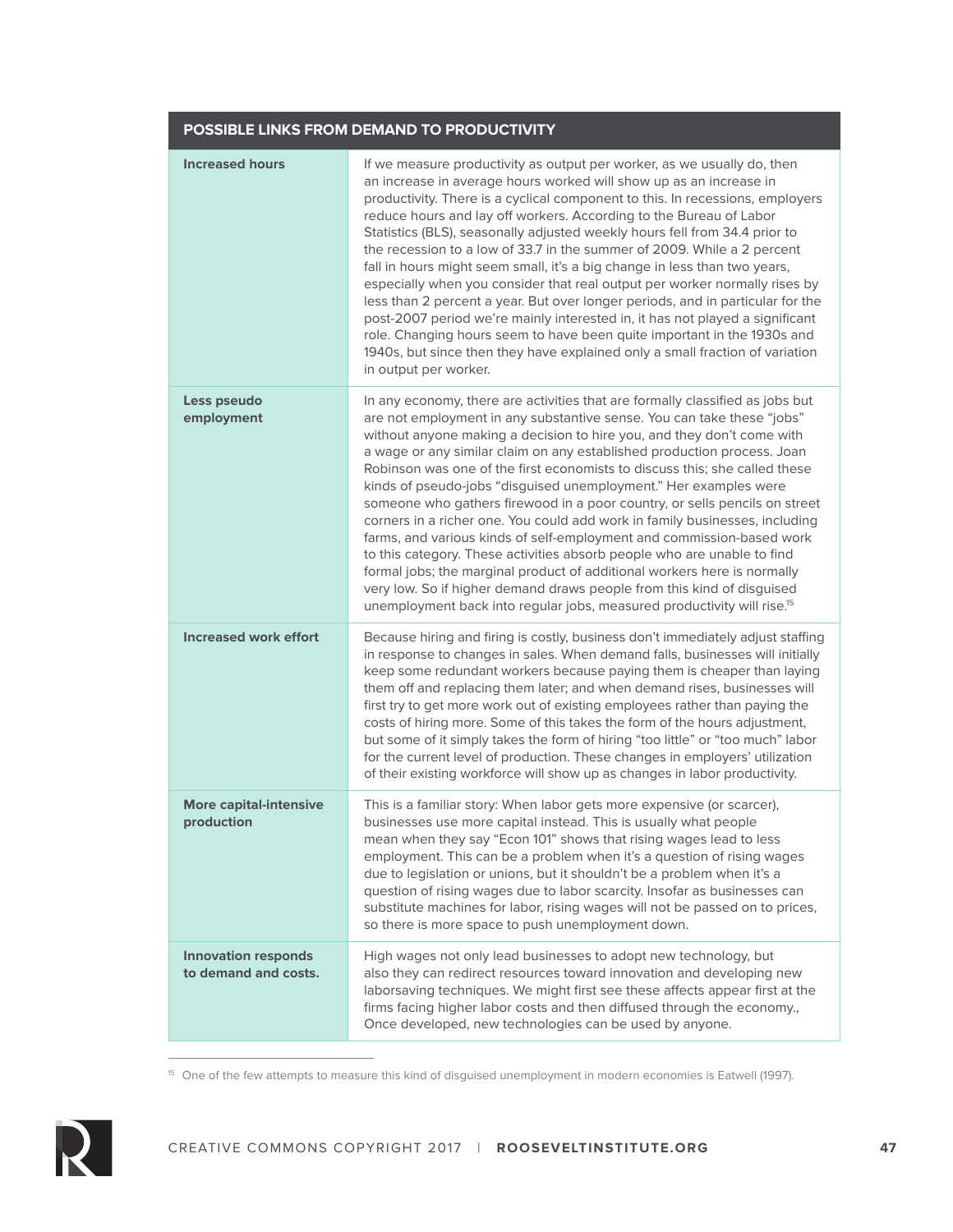#### **POSSIBLE LINKS FROM DEMAND TO PRODUCTIVITY**

| <b>Employment</b><br>shifts toward<br>higher-productivity<br>sectors | Aggregate productivity may rise because workers in a given industry<br>produce more stuff. But it may also rise even if output per worker is<br>constant in each individual industry, if there's a shift in employment toward<br>higher-productivity industries. This may happen for one of two reasons:<br>First, higher wages will disproportionately raise costs for more labor-<br>intensive sectors. This will presumably depress growth to the benefit of<br>less labor-intensive, more productive ones. Second, the more income-<br>elastic sectors may also be higher-productivity ones. For example, when<br>income falls, people are less likely to spend on consumer electronics,<br>where productivity is high, than on personal services like haircuts, where<br>productivity is relatively low. |
|----------------------------------------------------------------------|---------------------------------------------------------------------------------------------------------------------------------------------------------------------------------------------------------------------------------------------------------------------------------------------------------------------------------------------------------------------------------------------------------------------------------------------------------------------------------------------------------------------------------------------------------------------------------------------------------------------------------------------------------------------------------------------------------------------------------------------------------------------------------------------------------------|
| <b>Employment</b><br>shifts toward<br>higher-productivity<br>firms   | This sounds similar, but it's a different story. As Josef Schumpeter<br>famously argued, technical change doesn't happen all at once across a<br>whole society, but is normally embodied in new businesses founded by<br>entrepreneurs. These new businesses normally need to bid away workers<br>and other inputs from incumbent firms. Given the "frictions" in the labor<br>market, this will require offering a wage significantly above the going<br>rate. Meanwhile, the fact that the least productive firms can't afford to pay<br>higher wages will cause them to decline or exit, which also raises average<br>productivity. When wages are flat, on the other hand, low-productivity firms<br>can continue operating. In this sense, higher wages are an integral part of<br>productivity growth.  |
| <b>Strong demand</b><br>favors innovation                            | This is similar to the previous story, but looks at the capital and product<br>markets rather than the markets for labor and inputs. Productivity gains,<br>again, disproportionately come from the emergence of new businesses,<br>rather than from improvements at existing ones. It is much easier to start a<br>new business in a boom than in a recession. Consumers are more receptive<br>to new brands and new products when their incomes are high, and lenders<br>and investors are much more willing to take risks in a boom than in a slump.                                                                                                                                                                                                                                                       |
| <b>Increasing returns</b>                                            | This last story is in some ways the simplest. It may be that output per<br>worker rises at the firm, industry or economy-wide level when the amount<br>being produced increases. (This relationship is sometimes referred to as<br>"Verdoorn's law.") It's worth noting that increasing returns is an area in<br>which the intuition of people with economics training diverges sharply<br>from people in the business and policy worlds. In many contexts outside<br>economic theory, it is obvious that costs normally fall as more of something<br>is produced. <sup>16</sup>                                                                                                                                                                                                                              |

All of these stories imply that higher demand should lead to higher measured labor productivity. Some of them—especially the first few—suggest a more or less immediate response of productivity to changes in demand, but also one that cannot continue indefinitely. These are best seen as forms of hysteresis, or reasons why short-term potential



<sup>16</sup> For example, a recent article on Tesla notes that "a few years ago, Tesla broke ground on … a facility in Nevada that will supply it with batteries on a massive scale … economies of scale will make Tesla's batteries cheaper than those from third parties." To the author of this article and, presumably, to Tesla executives, it is obvious that as the number of batteries produced rises, the cost per battery will fall (Lee 2017).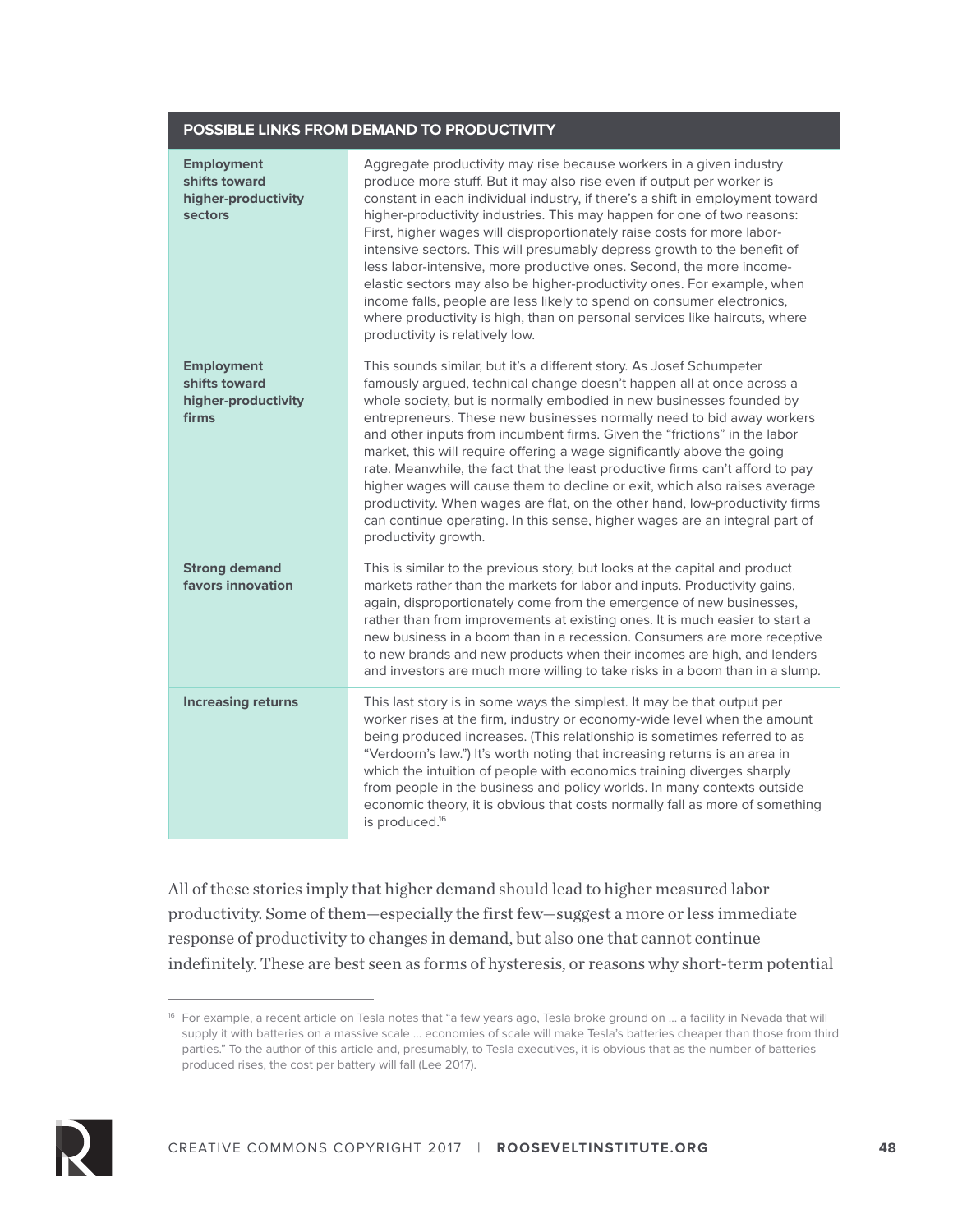may diverge from medium-term potential. They imply that a transient period—perhaps several years—of high demand and perhaps higher inflation could shift productivity and demographically adjusted employment back to their pre-recession trends, after which the space for demand policy to boost output would be exhausted.

Other mechanisms, especially the last two, are presumably slower. These will come into play only in the context of a sustained "high-pressure" (or "low-pressure") economy, when demand pushes up against supply constraints (or falls short of them) consistently over a number of years. If these stories are important, then demand-boosting policy may indeed lead to rising wages, rising inflation, bottlenecks, and so on. (In the terms introduced earlier, the economy will be operating above short-run potential.) But if demand keeps pushing against supply constraints, eventually supply will adjust. If these later stories, focusing on innovation and pure returns to scale, are the important ones, then it is possible that strong demand can lead to faster output growth indefinitely. (The middle stories, focusing on investment and labor reallocation, presumably operate on intermediate time scales.)

### *Our economic problem is not that machines are replacing labor, thanks perhaps to wages that are too high. Rather, it is that machines are not replacing labor, because wages are too low.*

If we follow the logic of the later stories a step further, we could even say that in the long run, our economic problem is not that machines are replacing labor, thanks perhaps to wages that are too high. Rather, it is that machines are *not* replacing labor, because wages are too low. An important strand of development economics has argued that the low wages of poor countries that have led to low productivity there, and not vice versa. Similarly, there's a well-known argument that the reason the industrial revolution happened first in Britain rather than in China or India (or Italy or France) is not that that the necessary technical innovations were present only in Britain. They were present many places, but it was the uniquely high cost of British labor that made them profitable to adopt for production. But we needn't accept these broad historical claims to think that the efficiency with which labor is used will depend, in part, on its price and availability. There are many reasons to think that a high-pressure economy, in which unemployment is low and wages are rising, will be more conducive to the various processes that raise output per worker.

Most importantly, right now we don't need to know whether the link between demand and productivity is a short-run hysteresis phenomenon or based on the longer-run factors of innovation and pure returns to scale. Either way, there is considerable scope for continued

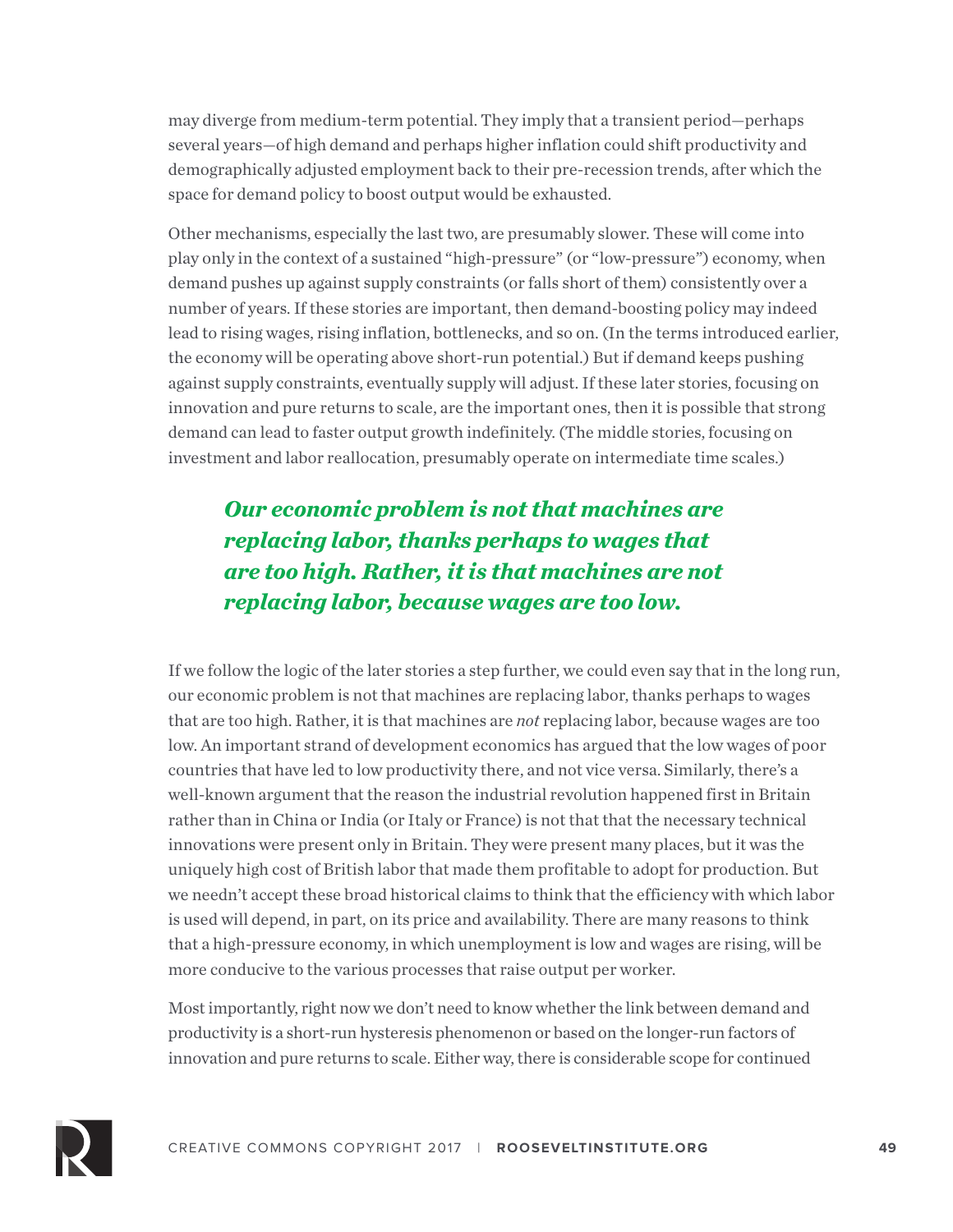expansionary policy. The distinction between short-run hysteresis and a longer-run link between demand and productivity will only become important after a few years of a highpressure economy, once the pre-2008 trend has been regained. At that point, hopefully, we will have more evidence as to whether higher demand can continue to boost productivity growth.

Longer-run demand effects on productivity are challenging for many economic models, in which spending decisions are made with respect to a start from a real endowment of resources and technology. But the shorter-run hysteresis stories, including effects of demand on productivity, are possible to incorporate into the DSGE models widely used in macroeconomics. Adding hysteresis to these models naturally leads to a prescription of more expansionary monetary and fiscal policy in response to downturns (Engler and Tervala 2016; Kienzler and Schmid 2014). For economists who are reluctant to accept claims that are not backed up with such formal models, this work may be reassuring.

### **3.2 THE SLOWDOWN PRODUCTIVITY GROWTH HAS COINCIDED WITH EXCEPTIONALLY WEAK INVESTMENT SPENDING.**

Over the short run, labor productivity is likely to be procyclical because existing labor and capital are more fully used during booms, and underused during slumps. The first three stories in Section 3.1 are various ways of looking at this kind of link between productivity and demand. As we look at longer periods, this kind of straightforward underutilization—though by no means impossible—seems less likely. Over longer periods, the most straightforward link between demand and productivity is via investment spending. More investment means that each worker has more capital to work with. Since innovation is normally embodied in particular capital goods and has spillovers to other firms and industries, more investment also likely leads to higher output per worker even where measured capital-intensity does not rise. Conversely, weak investment implies more labor-intensive production techniques, and less productivity-boosting innovation. Economists sometimes try to distinguish between these two channels through the use of a production function, in which total factor productivity (TFP) represents the output of a given combination of workers and capital. It is not clear how meaningful such estimates are, since they depend on a number of unobservable parameters. Labor productivity is more straightforwardly measurable. But one can be agnostic about the value of the productionfunction technique and still see a clear link between investment and productivity growth.

In this light, a central fact about the current business cycle is the exceptionally weak growth in investment spending. Figure 13 shows peak-to-peak growth in real investment

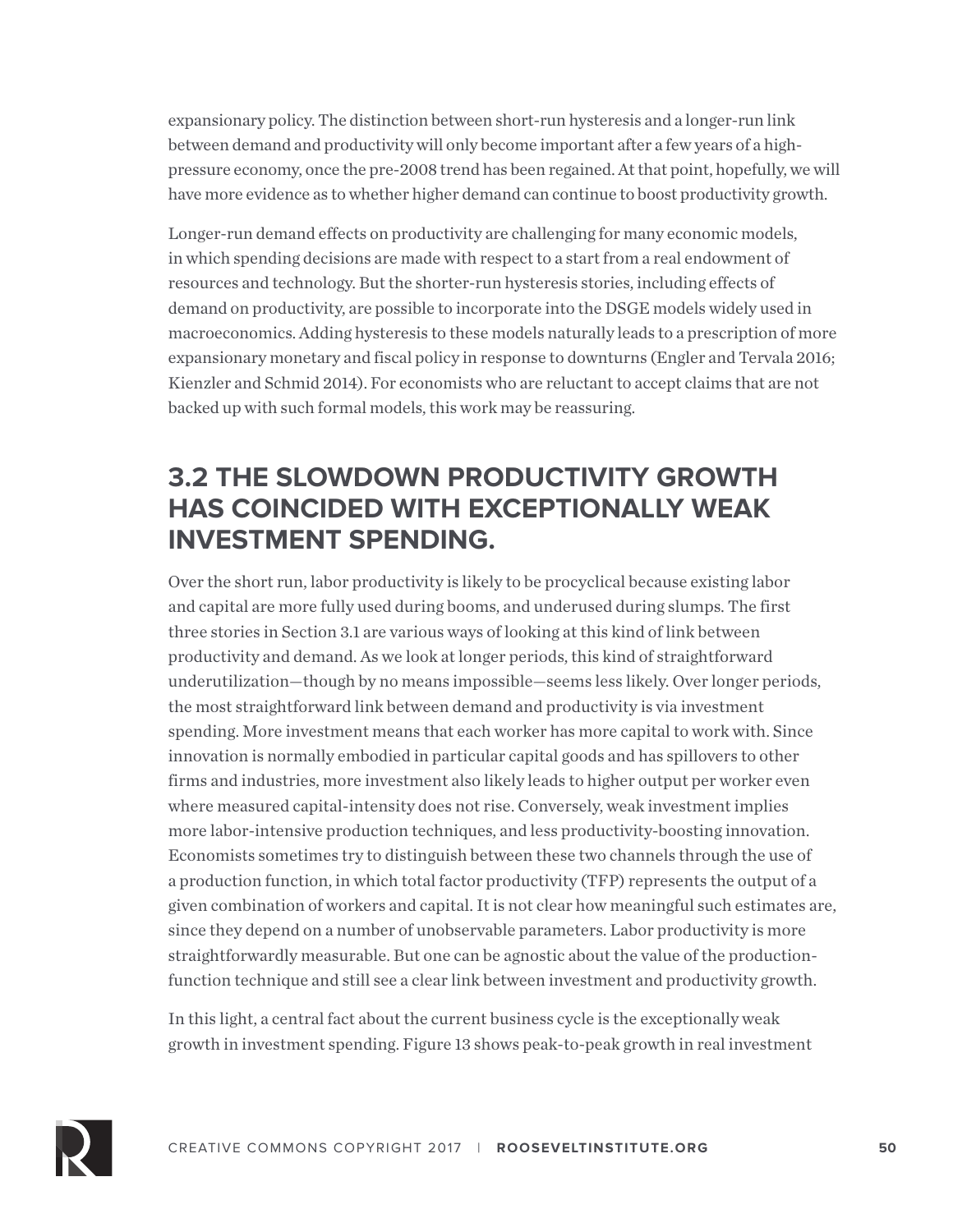spending in each of the past ten business cycles.<sup>17</sup> As the figure shows, there is no precedent for the weakness of investment in the current cycle. Nearly ten years later, real investment spending remains less than 10 percent above its 2007 peak. This is slow even relative to the anemic pace of GDP growth, and extremely low by historical standards. In the three previous cycles lasting that long, real investment spending had increased anywhere from 30 to 80 percent. Even shorter cycles saw substantially greater investment growth.



**FIGURE 13** Cumulative real growth of private nonresidential fixed investment from business-cycle peak. *Source: BEA, author's analysis.*

As the figure shows, not only is investment growth weak in this cycle so far, it is getting even weaker. By the BEA's preferred measure, real investment spending peaked in the third quarter of 2015 and has declined slightly since then. And even this may overstate the real strength of investment. In 2013, the BEA made a major revision to the way it calculates investment spending, adding R&D and the production of intellectual property (movies, music, etc.) to the spending on plant, equipment and software that had previously been counted as investment. During the most recent cycle, business spending on IP production has been considerably stronger than other forms of investment. While there are good



 $\pi$  The series is Private Nonresidential Fixed Investment, deflated by the BEA's implicit price deflator for private nonresidential fixed investment. Each series is set to 100 for the quarter designated a business cycle peak by the (National Bureau of Economic Research (NBER).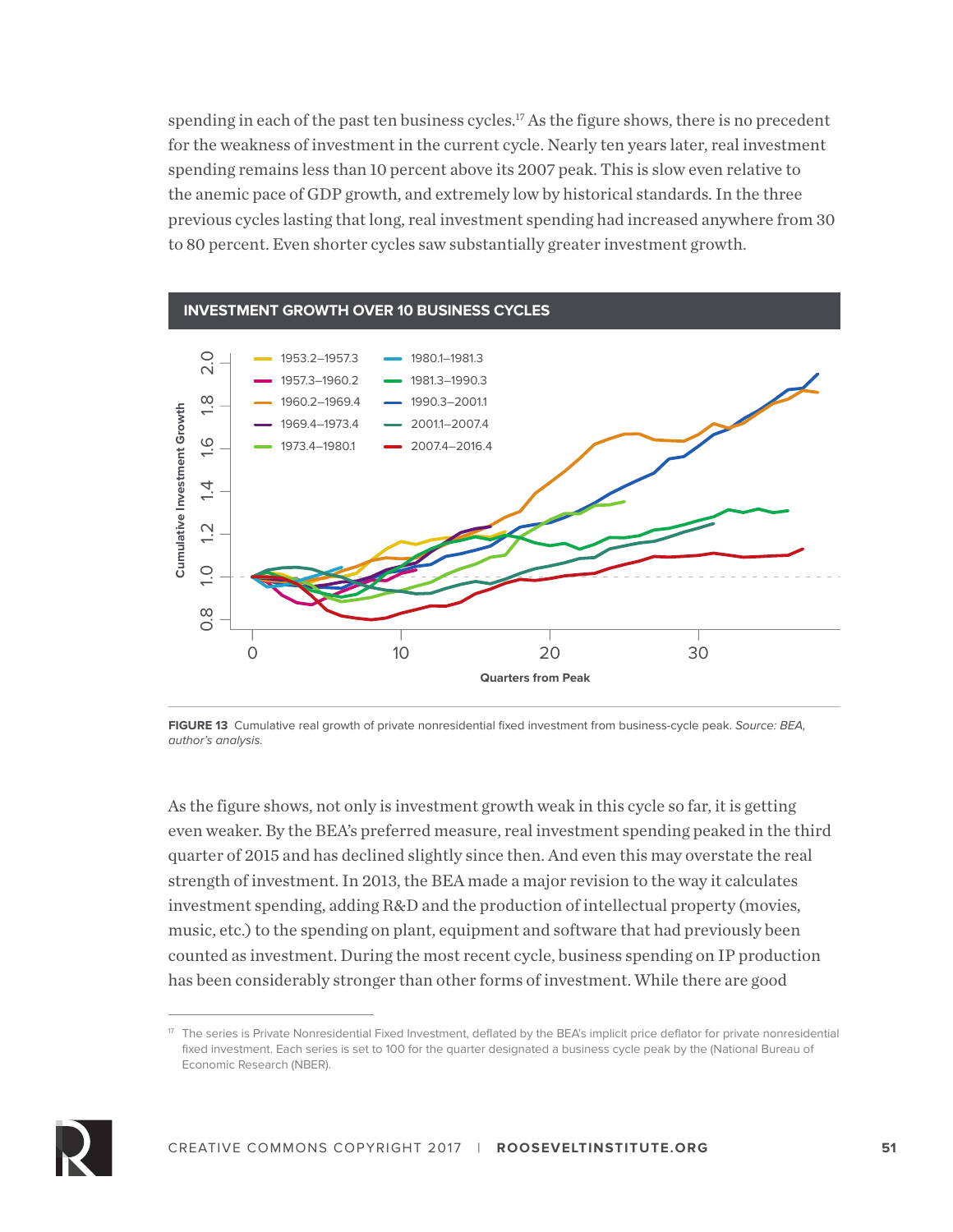arguments for (and against) including this type of spending with investment, it is unlikely to have the productivity-boosting effects of more traditional forms of investment. If we limit our measure of investment spending to plant and equipment plus R&D, the current expansion looks even weaker at only 7 percent above the 2007 peak.

The link between investment spending and productivity growth is straightforward (if insufficiently emphasized in current debates). Could weak investment spending in turn be due, at least in part, to weak demand? Theories that link businesses' investment spending to their current sales are known as "accelerator" models of investment. The first modern accounts of business cycles emphasized accelerator dynamics, and they are still found in many forecasting models. But today's economic theory tends to downplay the accelerator mechanism. After all, the thinking goes, capital goods are long-lived, while demand-driven fluctuations are relatively brief. So business investment decisions should be more sensitive to factors like the expected return and the cost of capital, rather than on current demand.

But there has recently been a revival of interest in accelerator models. As Jason Furman notes, economists at the International Monetary Fund (IMF), OECD and the U.S. Council of Economic Advisors have found that "investment generally follows overall demand"—the path of current spending in an economy can explain most of the behavior of investment. This suggests there may be some merit in the older Keynesian view, in which investment mainly depends on whether current demand can be met with existing capacity; lower interest rates, more favorable tax treatment and similar factors are unlikely to have much effect as long as businesses can comfortably meet current demand with existing capital. As Furman observes, the simple demand story explains much, though not all, of the variation we see in investment growth: stories that "blame weak investment on pessimism and uncertainty among businesses, government regulations, limited access to credit, or … taxation … are harder to square with the data" (Furman 2015).

Weak investment growth offers a clear link between demand and productivity growth. (And if one accepts the accelerator story in general, slow investment growth then becomes an independent piece of evidence for continued weak demand.) If the accelerator mechanism is real, then central bankers and other policymakers who treat weak productivity growth as a supply constraint may be making a self-fulfilling prophecy. In the view of those who see the U.S. economy as currently close to potential, the slowdown in productivity growth represents a negative technology shock—an exogenous decline in the economy's productive capacity. In this view, the appropriate response of the Fed is to raise interest rates, to bring spending down to the new, lower path of potential output. But what if Furman is right, and weak investment is itself the result of weak demand, while low productivity growth in turn reflects weak investment? Then the Fed's contractionary stance will in fact be contributing to the productivity slowdown to which it believes it's responding.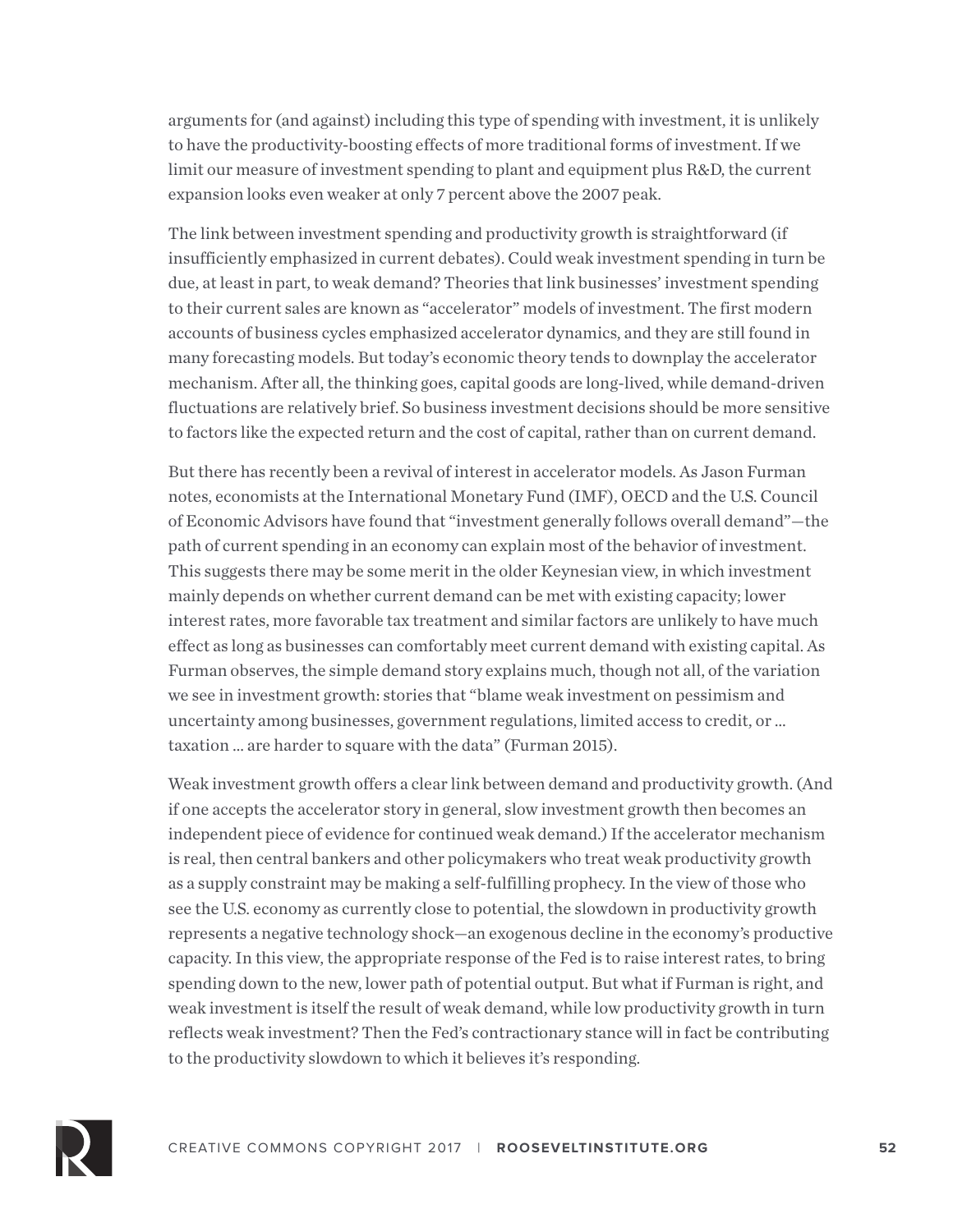### **3.3 THE PRODUCTIVITY GROWTH SLOWDOWN IS WIDELY SHARED ACROSS SECTORS, EVEN LESS TECHNOLOGY-INTENSIVE ONES.**

One common argument for seeing the productivity slowdown as a negative technology shock is that it is simply the flipped of the positive shock of the "tech boom" of the 1990s. In this view, the fact that the slowdown in productivity was not predicted before the recession should not be seen as evidence that it is the result of the recession. Rather, it is simply the correction of an earlier, mistaken extrapolation from a period of exceptional productivity growth. Probably the most influential statement of this view is found in Gordon (2016), but it is widely held among policymakers. For example, John Fernald of the San Francisco Fed describes the productivity slowdown as follows: "Information technology fueled a surge in U.S. productivity growth in the late 1990s and early 2000s. However, this rapid pace proved to be temporary, as productivity growth slowed before the Great Recession" (Fernald 2015).18 In this view, slow investment growth presumably reflects lower expected profits, rather than weak demand.

One problem with this view is that it requires an exceptionally unlucky coincidence. The end of the housing bubble, the financial crisis, and the related fall in spending by households and businesses are a demand shock—a change in desired spending. Technological exhaustion, as postulated by writers like Gordon and Fernald, is a supply shock—a change in the economy's productive potential. To frame the post-2008 slowdown in productivity growth as the result of autonomous technological factors is to say that the worst demand shock in more than 60 years was immediately followed by the worst supply shock in more than 50 years, by sheer chance. (See Blanchard, Cerutti, and Summers 2015 on this point.)

Still, unfortunate coincidences do occur. A stronger objection to the technologicalexhaustion view is that it seems inconsistent with the larger macroeconomic picture. A negative supply shock is normally associated with higher inflation as well as lower output growth. And if the return on capital has fallen, that should mean a lower share of income flowing to capital owners. But as discussed in Section 4.1 below, in fact we see the opposite.

A second problem with the information-technology story is that labor productivity growth is low not just relative to the late 1990s and early 2000s, but also to any other



<sup>&</sup>lt;sup>18</sup> Fernald continues: "Furthermore, looking through the effects of the economic downturn on productivity, the reduced pace of productivity gains has continued and suggests that average future output growth will likely be relatively slow." This is a good example of the danger the present paper is warning against, that the mere persistence of slow growth will be taken as evidence that it is a supply-side phenomenon out of reach of macroeconomic policy. In this way, a failure to solve demand problems in the past can become an argument against trying to solve them in the future.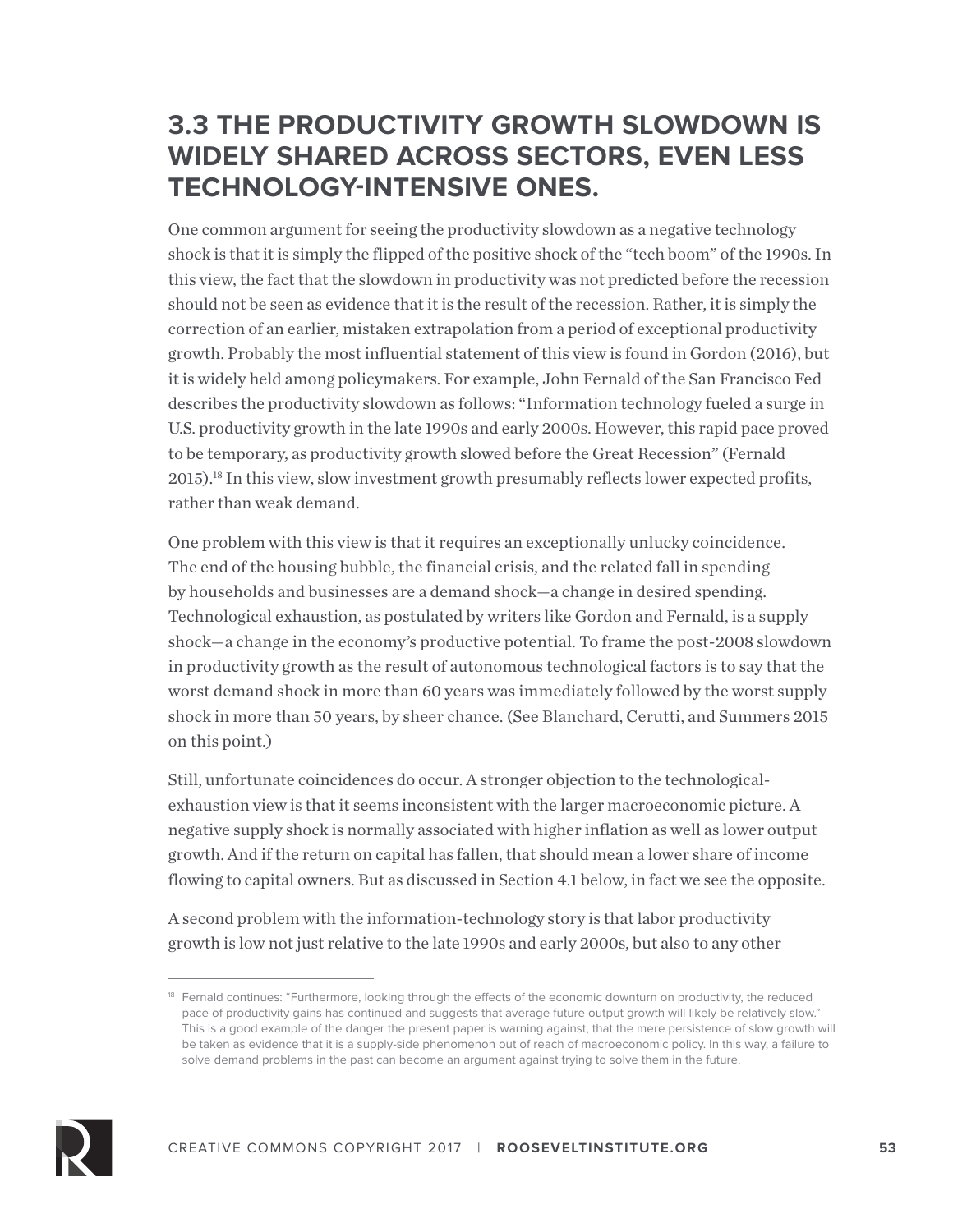extended period in postwar history. And, critically, it is not particularly concentrated in the information-technology sectors, but is widely distributed across industries—including many that did not share in the late-1990s boom.

In the U.S., as in other advanced countries, productivity dynamics are normally dominated by a handful of sectors. Most productivity gains are accounted for by a relatively small number of capital-intensive industries, while others—many services, but also construction—show little or no productivity improvement over long periods. The tech boom of the late 1990s and early 2000s, with its rapid productivity gains in the broadly defined information sectors, was a typical example of this. If the productivity slowdown of the past decade represented an exhaustion of technological progress, one would expect the slowdown to be concentrated in the same industries that have most benefited from technological progress historically. This is the implicit hypothesis behind claims that the overestimate of future productivity gains prior to the recession simply represented a misguided extrapolation from the tech boom period. But when we turn to the data, this is not really what we see.

*It is immediately clear that, while the high-tech sectors do account for a disproportionate share of the productivity slowdown, it is not limited to these sectors. On the contrary, what's most striking about the productivity slowdown is how widespread it is.*

The BEA publishes productivity data for 67 disaggregated industries. To avoid the dynamics of the Great Recession itself, we'll look at the period 2011-2015 (2016 industry-level data is not yet available), compared with the 2001-2007 expansion. It is immediately clear that, while the high-tech sectors do account for a disproportionate share of the productivity slowdown, it is not limited to these sectors. On the contrary, what's most striking about the productivity slowdown is how widespread it is. Compared with 2001-2007, productivity growth in 2011-2015 was 1.6 points per year slower, essentially all of which is slower withinindustry growth. The high-tech sector accounts for about 0.65 points per year of this, or about 40 percent.19 But the slowdown in productivity is remarkably widespread. Over 80 percent of the industries broken out by the BEA show slower productivity growth in the second period than in the first.



<sup>19</sup> Here and in Figure 14, we define the high technology industries as broadcasting and telecommunications, computer and electronic products, computer systems design and related services, and information and data processing services.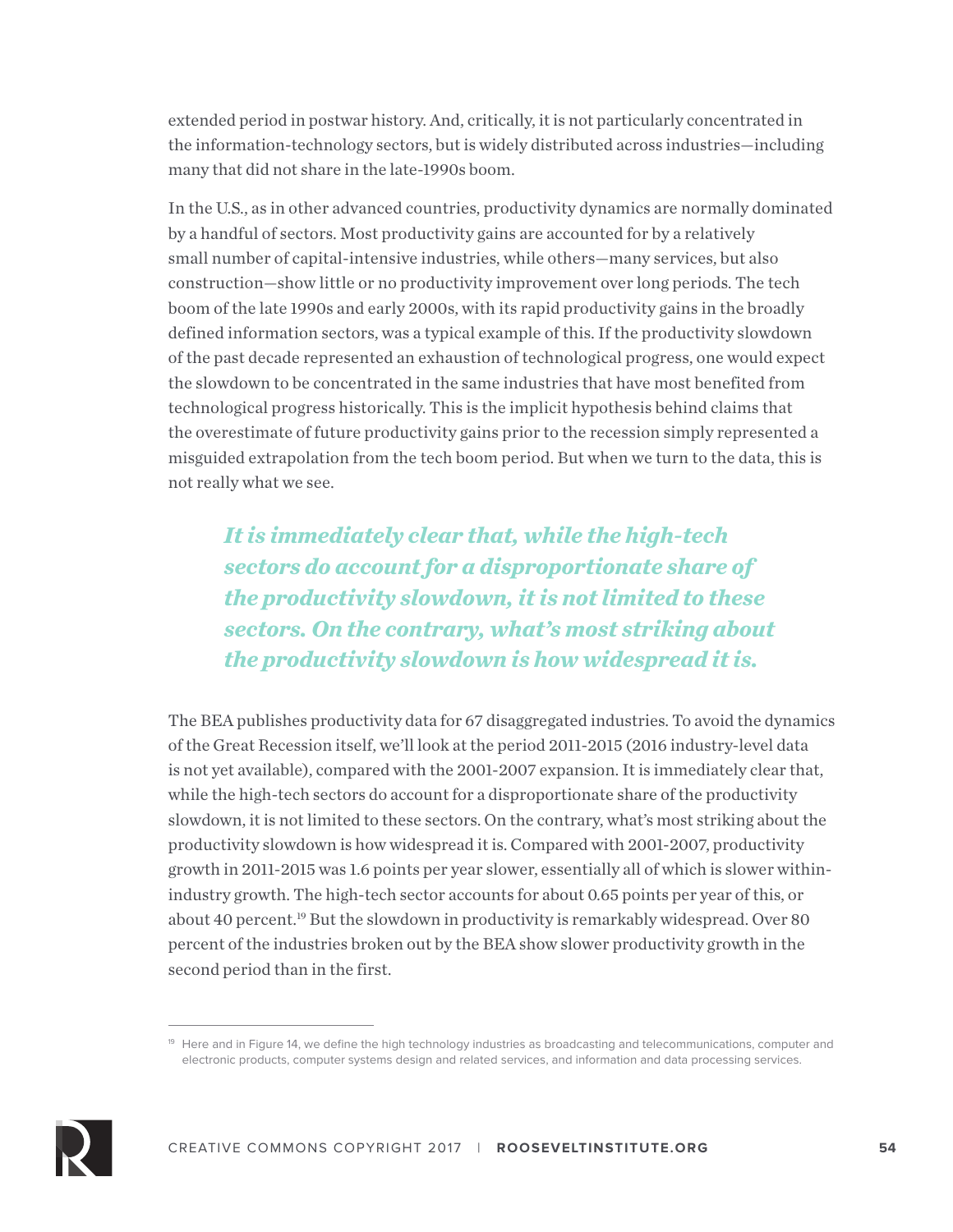

**FIGURE 14** Productivity growth by industry. The horizontal axis shows average annual real productivity growth over 1999- 2007, the vertical axis shows average annual real productivity growth over 2011-2015. The size of the circles is proportional to the average employment in the industry over the full period. *Source: BEA, author's analysis.* 

**1999 – 2007 Avg. Prod. Growth**

This is shown in Figure 14. For each industry, productivity growth in the first period is shown on the horizontal axis; productivity growth in the second period on the vertical. The diagonal line shows equal rates of productivity growth in the two periods. The points are colored by sector, and scaled by employment. As is clear, the vast majority of industries, representing the vast majority of employment, showed slower productivity growth in the second period than in the first. If the main story was the end of the 1990s tech boom, and over-optimistic extrapolation from that period, then the largest declines in productivity should be found in the industries that made the biggest gains in the earlier period.

Graphically, the slope of the line would be flatter than 45 degrees. But that is not what we see. Rather, the main change is a downward shift in productivity growth. For the most part, productivity in industries that showed modest productivity gains in the earlier period decelerates just as much as in those that saw faster gains.

It is true that the largest slowdowns took place in the tech sectors—the three large red circles to the right of Figure 14 are, from left to right, broadcasting, information and computer manufacturing. But the productivity slowdown is far from limited to these industries—the great majority of points in the figure fall below the diagonal line. Again,

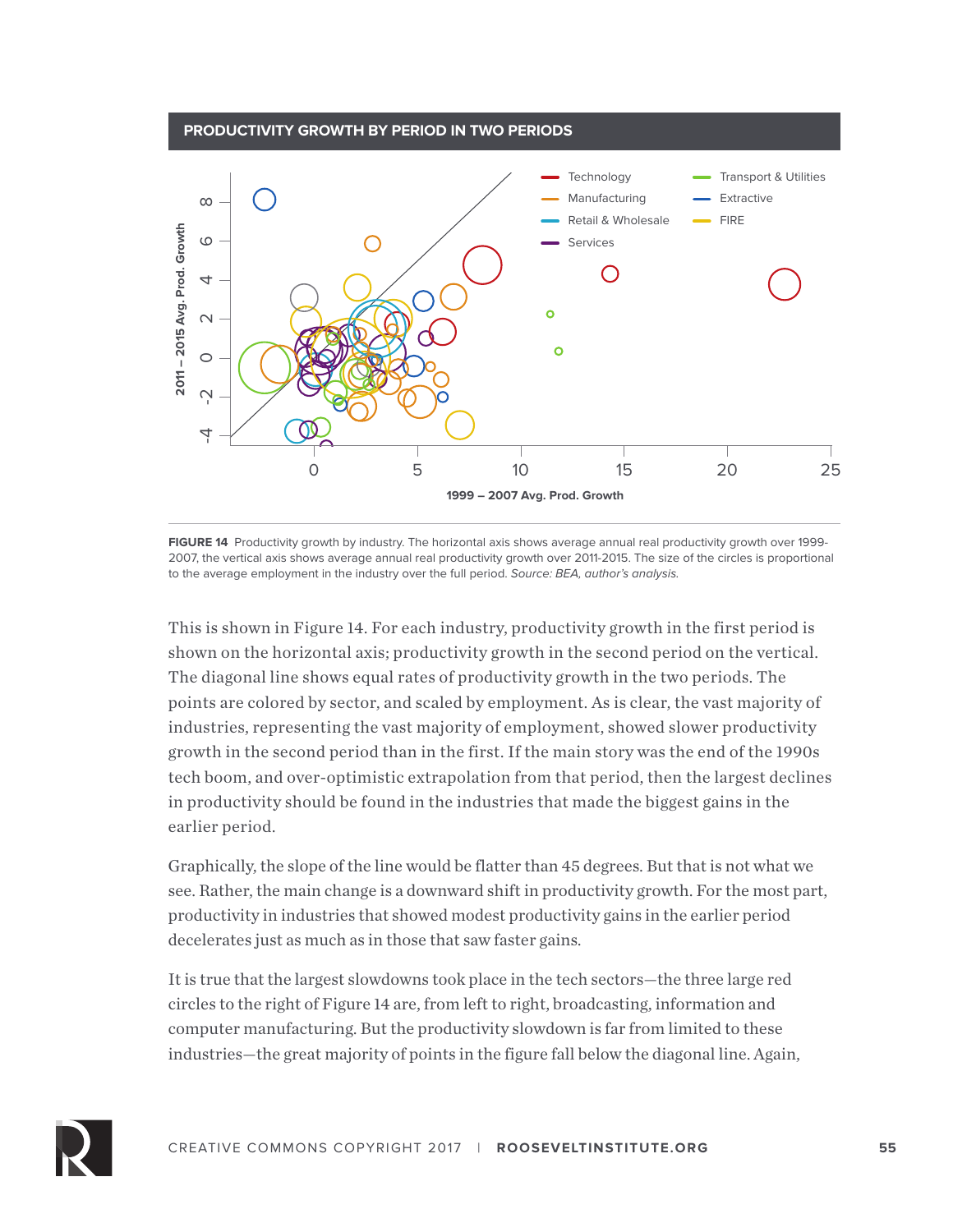about 40 percent of the overall decline in productivity growth is accounted for by sectors where the declining return on information technology is plausibly a big part of the story. But most of the decline is accounted for by sectors like real estate, retail and wholesale trade, food and beverages, and transportation. It is hard to explain the productivity slowdown in these sectors in that way.

## **3.4 PRODUCTIVITY AND THE BUSINESS CYCLE**

Besides the widespread nature of the productivity slowdown, there is a second, more subtle, but important, line of evidence suggesting that the slowdown may be due to weak demand. This is precisely the fact that the past decade has seen large declines in both productivity and employment growth. Both theory and history suggest that extended periods of belowaverage productivity growth are normally periods of above-average employment growth, and vice versa. During business cycles, on the other hand, employment and productivity move together. So the fact that both productivity and employment have grown slowly since 2007 makes the last decade resemble an extended recession, more than the kind of mediumrun shocks the economy has experienced in the past.

### *The fact that both productivity and employment have grown slowly since 2007 makes the last decade resemble an extended recession.*

In the supply side story, the slow labor force growth of the past decade is due to demographic and other social factors reducing the supply of available labor, while the productivity slowdown is independently due to a decline in technological progress. Both are supposed to be exogenous changes, independent of the state of demand. But a little thought suggests that this story is harder to sustain that it seems at first glance. (We will return to this point in Section 4.1.) Over the medium term, we would expect these two components of output growth to move inversely, not together.

Both common sense and economic theory suggest that sustained periods of slow labor force growth should see an acceleration of labor productivity. A reduced supply of workers means that labor is scarcer; this implies rising wages and a greater return on laborsaving innovations. It also means that any scarce resources are available in greater amounts per worker. As a result, we would expect to see an exogenous slowdown in labor force growth associated with more rapid productivity growth.

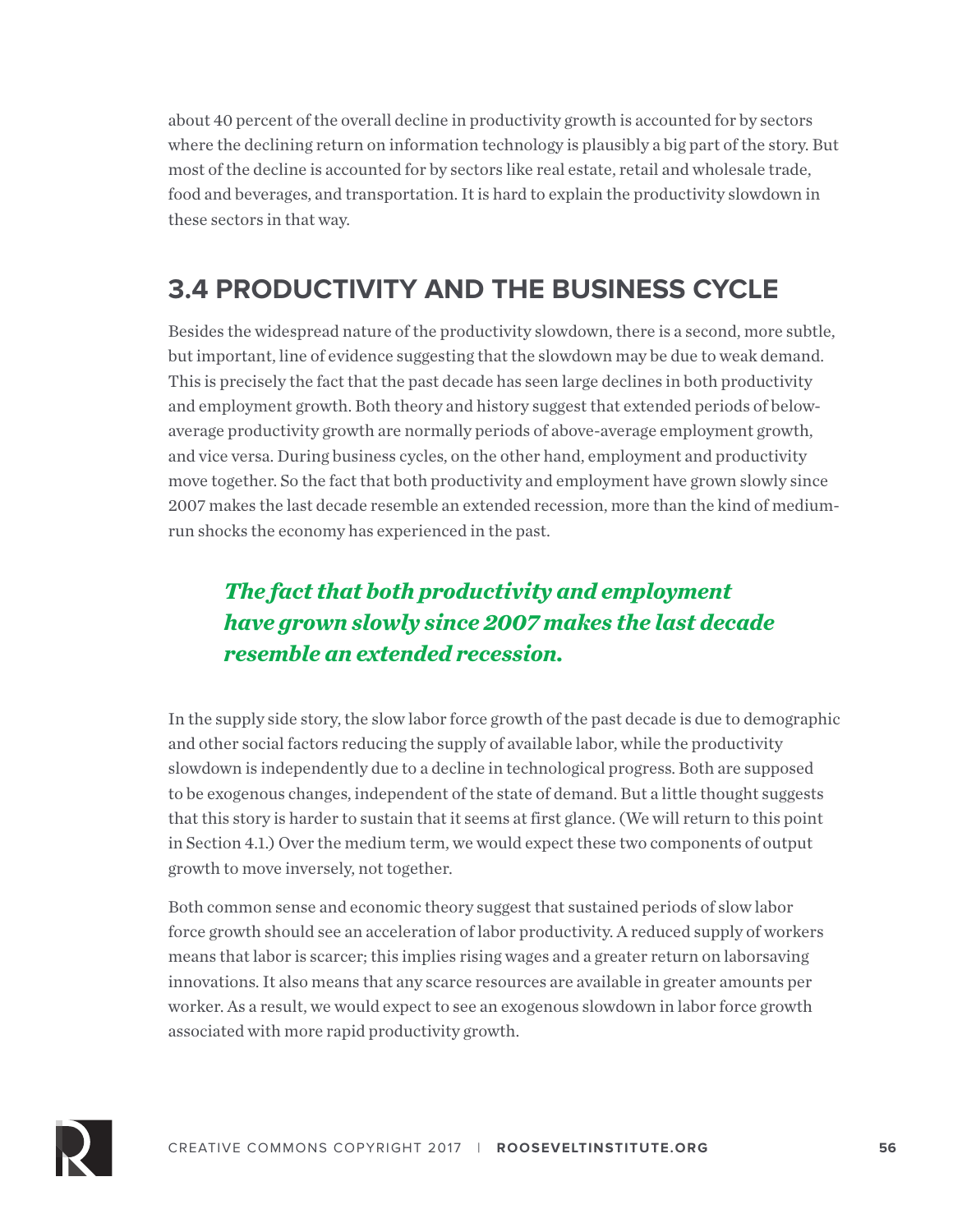Conversely, technological change is normally laborsaving. (This doesn't have to be true as a matter of logic, but it is a very clear general pattern from the past 200-plus years of economic growth.) Slower technological progress should mean more laborintensive production, which means more employment for a given level of demand. In other contexts, we often think of technology as reducing jobs.<sup>20</sup> Logically, if faster technological progress reduces employment, slower progress should increase it. So an exogenous slowdown in productivity growth should be associated with more rapid employment growth.

And indeed, for the U.S. and many other advanced countries, this is exactly what we see. Over periods of more than a few years, faster productivity growth is associated with slower employment growth, and vice versa.

But over shorter periods, the opposite pattern appears. Around business cycle turning points in particular—recessions and recoveries—productivity and employment growth are normally in sync. The fact that output, employment and productivity move together over the business cycle has been recognized by empirically oriented macroeconomists since the early 20th century. The fact that productivity falls during recessions means that employment varies less over the cycle than output does.

This behavior is quite stable over time, giving rise to Okun's law, an empirical regularity that is a standard tool of macroeconomic forecasting. In the U.S., Okun's law says that the unemployment rate will rise by one point for each 2.5-point shortfall of GDP growth over trend—a ratio that doesn't seem to have changed much since Arthur Okun first described it in the mid-1960s (Okun 1962).

The different relationships between employment and productivity growth over different time periods are shown in Figure 15.

**Okun's Law: The unemployment rate will rise by one point for each 2.5-point shortfall of GDP growth over trend.**



<sup>&</sup>lt;sup>20</sup> See the many predictions of automation, robots replacing human labor, etc.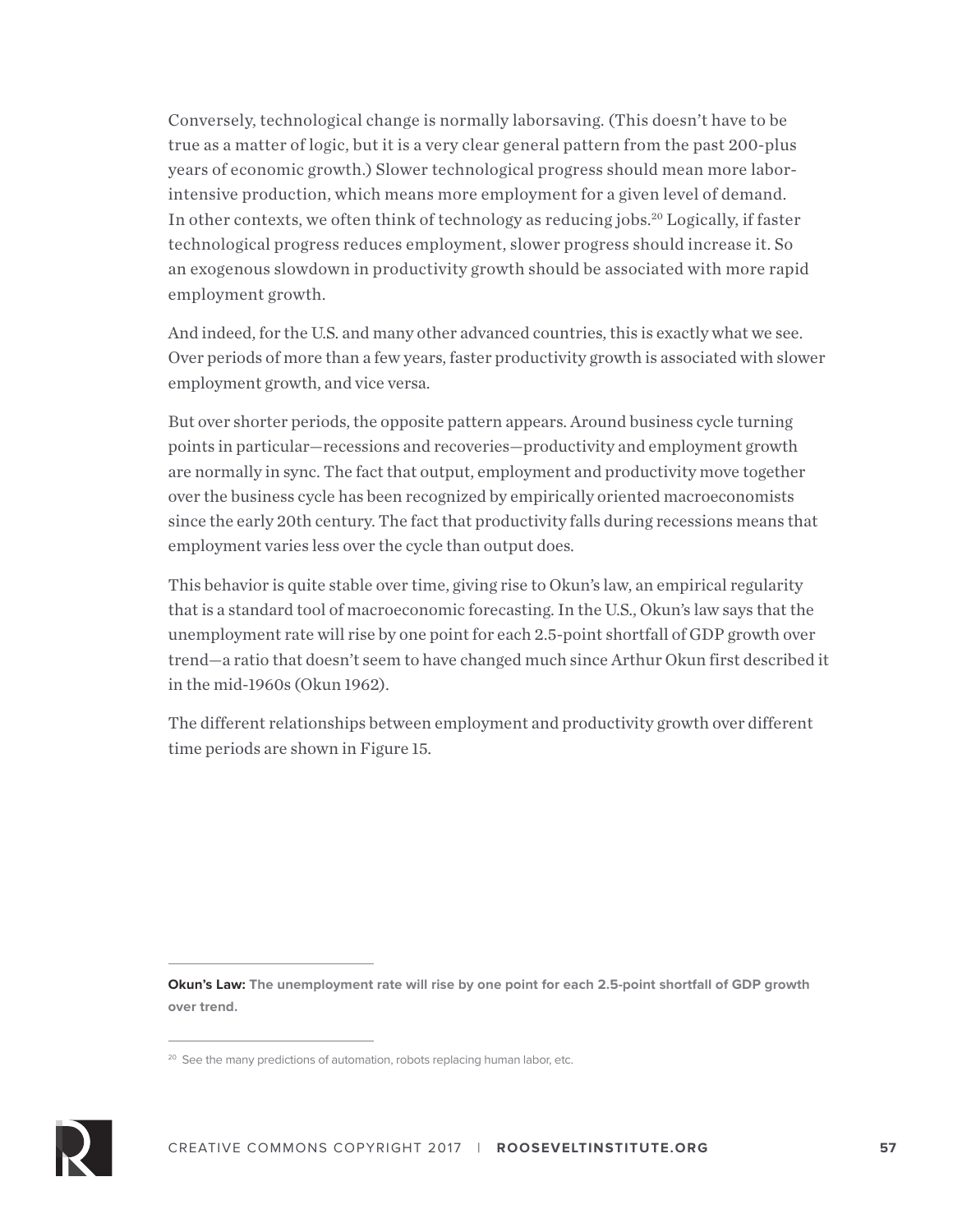#### **REGRESSION OF EMPLOYMENT GROWTH ON PRODUCTIVITY GROWTH**



**FIGURE 15** Regression coefficient of employment growth on productivity growth. This shows the coefficient of a regression of the employment growth rate on the productivity growth rate over periods ranging from one quarter up to 10 years. The horizontal axis shows the number of quarters over which the change is measured, the vertical axis shows the coefficient. *Source: BEA, author's analysis.*

The figure shows the coefficient of a regression of employment growth on productivity growth over various periods, from one quarter out to 40 quarters. (This is based on postwar U.S. data.) Over periods of a year or less, the correlation is positive. Six-month or ninemonth periods in which employment growth was unusually weak are likely to have seen weak productivity growth as well. This is the cyclical effect discussed above. But over longer periods, autonomous variation in productivity and labor supply are more important, and these tend to produce a negative relationship between employment and productivity. And that's exactly what we see. A ten-year period in which productivity grew unusually quickly is very likely to be one in which employment grew slowly, and vice versa.

### *The period since 2007 has seen close to the slowest employment growth of the postwar period and close to the slowest productivity growth.*

This relationship was quite stable in the 60 years between 1947 and 2007. But in the past decade it has completely broken down. The period since 2007 has seen close to the slowest employment growth of the postwar period and close to the slowest productivity growth.

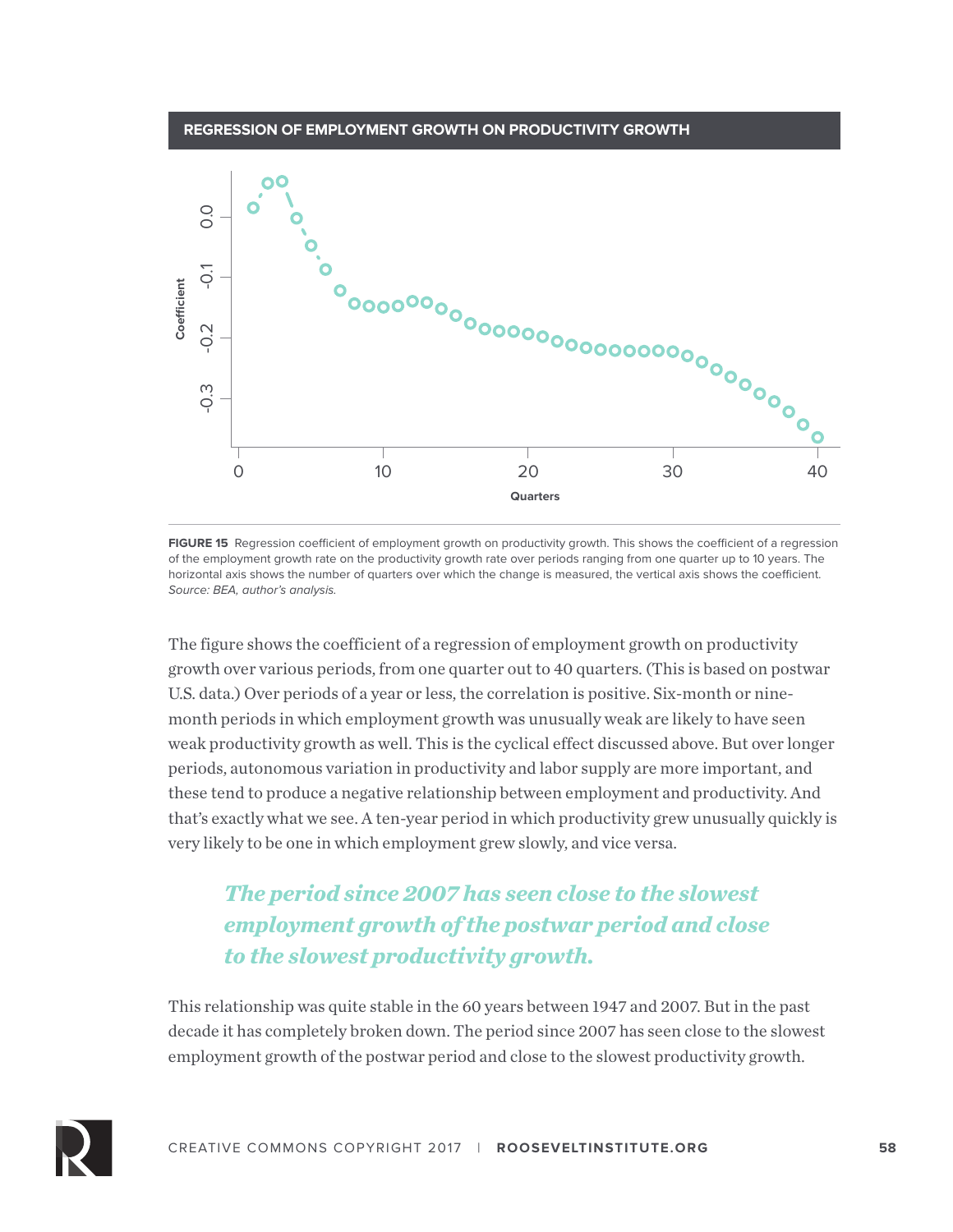It is normal for employment and productivity to move together for a couple quarters or a year, but very unusual for this joint movement to be sustained over nearly a decade. In the postwar U.S., at least, periods of slow employment growth are much more often periods of rapid productivity growth, and vice versa.

To put it another way: The past decade has seen exceptionally slow growth in employment about 5 percent over the full period. If you looked at the U.S. postwar data, you would predict with a fair degree of confidence that a period of such slow employment growth would see above-average productivity growth. But in fact, the past decade has also seen very low productivity growth. The relation between the two variables has been much closer to what we would predict by extrapolating their relationships over periods of a year. In that sense, the current slowdown resembles an extended recession more than it does previous periods of slower growth. And since no one disputes that the demand side drives recessions and recoveries, this creates a prima facie case that the weakness of the current expansion may be demand driven as well.

### *The current slowdown resembles an extended recession more than it does previous periods of slower growth.*

As we'll see in the next section, the macroeconomic picture looks even more like an extended period of weak demand when we look at additional variables such as inflation, wages and interest rates.

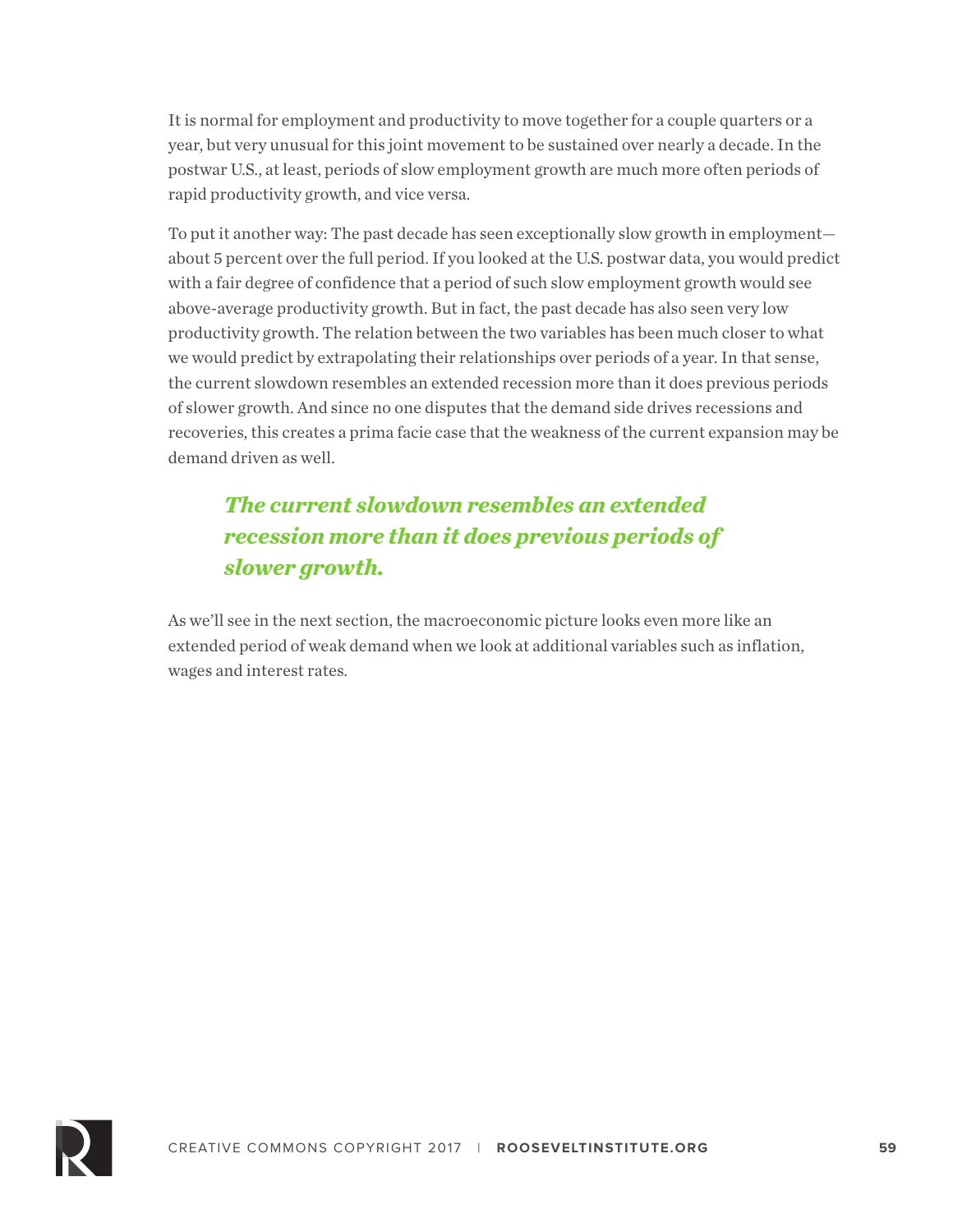# **The big picture: Overheating?**

## **4.1 THE OVERALL STATE OF THE ECONOMY IS HARD TO RECONCILE WITH A STORY IN WHICH WE ARE FACING SUPPLY CONSTRAINTS.**

In the conventional story, productivity is supposed to be driven by technology, so a slowdown in productivity growth reflects a decline in innovation and so on (Gordon 2012). Employment is driven by demographics, so slower employment growth reflects aging and small families. Both of these developments are negative shifts in aggregate supply, so they should be inflationary. If the economy's productive potential declines, then the same growth in demand will instead lead to higher prices. To maintain stable prices in the face of these two negative supply shocks, a central bank would have to raise interest rates in order to reduce aggregate spending to the new, lower level of potential output. This is not what we have seen. We have seen declining inflation even as interest rates are at historically low levels. So even if you explain slower productivity growth by technology and explain slower employment growth by demographics, you still need to postulate some large additional negative shift in demand.

### **What are the major macroeconomic developments of the past ten years compared with the previous fifty? For the U.S. and most other developed countries, the list looks like:**

- Low and falling inflation
- Low and falling interest rates
- Slower growth of output
- Slower growth of employment
- Low business investment
- Slower growth of labor productivity growth
- A declining share of wages in income

Any macroeconomic story has to make sense of the whole picture. And while it's easy to think of stories about the economy's underlying productive capacity that work for individual items, it's practically impossible to explain the whole combination except through weak demand.

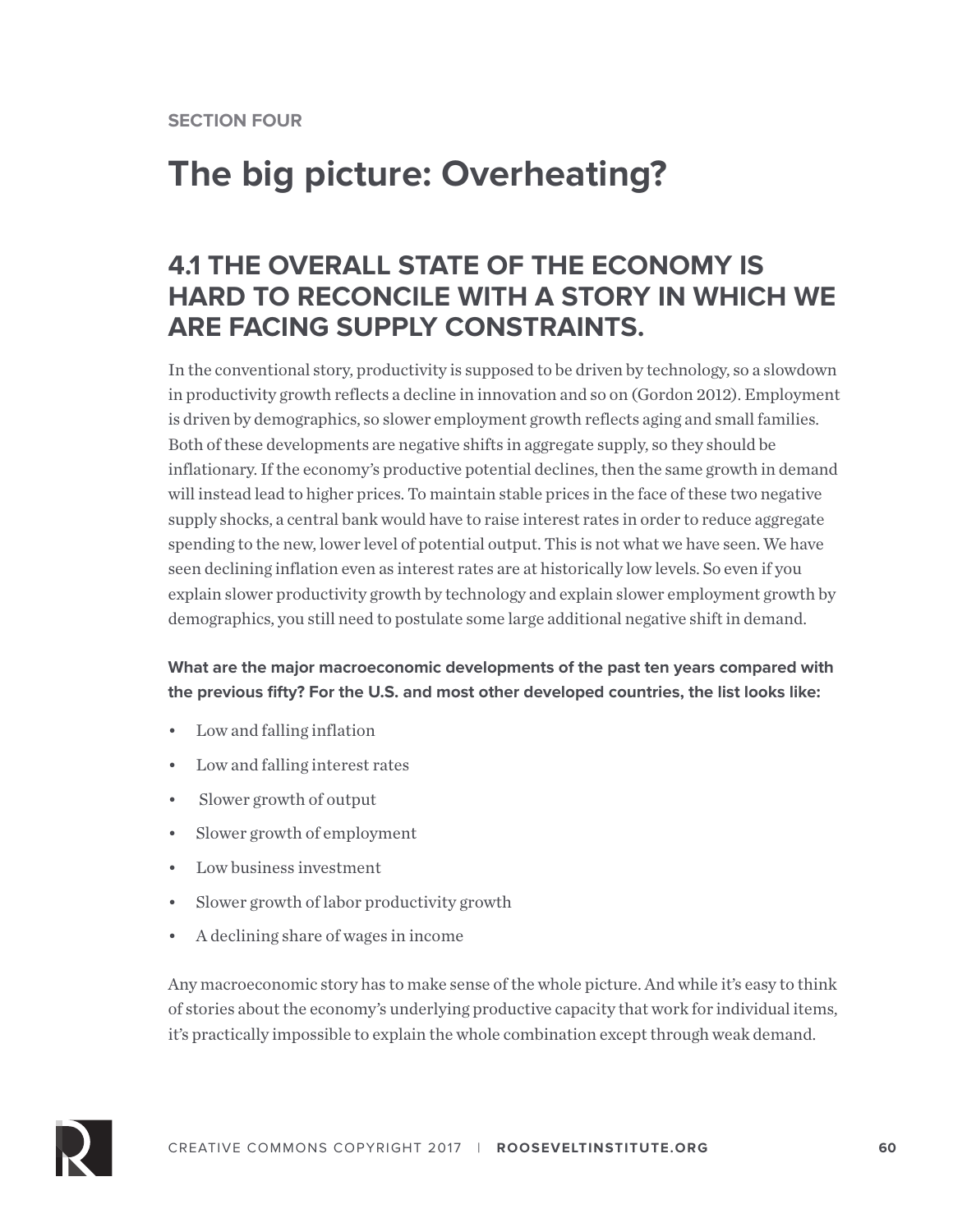Let's think about this in the aggregate supply-aggregate demand framework used by economics textbooks and most macroeconomic policymakers. In that framework, low inflation must be the result of a negative demand shock, a positive supply shock or a shift toward more contractionary policy—higher interest rates or the equivalent. Setting aside the demand story for a moment, what do we have?

The textbook says that, over the long run, interest rates must reflect the marginal product of capital—the central bank (and monetary factors in general) can only change interest rates in the short run, not over a decade or more. Consequently, a sustained decline in interest rates must mean a decline in the marginal product of capital. This is consistent with slower productivity growth. But there is a problem. The return on capital should also reflect its marginal product, so a declining marginal product of capital should imply a lower share of profits in national income, and a rising share of wages—just the opposite of what we've seen.<sup>21</sup>

Another problem is that a declining marginal product of capital is a negative technological shock. And negative technological shocks should be associated with rising inflation—if the productive capacity of the economy grows more slowly, the same flow of spending will bid up the prices of existing goods rather than call forth new production. But rising inflation is, again, the opposite of what we've actually seen.

Employment growth in this framework, meanwhile, is determined by demographics, or perhaps by structural changes in labor markets that change the effective labor supply. Slower employment growth means a falling labor supply—and that should, again, be inflationary, and it should be associated with higher wages. If labor is becoming relatively scarce, its price should rise. It doesn't matter whether we think of wages as being set by the marginal product of labor or by a bargaining process between workers and employers, since in this case, the two stories agree. A fall in the labor supply will increase the bargaining power of workers, and it will also raise the marginal product of labor as it's withdrawn from the least productive activities that's what "marginal" means. Either way, the demographic story of falling employment is inconsistent with low inflation, with a falling wage share and the showdown in productivity growth. But until recently, the slowdown in employment growth was not accompanied by a rise in wages or the wage share. And broader measures of labor market conditions suggested that labor markets were still weak (Pacitti and Fichera, 2015; Pacitti, 2017).

It is true that in the past year, the wage share has risen. But this increase is modest, especially given the headline unemployment rate, and not nearly enough to offset the



<sup>&</sup>lt;sup>21</sup> An increase in market power could help explain the combination of low interest rates, high profit rates and weak investment. Profitable companies with access to cheap finance may nonetheless decline to expand if they enjoy stable monopolies in their markets. There is a strong case for seeing demand-boosting policy and strengthened anti-trust enforcement as complements (Konczal and Steinbaum 2016).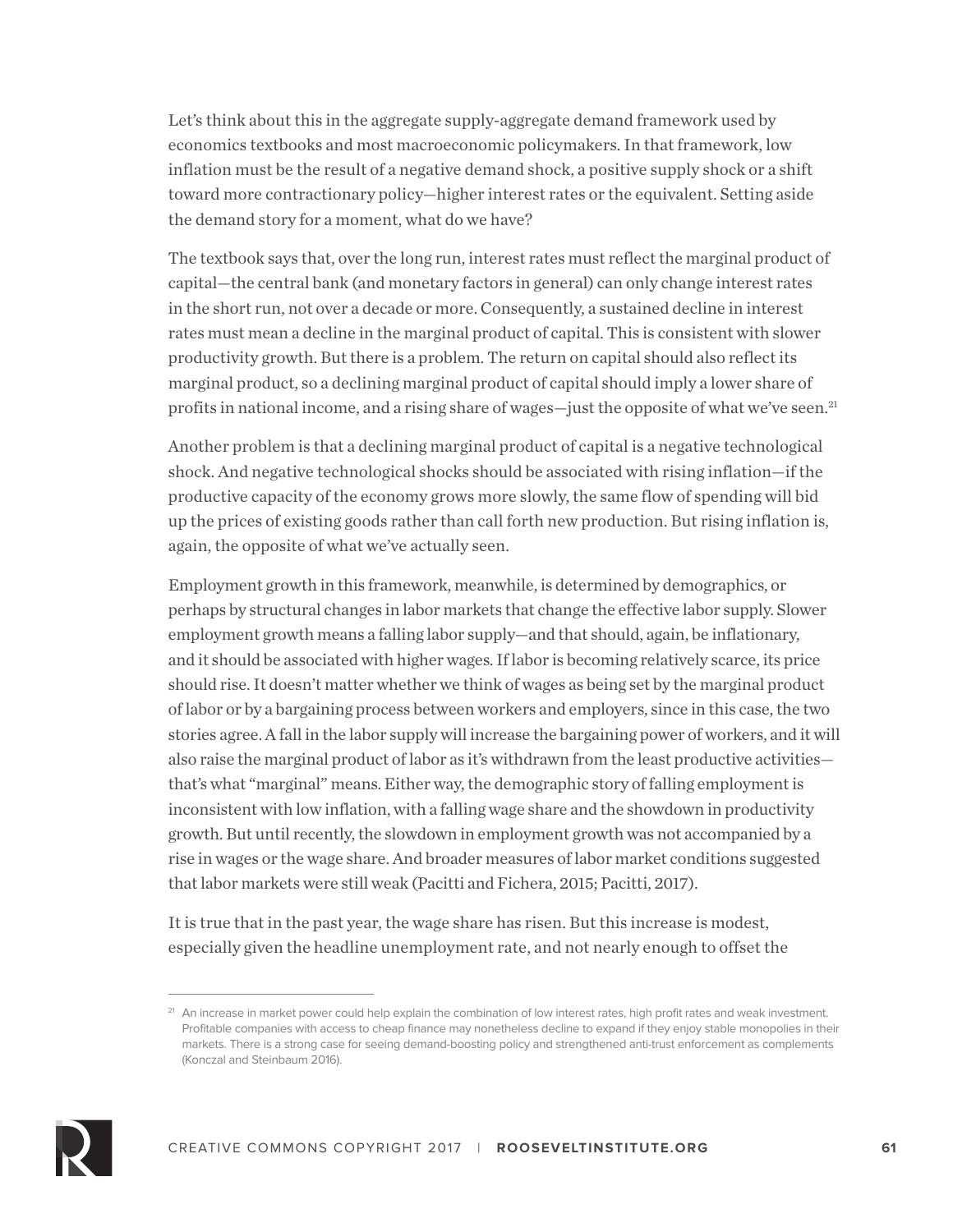declines in previous years. Indeed, while real hourly compensation did increase by 2.7 percent in 2015—the fastest rate in nearly 20 years—this followed an extended period (2008 to 2013) in which there was no increase in real hourly compensation at all. And in 2016, real compensation growth fell back to a more modest 1.2 percent. So the broader wage picture still looks like one of weak labor demand. Compensation may accelerate again, and other labor-market measures—like the number of job openings and the rate of voluntary quits—do suggest a tighter labor market. But even if this was the case in the past year or so, we still have to explain the slow growth in the previous five years.

Both weak labor markets and slower growth of labor productivity might be explained by an increase in labor supply, but then why has employment decelerated so sharply? More often, productivity is taken as technologically determined. Slower productivity growth then implies a slowdown in innovation—which at least is consistent with low interest rates and low investment. But this "negative technology shock" should, again, be inflationary. And it should be associated with a fall in the return to capital, not a rise.

On the other hand, the decline in the labor share is often understood to reflect a change in productive technology that encourages substitution of capital for labor. For example, the IMF's most recent World Economic Outlook attributes about half of the long-term fall in the labor share to technological progress, particularly in information and telecommunications, that allowed many jobs to be automated (IMF 2017). We don't take a position here on whether this is a reasonable way to think about the longer-term trend in factor shares. But it faces obvious problems as applied to the past decade in the U.S. (and other countries with similar experiences). After all, this is the same period that writers like Gordon (2016) and Fernald (2015) say has seen a decline in productivity growth thanks to the exhaustion of information technology. In isolation, stories that explain a falling wage share by rapid technological progress, and falling productivity growth by slow technological progress, may each seem plausible. But both cannot be true simultaneously. We also may wonder how an explanation of falling wage shares in terms of capital deepening is reconciled with the fall in interest rates, and with weak investment. To replace workers with robots, someone has to make the robots, and someone has to buy them. And again, by definition, this raises the productivity of the remaining workers.

Excessively contractionary policy by the central bank could explain much of the phenomena above. But there's an obvious problem. The interest rate set by the Fed has been at zero for the past decade, and the Fed has taken unconventional expansionary policy as well. Yes, you could certainly argue—as many people have—that even this exceptionally expansionary stance was not expansionary enough. But then you still need to postulate an exceptionally deep and persistent negative demand shock, to explain why such extremely loose monetary policy was needed.

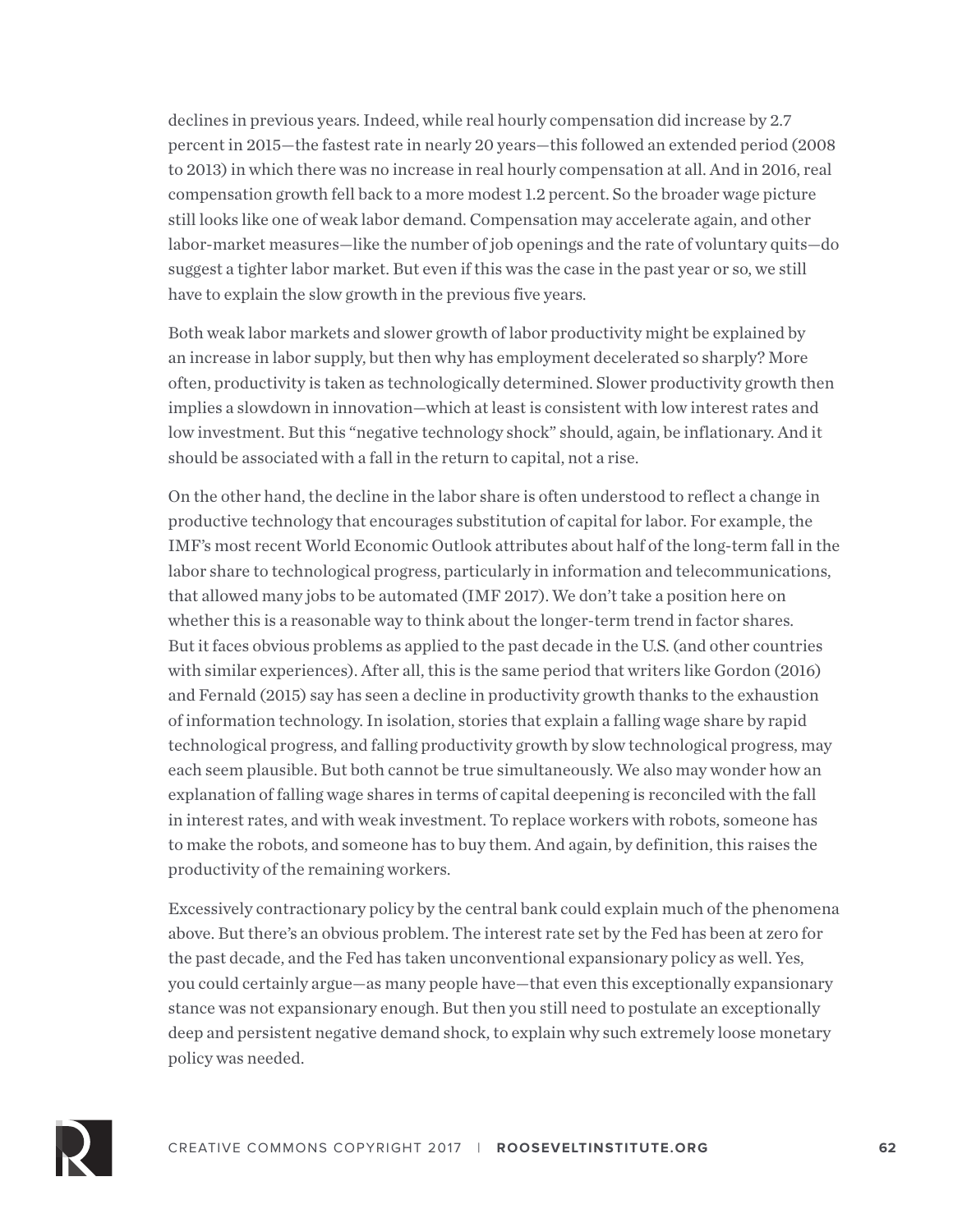As stated above, it is not hard to tell a supply-side story that does a good job explaining one or a couple of the phenomena listed above. Much of current macroeconomic policy debate relies on a mix of disconnected stories that fit a couple pieces but are contracted by other pieces, and by each other. (On Mondays and Wednesdays, wages are low because technological progress has slowed down, holding down labor productivity. On Tuesdays and Thursdays, wages are low because technological progress has sped up, substituting capital for labor.) But it is very hard to tell a supply-side story that is consistent with the whole set at once.

Another problem with the supply-side story is the fact that the slowdown happened immediately after the deepest recession in postwar U.S. history. Almost no one disputes that the recession itself was driven by demand.22 So it would be quite a coincidence if the deepest fall in aggregate demand since the Great Depression just happened to be followed by an unrelated collapse in aggregate supply.

To believe the supply-side story, you need not just one but a series of coincidences. You have to believe that just as the economy recovered from the financial crisis, there was a steep slowdown in employment driven by demographic change. And at the same time, there was an unrelated slowdown in the pace of technological innovation. Even then, you still need an independent fall in demand to explain why the negative shocks to labor and technology did not produce the inflation that the textbook predicts. And the timing has to be perfect: if the demographic decline in the labor force had come a few years earlier, there would have been no rise in unemployment during the recession, while if it had had come a few years later, we would still be looking at high unemployment today. Since we need a fall in demand in any case, Occam's razor suggests we should prefer stories in which that drives everything else: a weak labor market discourages labor force participation, while weak demand in product markets and stagnant wages together discourage productivity-boosting innovation. Rather than a precisely synchronized series of unobservable shocks, this story requires just one, which we have in fact observed in the form of the financial crisis.

The need to look at the full macroeconomic picture to distinguish supply from demand was expressed forcefully by DeLong and Summers (2012). They argue that interpretations of the fall in GDP as a decline in potential are missing an "elementary signal extraction point": a fall in potential output implies a simultaneous fall in production and increase in inflation. Just as a simultaneous fall in the price and quantity sold of a given good can't be explained by a fall in supply of it but only by a fall in demand for it, a simultaneous slowdown in production and prices in the economy as a goal suggests a fall in aggregate demand, not in aggregate supply.



<sup>&</sup>lt;sup>22</sup> Exceptions include a few economists at the University of Chicago and similar "freshwater" institutions, who blame the downturn on a fall in productive potential due to increased regulation and government spending. For a good example, see Casey Mulligan, The Redistribution Recession. But this is very much a minority position.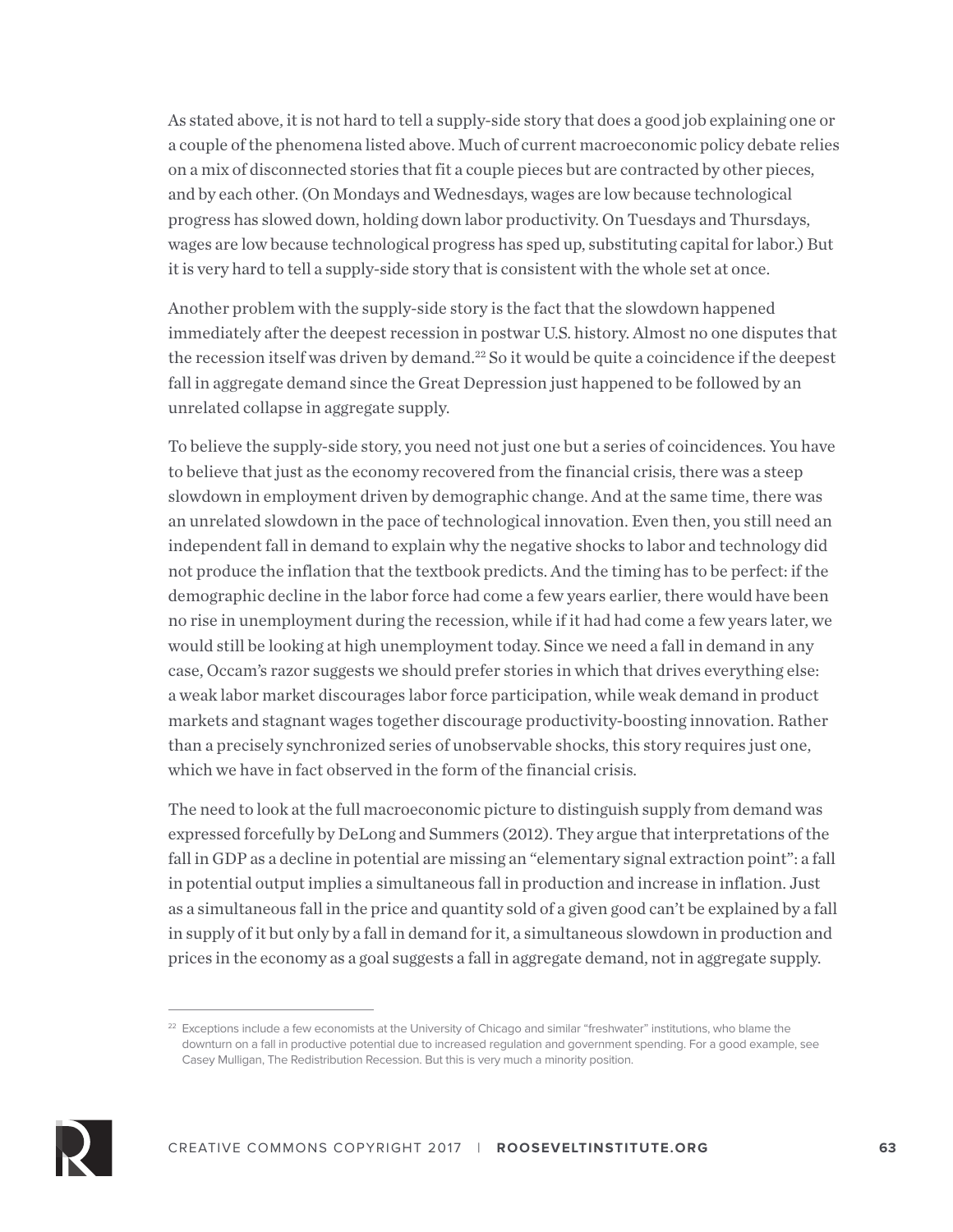Consequently, we shouldn't base our judgments about potential output merely on GDP itself, or on its components (employment and productivity). We need to look at other macroeconomic variables as well, such as inflation. A decline in the economy's productive potential will be associated not just with slower output growth, but with higher inflation and with rising interest rates—the textbook response to a negative supply shock. When we see a simultaneous fall in output, inflation and interest rates, we are looking at a situation of inadequate demand.

This point is illustrated in Figure 16, which shows the percentage change in productivity, employment and prices over every ten-year period from 1947-1957 through 2006- 2016. The colors show inflation—periods with moderate inflation are gray, periods with unusually high inflation are yellow and periods with unusually low inflation are blue. Growth between 1990 and 2000 is, for instance, represented by the point labeled "2000". During this decade, total employment rose by about 20 percent while productivity rose by a total of 15 percent, implying an annual real growth of 3.3 percent, very close to the longrun average.



**-YEAR EMPLOYMENT AND PRODUCTIVITY GROWTH AND INFLATION**

**FIGURE 16** Employment growth, productivity growth and inflation over rolling 10-year periods. The horizontal axis shows the average rate of employment growth and the vertical axis shows the average rate of labor productivity growth, both for the decade ending in the year shown. The color of the text corresponds to the average inflation rate over the period yellow is high inflation, blue is low. The diagonal is a regression line *Source: BEA, author's analysis.*

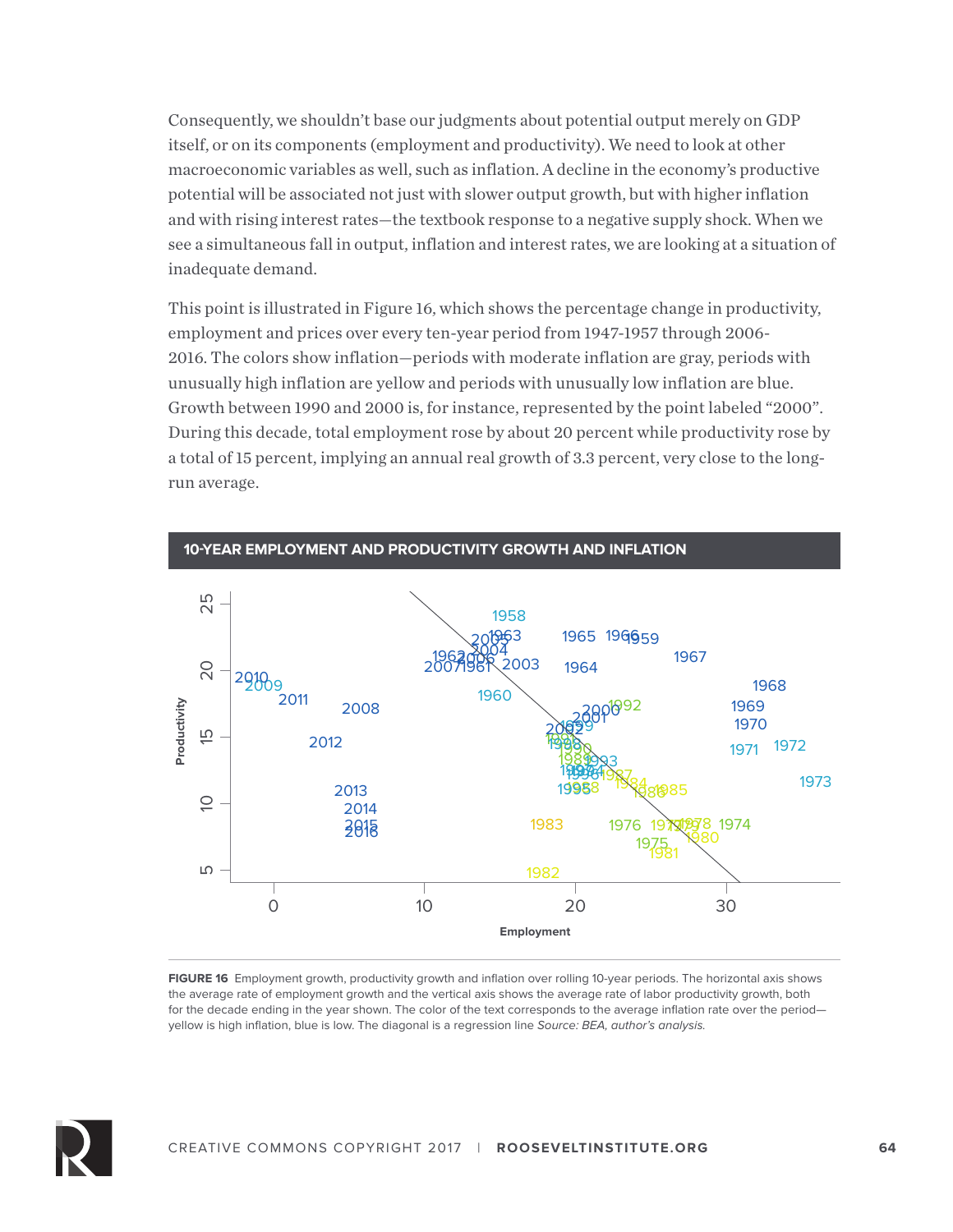As we can see, most of the periods are distributed along the main diagonal running from upper left to lower right. It's easy to interpret these points in terms of supply side stories. Toward the upper left are periods of slow labor force growth and rapid productivity growth; these will be times when slow labor force growth was encouraging laborsaving innovations, and/or when rapid innovation meant that automation displaced jobs more rapidly than they could be replaced. In the lower right are periods of rapid employment growth and slow productivity growth; these are times when rapid growth of the labor force and/or slower innovation shifted the mix of jobs toward more labor-intensive, less productive activities. As the figure shows, most of the medium-term macroeconomic variation in the postwar U.S. can be understood in these terms, but there are two exceptions.

The first is the 1970s, when both employment and output per worker rose rapidly. To some extent, this may have reflected a combination of large numbers of young people entering the labor force and the dissemination of various new technologies. But as the colors show, this was also a period of high inflation, and we also know that it was the period during which the labor share of output reached its peak, and when the Fed, eventually, felt compelled to sharply raise rates. As a result, it is natural to see this as a period of exceptionally strong demand: a "high-pressure economy," in the language of the time. The other exception is, of course, the current period.

In other words, yellow points above the line suggest positive demand shocks—an increase in spending can increase output growth above trend, at least for a while, but will pull up prices as well. Alternatively, we can think of yellow points below and to the right of the line as suggesting negative supply shocks. If the productive capacity of the economy declines for some reason, output growth will slow, and prices will rise as private actors—abetted by a slow-to-react central bank—attempt to increase spending at the usual rate. Similarly, blue points above the line suggest positive supply shocks. And blue points below the line suggest negative demand shocks. As DeLong and Summers say, if a fall in employment and output is accompanied by low or falling inflation, it probably reflects a fall in desired spending, not in the economy's productive potential. Yellow points below the line suggest negative supply shocks—the best case for this is the decade 1973-1983.

We immediately see what an outlier the recent period is. Both employment and productivity growth over the past ten years have been dramatically slower than over the preceding decade, at about 5 percent each, down from about 20 percent. The tenyear periods from 2000-2010 and 2001-2011 were the only such examples in postwar U.S. history during which total employment actually declined. The abruptness of the deceleration on both dimensions is a challenge to views that slower growth is the result of deep structural forces. And the combination of the slowdown in output growth with falling prices—especially given ultra-low interest rates—strongly suggests that we've seen

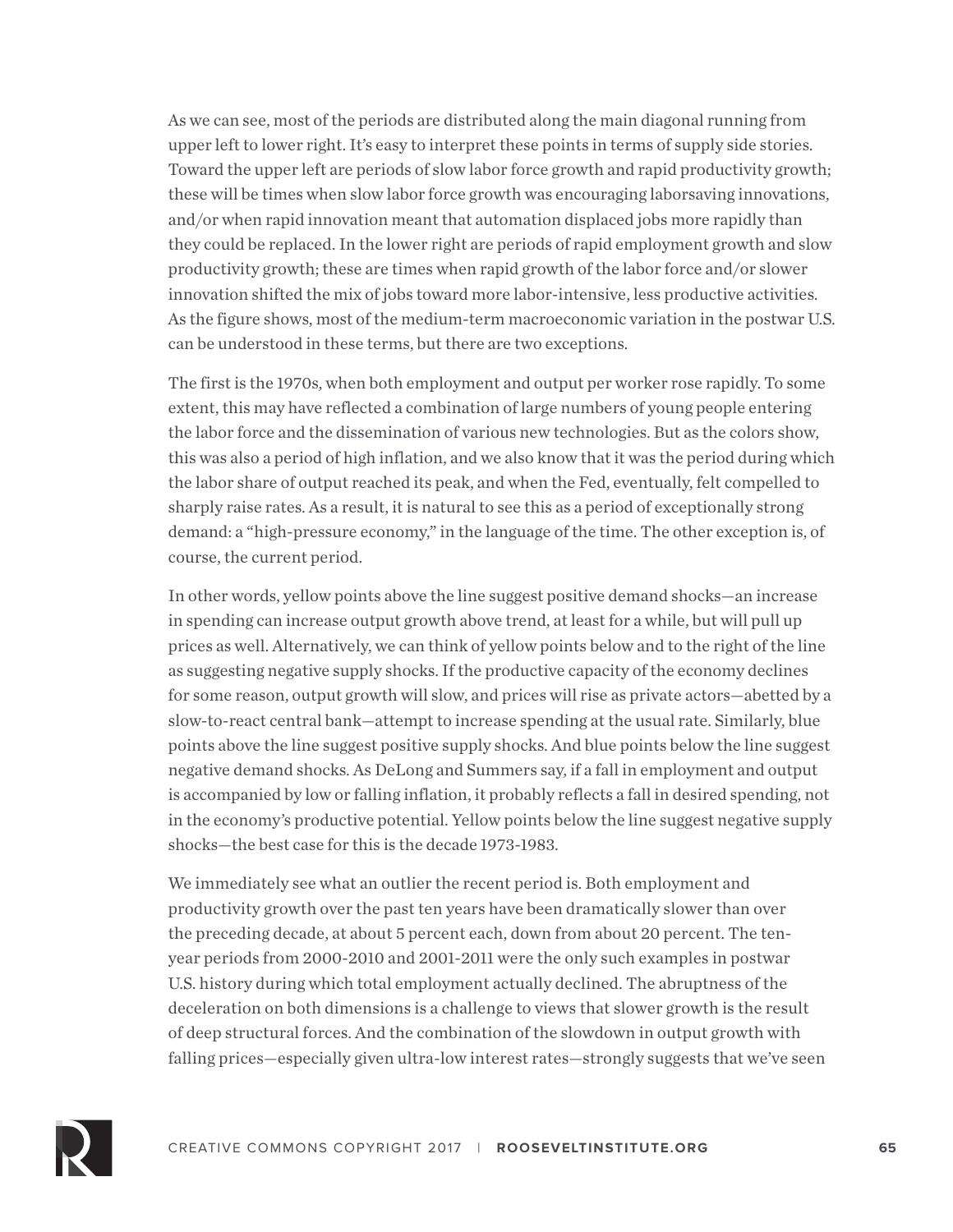a negative shift in desired spending (demand) rather than in the economy's productive capacities (supply).

Another way of looking at this is as three different regimes. In the middle is what we might call "the main sequence." Here there is steady growth in demand, met by varying mixes of employment and productivity growth. On the upper right is what gets called a "highpressure economy," in which low unemployment and strong demand draw more people into employment and facilitate the reallocation of labor and other resources toward more productive activity, but put upward pressure on prices. On the lower left is stagnation, where weak demand discourages participation in the labor force and reduces productivity growth by holding back investment, new business formation and by leaving a larger number of those with jobs underemployed, and persistent slack leads to downward pressure on prices (though so far not outright deflation). From the perspective of macroeconomics, the past decade has been a sort of anti-1960s.

## **4.2 POTENTIAL IS NOT A HARD LINE; POLICY NEEDS TO TAKE INTO ACCOUNT NOT ONLY WHERE IT IS, BUT THE CONSEQUENCES OF GUESSING WRONG.**

A final and important problem is that it is not enough to know where the full employment or potential output line is. Policymakers also need to consider the risks of overestimating potential output versus underestimating it. The costs of inadequate demand are clear: in the short run, unemployment and useful goods and services not produced. And in the long run, if you accept some version of hysteresis, there is a diminished labor force and less productive businesses. Under current conditions, though, the costs of excessive demand are less obvious. We normally think of these costs in terms of "overheating" or "crowding out," but what do these terms concretely mean?

### *Policymakers also need to consider the risks of overestimating potential output versus underestimating it.*

During the 1960s and 1970s, it was widely believed that central banks could trade off unemployment against inflation, accepting more of one in return for less of the other. The idea of that sort of tradeoff has become deeply unfashionable in recent decades. But in today's conditions, this kind of reasoning may again be relevant. As Blanchard (2016) argues, structural changes in the U.S. economy have weakened the relationship between

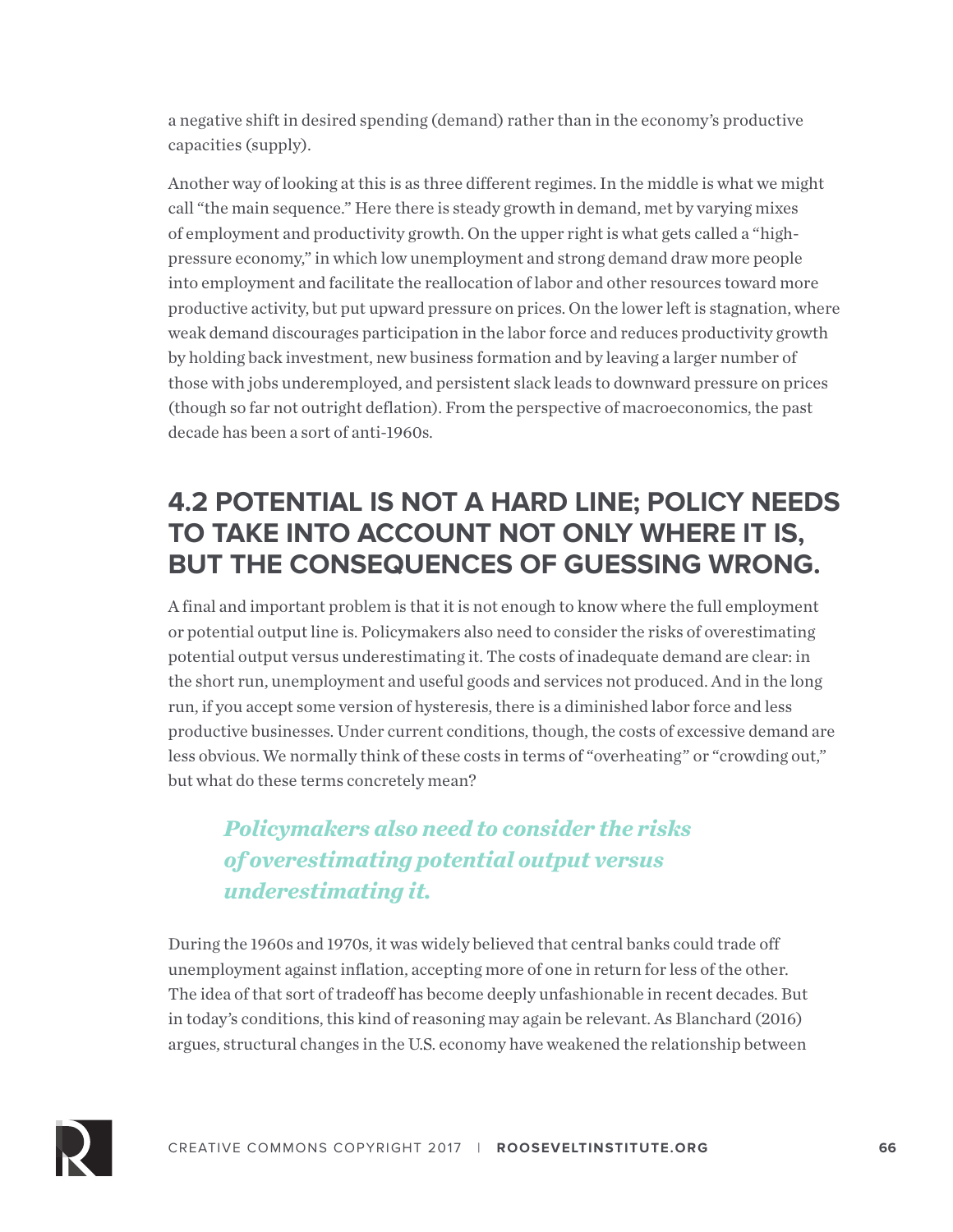unemployment and inflation; it no longer seems to be the case that when unemployment falls below the NAIRU level, that will reliably lead to a substantial rise in inflation. So while historically it may have been the case that the goals of stabilizing inflation and stabilizing unemployment lined up, today "the Fed faces a tradeoff between stabilizing unemployment and stabilizing inflation," and there is no reason to think that hitting its price stability target perfectly is the socially optimal policy. If lowering unemployment by one point would raise inflation by only 0.2 points, as Blanchard estimates, that presents "a very attractive tradeoff between inflation and unemployment." Given the existence of hysteresis, there is an argument "to lower unemployment below the natural rate for some time."

*While historically it may have been the case that the goals of stabilizing inflation and stabilizing unemployment lined up, today "the Fed faces a tradeoff between stabilizing unemployment and stabilizing inflation," and there is no reason to think that hitting its price stability target perfectly is the socially optimal policy.* 

The effects of more expansionary policy that are normally considered costs may in fact be benefits in today's conditions. It is incumbent on FOMC members and other policymakers who support contractionary policy to explicitly state what they believe the costs of overheating are. Ten or twenty years ago, the fact that the economy was at full employment could be sufficient justification for a shift toward more restrictive policy. But today that is not enough; it's also necessary to explain why overfull employment is undesirable.

So why do many policymakers think that once full employment is reached, further expansionary policy is useless or harmful? The simplest answer is that, as long as there are unused resources in the economy, increased spending will put them to work. But once there are no more unemployed workers, idle machines or empty buildings, additional dollars will instead bid up the price of the goods already being produced. In this story, overheating just means higher inflation.

A more sophisticated version of the story focuses on the labor market specifically. In this story, found in the standard "three equation models" used in advanced undergraduate textbooks and macroeconomic forecasting, nominal wage growth is determined in a formal or informal bargaining process in which the strength of the two parties depends on the unemployment rate. When unemployment is low, workers have many alternatives and

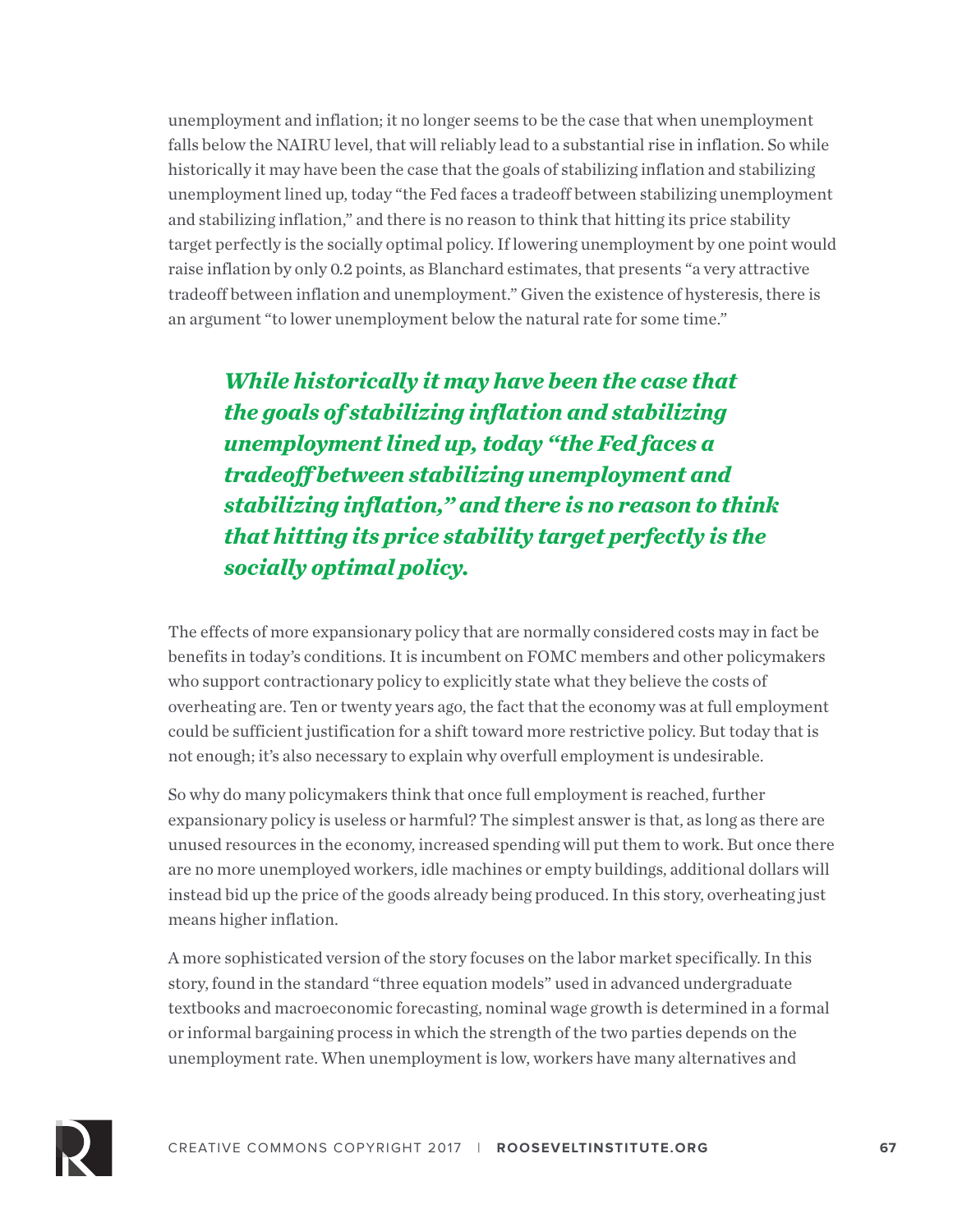can demand faster wage increases. When unemployment is high, the advantage is on the employers' side, and wage growth will be slow. The goal for the central bank, then, is to keep unemployment at the level where nominal wage gains are just equal to productivity growth plus the target inflation rate. In this version, overheating means faster wage growth, which, presumably, will lead to higher inflation.

A third version of the story is that as demand rises past the limits of what the economy can produce, interest rates will rise. In older versions of this story, like the well-known IS-LM of Hicks, this interest rate rise happened automatically as credit reached the limits of the liquidity available to the economy. In more recent versions, interest rates rise because the central bank increases them once the economy reaches potential. Either way, excess spending by government (or consumption spending by households) "crowds out" productive investment.

So we have to ask: Are these stories still valid under current conditions? Would the consequences of too much demand (higher inflation, faster wage growth, higher interest rates) really be bad things under current conditions? And if so, how do we weigh their costs against the other side of inadequate demand?

Some form of the first story must be true, by definition. We can see this using a straightforward accounting identity:

**(3)** Percent change in nominal spending = percent change in real output + inflation rate = percent growth in employment + percent change in productivity + inflation rate

A dollar of additional spending on goods and services must result either in additional goods and services being produced, or a higher price of the ones already being produced. There is nowhere else for the money to go. And an increase in the quantity of goods and services being produced can only come through more workers being employed, more being produced by each worker, or some combination of the two. So if we think that the current unemployment rate means that no more workers are available, and that productivity increases are independent of demand, at this point further spending increases can only mean faster inflation.

As a matter of logic, this story is inarguable,<sup>23</sup> but it raises two questions. First does the current unemployment rate in fact mean that higher spending cannot call forth higher real output? The arguments in Sections 1 and 2 suggest not. There is good reason to think that with



<sup>&</sup>lt;sup>23</sup> With one caveat: It is strictly true only for a closed economy. For a discussion of whether foreign trade creates a constraint for expansionary policy, see Mason 2016, "Dealing with the Trade Deficit".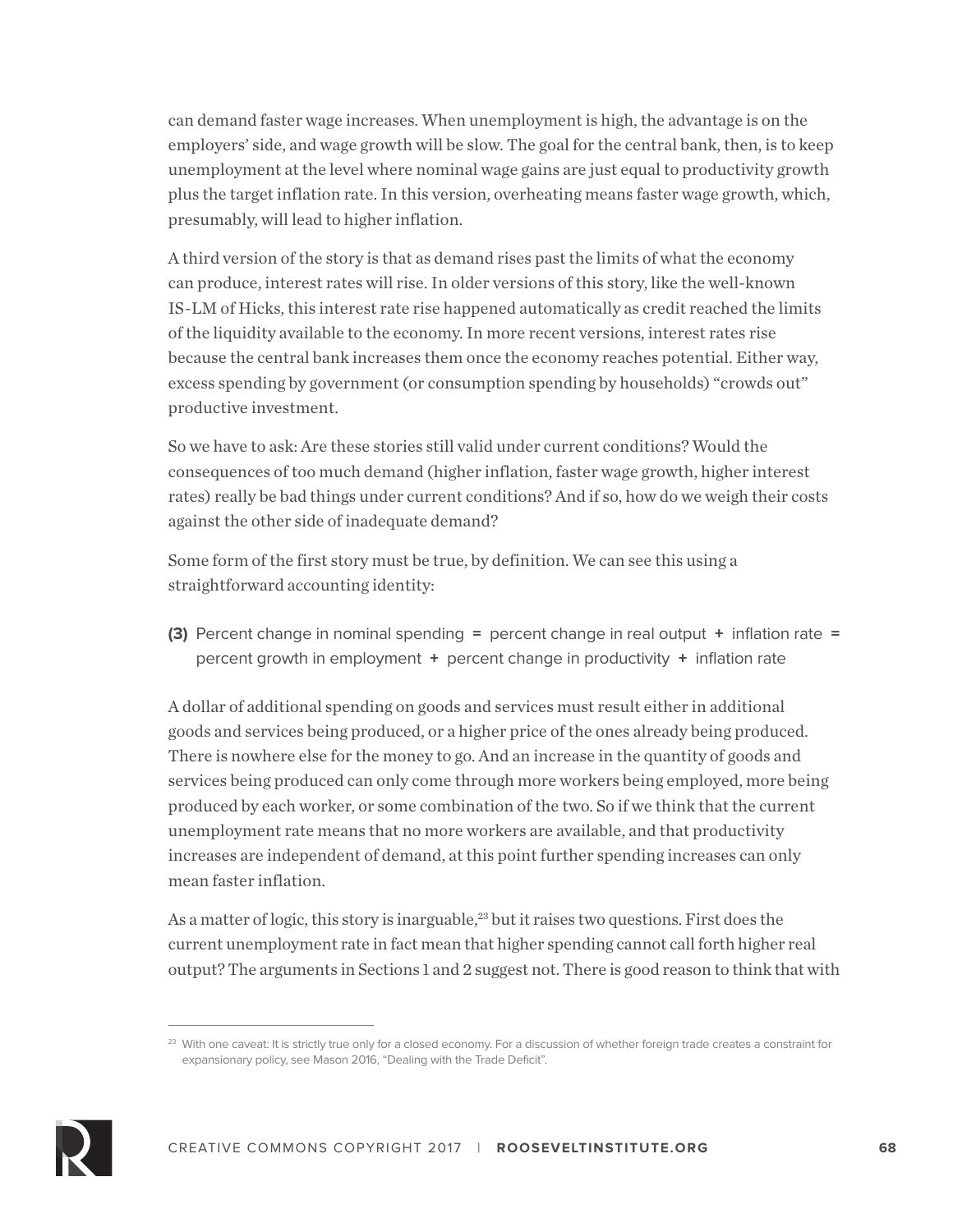stronger demand, labor force participation and labor productivity would rise. If we accept one or both of those claims, then there is additional output and—in the first case—possible employment that we won't see without some intervention to raise the level of spending in the economy. But even if we are skeptical about those stories, we still have to ask how serious a cost higher inflation is at this moment. By most measures, inflation remains below the 2 percent target set by the Fed. If policy shifts rapidly in a contractionary direction, there is no guarantee that the target will ever be reached, especially if something else—a recession or negative shock—reduces private spending in the near future. It is hard to argue that the danger of higher inflation is an argument for contractionary policy when, as Larry Summers observed recently in *The Washington Post*, "our problem today is insufficient inflation."

### *Many economists have suggested that a higher target—3 or 4 percent—would give the central bank more space to lower rates when, as is inevitable, more expansionary policy is needed in the future.*

There is also less consensus that the 2 percent target is appropriate. Many economists have suggested that a higher target—3 or 4 percent—would give the central bank more space to lower rates when, as is inevitable, more expansionary policy is needed in the future. There is little dispute that the Fed's inability to reduce short-term interest rates below zero, as its standard policy rule would have called for, limited its ability to counteract the fall in demand in the 2008-2009 recession. This meant it did less to boost demand than in previous recessions, leading to higher and more prolonged unemployment and a greater loss of output than would likely have occurred if it had been possible to lower rates further. While unconventional policy—quantitative easing, forward guidance, etc.—is intended to overcome this limitation, it is unclear how effective it is, and it carries costs of its own. A simpler solution is to allow higher inflation in normal times, so the Fed has more space to move real rates into negative territory when it needs to. Other economists support targeting the "level path" of prices rather than the inflation rate, or in other words trying to make up for inflation shortfalls or overshoots with deviations in the other direction; or support targeting the path of nominal GDP, or NGDP, rather than the price level. Both of these alternative policy rules would imply that the Fed should be targeting a higher inflation rate today.<sup>24</sup>



<sup>&</sup>lt;sup>24</sup> For example, see Binder and Rodrigue's recent argument that the Fed's current policy rule is insufficiently focused on maintaining full employment, and that an NGDP target would perform better. Note they see this as a medium-term goal that could supplement or replace the current inflation target, rather than a fixed rule that could be implemented automatically through futures markets, as proposed by some advocates of NGDP targeting.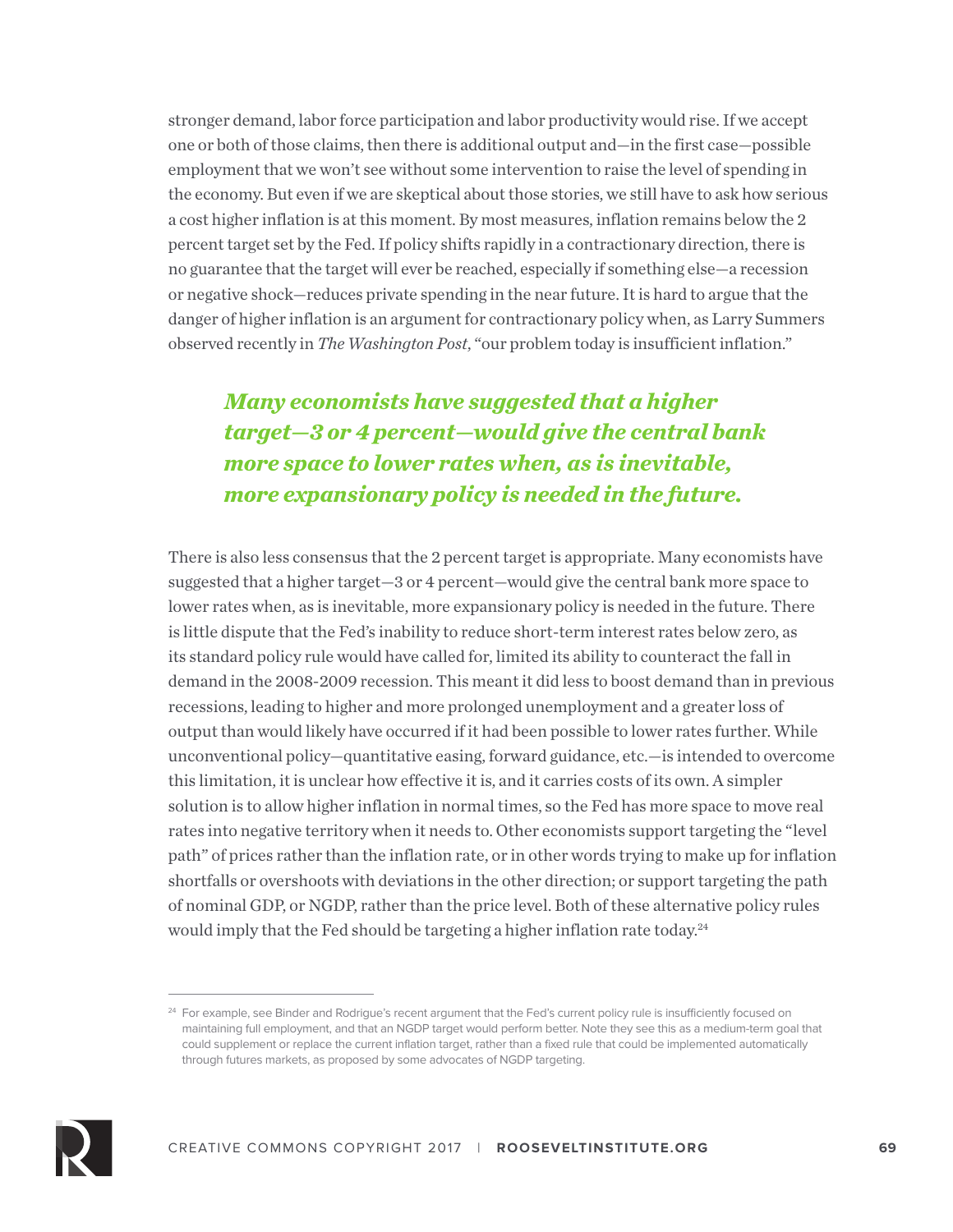There is also the question of balance of risks. While some people worry about runaway inflation if the Fed overshoots its target, the empirical evidence strongly supports the idea that expectations are well anchored—that a small rise in inflation would not lead people to expect further rises. And if it does so, it is straightforward to rein it in through a contractionary shift once it becomes a problem. On the other hand, it is entirely possible that the economy will face further deflationary pressures in the coming years. In this case, a policy that appears cautious today could end up being overtight in retrospect. It's a question of which scenario is more likely, which would be more costly and which would be harder to correct if the Fed does turn out to be wrong.

### *If we do want a higher inflation target, there is no way to reach it without a period of overfull employment.*

Obviously, these are controversial positions often involving technical arguments. Our claim here is not that supporters of an alternative inflation target are right; it is that they are not so obviously wrong that the current target can be taken for granted. Supporters of the existing inflation target need to make an affirmative case for it, rather than just asserting that any inflation over 2 percent is unacceptable. We also want to make a slightly more subtle point: If we do want a higher inflation target, there is no way to reach it without a period of overfull employment. The relationship described by Equation 4 works both ways: just as spending beyond the economy's productive capacity raises inflation, you can't get higher inflation without spending beyond the economy's productive potential. So it makes no sense to suggest that a higher inflation target would be desirable, and simultaneously oppose further expansionary policy on the grounds that the economy is already at capacity.

In reality, of course, potential output is not a hard line, after which all prices rise in tandem. As the three-equation model highlights, prices of scarce factors will rise first; wages, in particular, are disproportionately sensitive to business cycle conditions. In the world of economics textbooks, these wage increases are passed on one for one to price increases. In reality, though, there is no reason to think that all wage increases will be passed on to prices; after all, firms have other costs, and there may be constraints on their ability to raise prices. This seems especially true in recent years, when the correlation between wage and price increases has gotten weaker, but it probably never was that close, so we need to consider other possible outcomes.

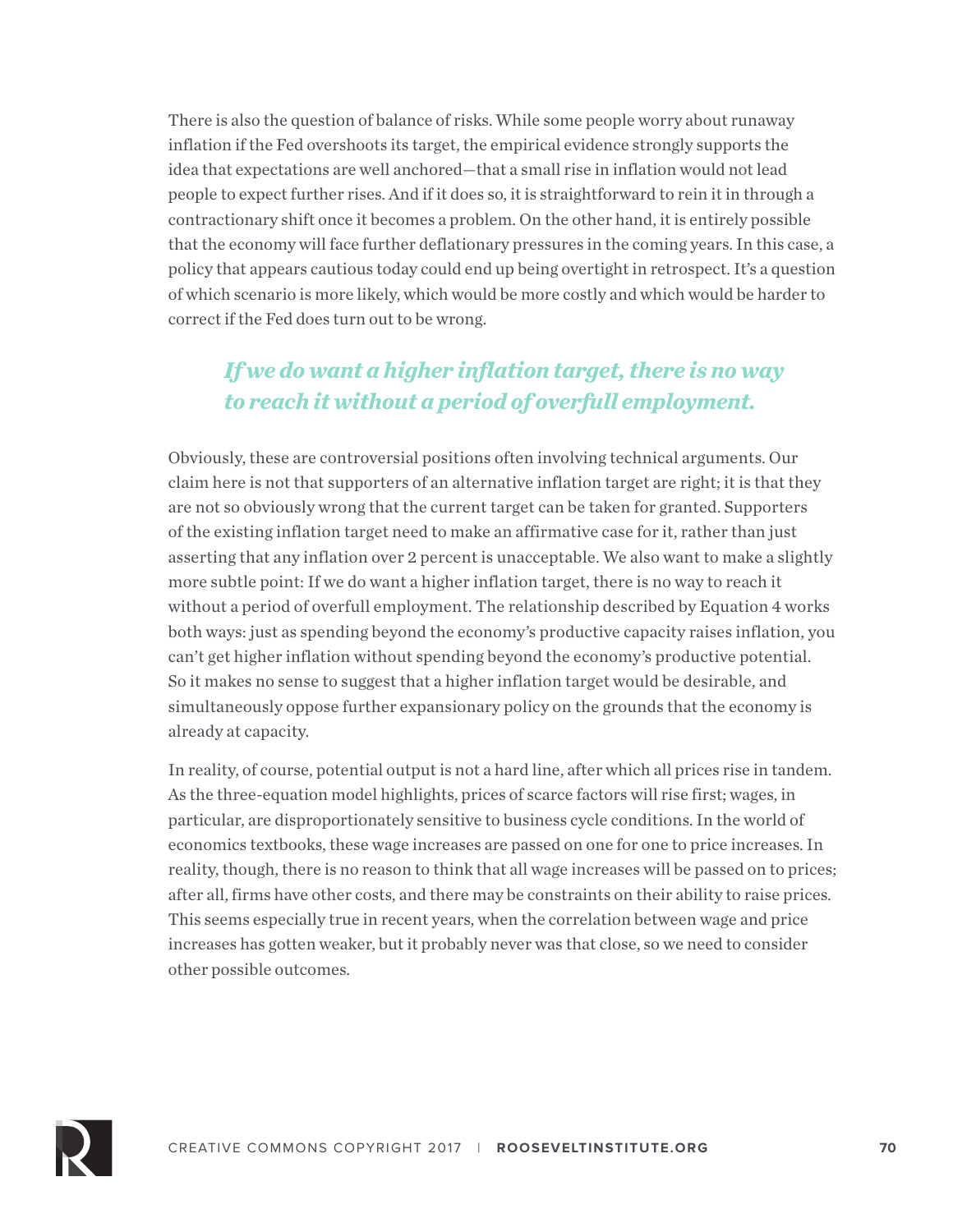What happens when wages increase? We can answer this question in a general way with a second accounting identity:

**(4)** Percent change in nominal wages = percent change in productivity + percent change in labor share + inflation rate

An increase in wages must result in some combination of higher output per worker, higher prices, or a greater share of output going to wages. Together, these three will always add up to the change in wages.

In textbooks, it is normally assumed that productivity is determined by technology, while wage and profit shares are fixed. So any increase in wage growth beyond the given rate of productivity growth must be passed on to inflation. But in the real world, things may not be so simple.

Higher wages may instead be accompanied by faster productivity growth, as in one of the stories in Section 3.3. Alternatively, wages may rise without a corresponding increase in either prices or productivity. Imagine that workers' wages rise but output doesn't change, and neither does the price of the finished goods. Since a business's revenue is unchanged but workers' income is higher, the income going to capital must be smaller. In other words, the wage share of income rises.

Equation (4) is true by definition. It always holds. It's important to understand this, to avoid confusion. People sometimes say that the central bank should ensure that real wages don't rise faster than productivity growth, or that nominal wages don't rise faster than productivity growth plus the target rate of inflation. Both of these formulas sound reasonable, but it's important to realize that they are both the same as saying that the central bank should ensure the wage share of income does not rise. This sounds much more problematic, but again, it is exactly equivalent to the two other expressions.

The idea that macroeconomic policy affects the distribution of income follows directly from standard macroeconomics. Let's say that we believe, as both common sense and the textbooks tell us, that the rate of wage growth depends on the level of unemployment. Suppose we define full employment in the conventional way, as the level of unemployment that leads to nominal wage growth just equal to productivity growth plus the central bank's inflation target. Then, by definition, any increase in the wage share requires a period of overfull employment, or unemployment below the full employment level. This holds even if you think the labor share in the long run is entirely technologically determined. There still must be transition periods in which wages are rising more rapidly than productivity growth, before the new long-run equilibrium is reached. And this in turn requires a period of overfull employment.

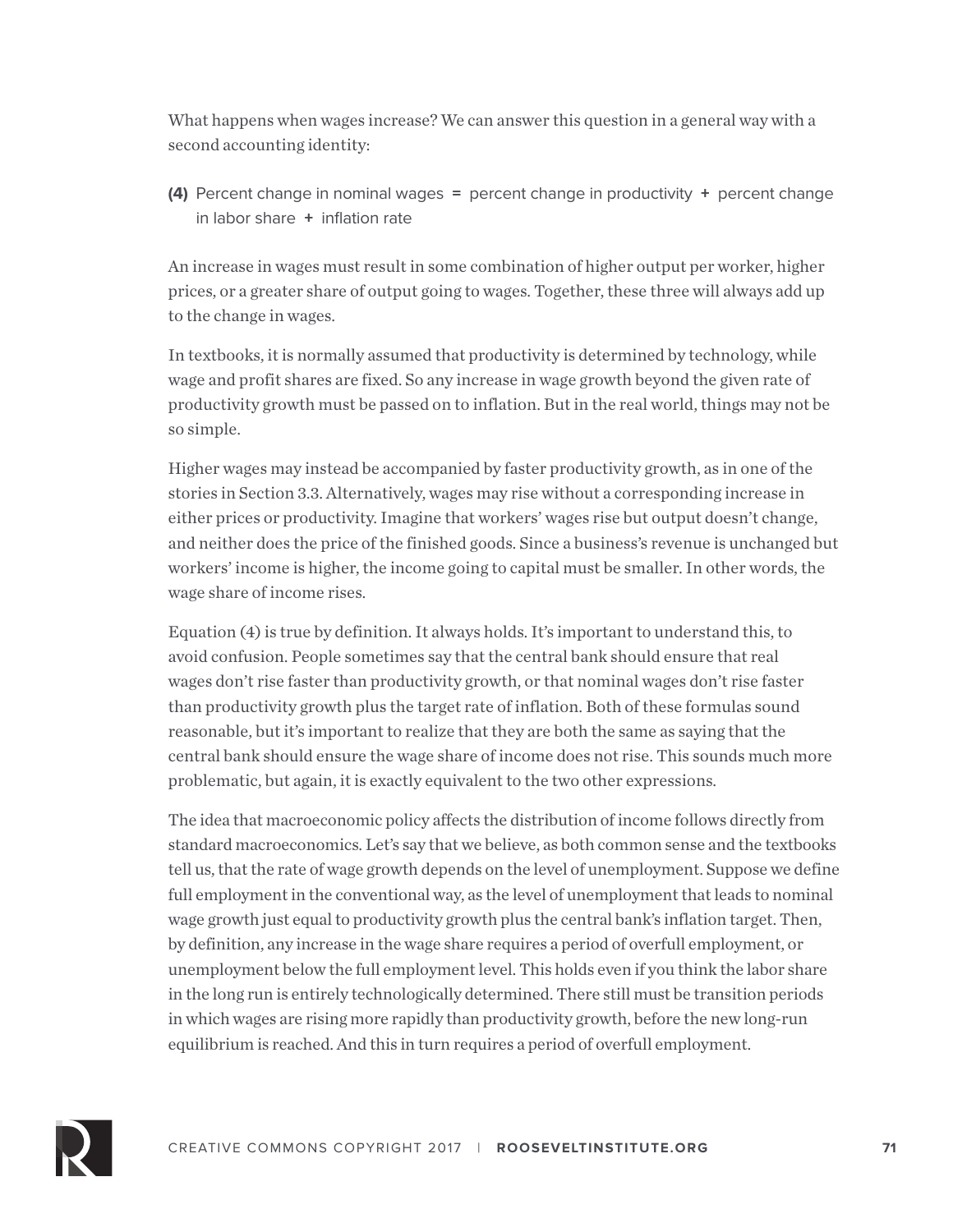Over the past 15 years, the wage share in U.S. national income has fallen from 63 to 57 percent. (See Figure 17.) Some people think this is normal, desirable or not something the government should be expected to address. But if we do think that the fall in the wage share is a problem, then logically any solution must involve a period of time in which the wage share rises. A rising wage share involves, by definition, nominal wage increases greater than the sum of productivity growth and inflation. And if we take the view—supported by orthodox theory, empirical evidence and common sense—that nominal wage growth depends on the unemployment rate, this requires a period of unemployment below its full employment level. This is a critical point: It is impossible for the wage share to ever rise if the central bank will not allow a period of "excessive" wage growth. A rise in the wage share necessarily requires a period in which wages rise faster than would be consistent with longterm macroeconomic stability.



**FIGURE 17** Total compensation (wages plus supplements, plus the labor share of proprietor's income) as a share of national income. *Source: BLS.*

It is true that, in the past year, there has been an acceleration of wage growth relative to productivity, resulting in an increase in the wage share. But it would take several more years of similar wage growth to reverse the decline in the wage share of the 2000s. If the Fed treats any wage growth above productivity growth as a sign that growth is happening too rapidly, then the fall in the wage share cannot be reversed, no matter what happens to labor supply or technology. Logically, you cannot believe at the same time that the rising share of capital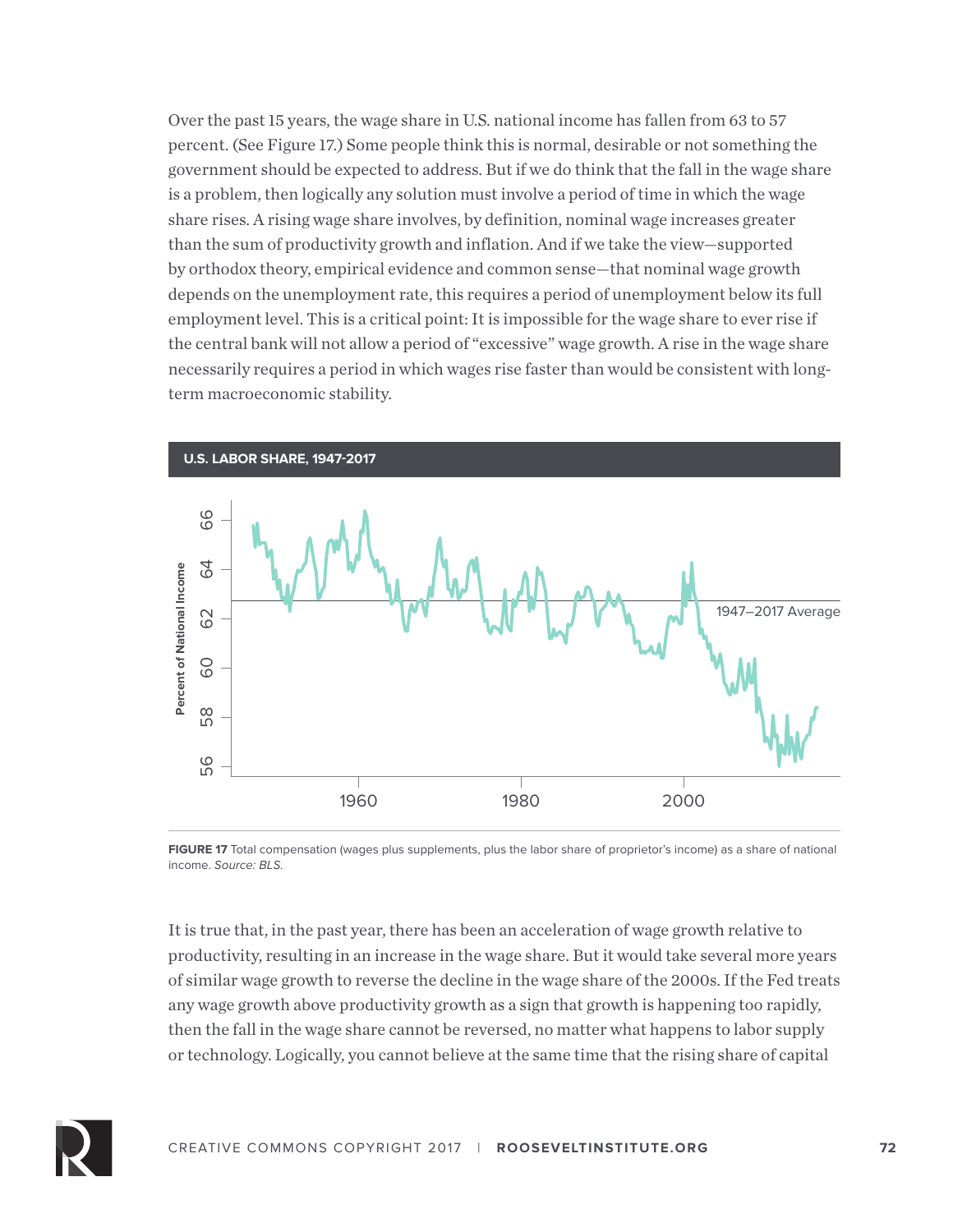in national income is a problem, and that there is no space for expansionary policy once full employment is reached. This is especially serious since the unemployment target is missed so often from the other side. If there are periods of excessively high unemployment but no periods of excessively low unemployment, there will be a kind of ratchet effect where the labor share can only go down, never up.

This is not part of textbook macroeconomics—the shares of labor and capital are normally considered to be long-term, supply-determined outcomes. But in recent years, there has been increasing recognition among macroeconomists that nominal wage growth below the sum of inflation and productivity growth necessarily implies a falling wage share (Binder and Rodrigue 2016; Bivens 2015). Since wage growth is closely related to macroeconomic variables, especially unemployment, the declining wage share is not purely the result of supply-side factors like technology, trade and education, but also reflects the macroeconomic policy chosen by the Fed.

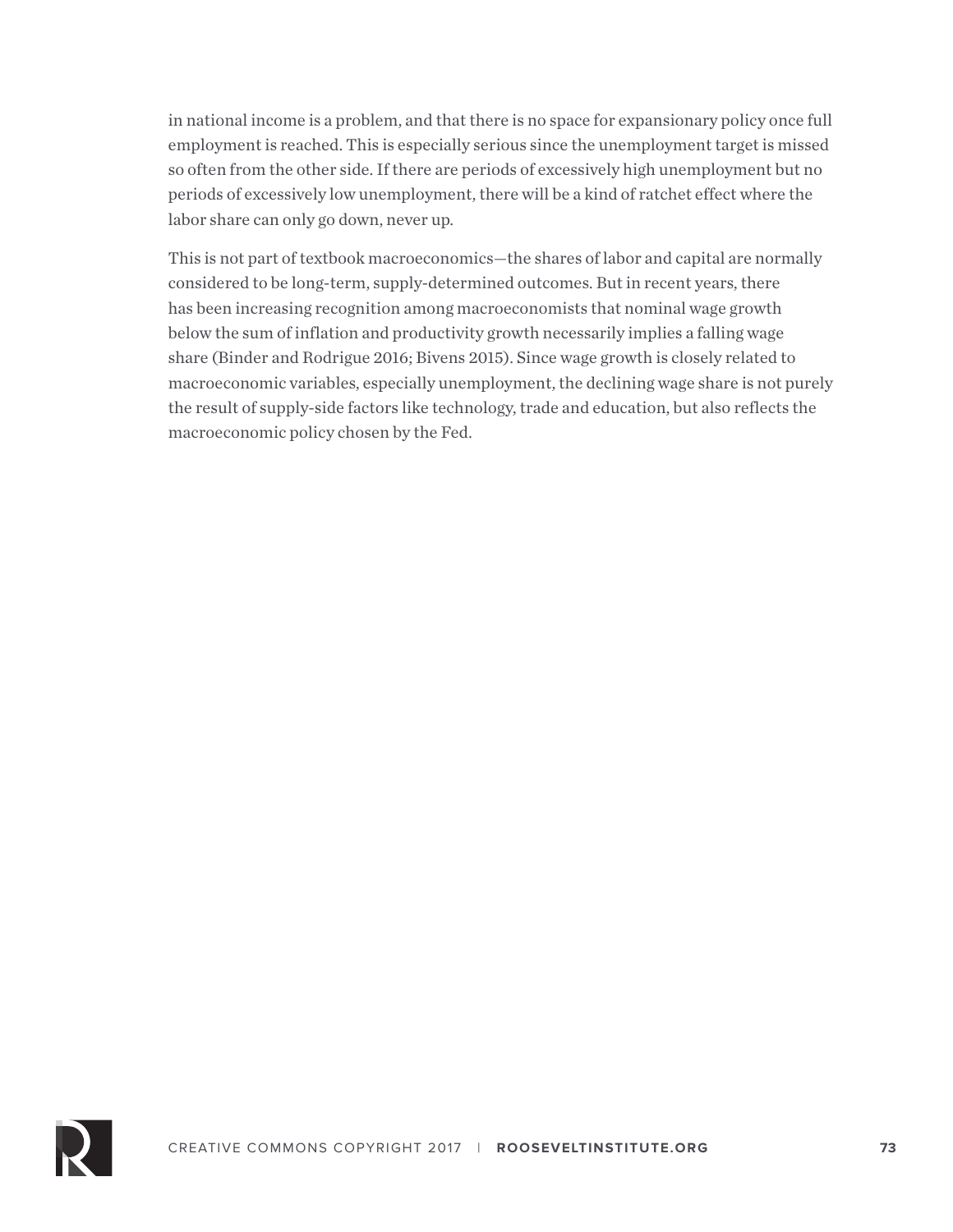## **Conclusions**

The question of how close the economy is to potential is one of the most important questions for macroeconomic policy today. We should not to take for granted that a low headline unemployment rate means that the economy has returned to full employment and full utilization of its productive capacity. We must critically examine this claim, using the full range of evidence available. When this is done, we have suggested, it is much harder to sustain the view that the economy is close to potential than it appears at first glance. There is a strong case to be made that, a full decade after the financial crisis, the fundamental problem in our economy remains a lack of demand.

In this paper, we have approached the question of potential output from a number of directions. We have shown that the current deviation of GDP from its long-term trend is larger and more sustained than any previous deviation since the end of World War II. The gap between actual GDP and its pre-2007 trend has not closed since the bottom of the recession. The apparent closing of the output gap is the result of downward adjustments in estimates of potential output. The bulk of this gap was not predicted by forecasters before the recession—a fact that many economists see as *prima facie* evidence that it is the result of the recession and not of autonomous structural factors.

We have shown that the fall in labor force participation, while it was largely predicted, cannot be solely explained by demographic factors. Less than half the fall in participation is attributable to the aging population; the majority represents lower participation *within* age groups. And, the aging of the population is offset by rising education levels, which historically have been associated with a higher level of labor force participation. If we take education as well as age into account, demographics explain none of the fall in participation rates.

Lower labor force participation and the associated slowdown in employment growth explain about half the output gap; the other half is explained by slower growth in output per worker, or productivity. While textbook theory suggests that productivity growth is a supply-side phenomenon, dependent on autonomous technological change and not on demand, we suggest that there are a number of reasons to expect strong demand to be associated with more rapid productivity gains, and weak demand to be associated with slower gains. There are a number of reasons to believe that weak demand has played a role in the exceptionally slow productivity growth of the past decade. First, the productivity slowdown has been spread out over a wide range of industries, including retail trade, services, transportation, durable and nondurable manufacturing, and other sectors. While the high-tech sectors that drove productivity gains in the 1990s have seen the largest falls in productivity growth, they account for only a relatively small portion of the overall slowdown. The breadth of the

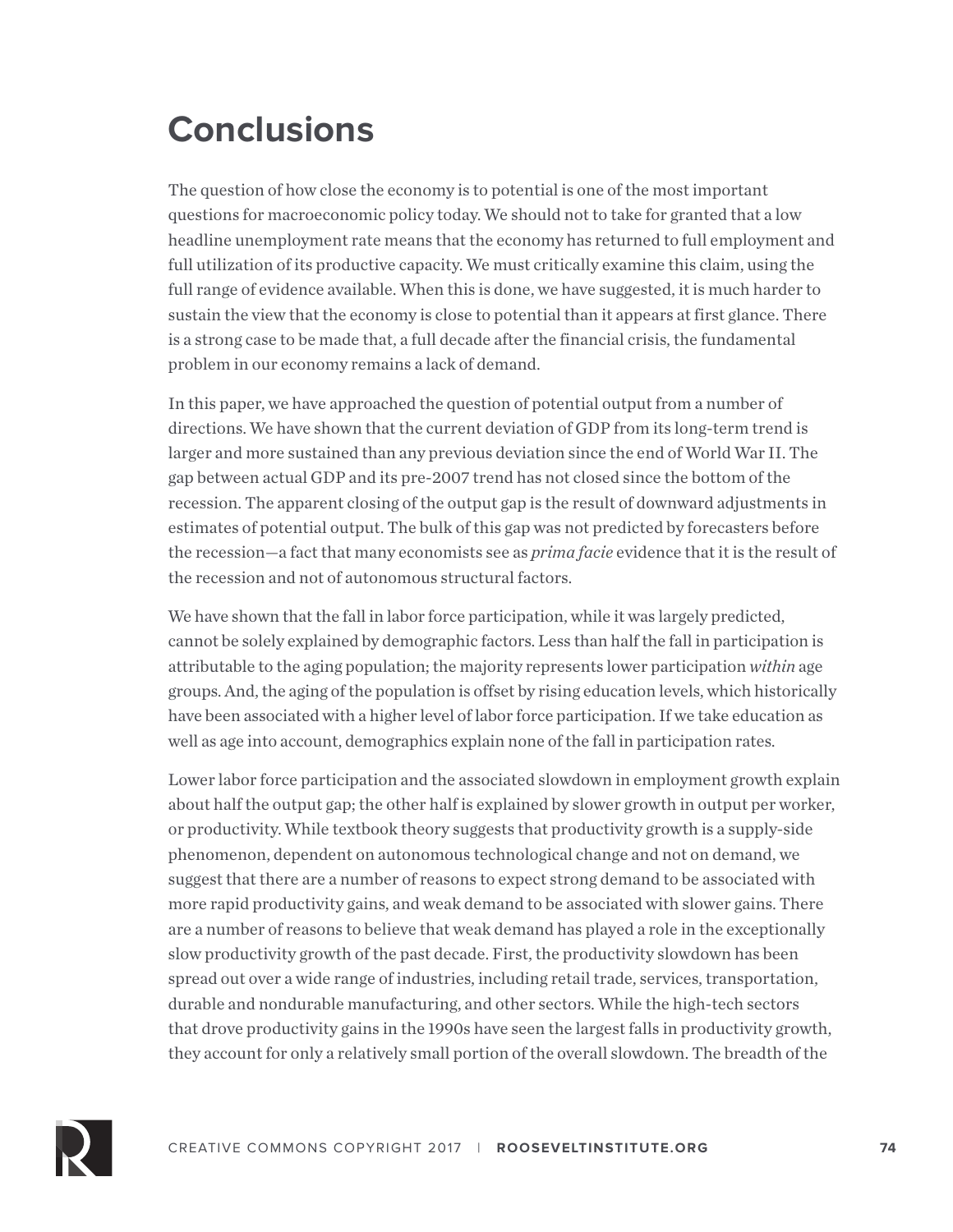slowdown makes it hard to interpret in purely technological terms, or as simply the end of the exceptional productivity growth of the tech boom period. Second, the combination of slow productivity growth and slow employment growth is historically unusual; normally these two trends move in offsetting ways. A simultaneous decline in both is, historically, more typical of business-cycle recessions than of extended periods of slower growth.

Finally, the state of the economy as a whole is inconsistent with a story of tightening supply constraints. Macroeconomic theory—as well as history and common sense—strongly suggests an autonomous decline in the available labor force or that the pace of technological progress should be associated with *higher* inflation. The signature of a negative supply shock is lower output combined with higher prices. Normally, a central bank responds to a negative supply shock with contractionary policy—higher interest rates—in order to bring the level of spending in the economy down to the new, lower level of productive capacity. Yet the past decade has seen consistently low inflation even in the face of ultra-expansionary monetary policy—exactly the opposite of what we would expect from a fall in aggregate supply.

Given this picture, we think there is a strong case that slow growth is largely, if not entirely, a product of weak aggregate demand. This implies that policies to increase spending—whether lower interest rates to encourage private borrowing, or improved incentives for business investment, or direct public spending, or measures to boost exports—could call forth greater employment and output. And it implies that supply-side measures to lower business costs might, in the absence of simultaneous steps to raise spending, move the economy toward weaker demand and deflation. It's also important, we argue, to take into account the relative risks of erring on each side. Higher inflation is, at worst, a problem we do not yet have and can easily deal with if and when it arises. Depressed output and employment, meanwhile, are serious and immediate problems. Deflation remains a real danger that, while remote, cannot clearly be dealt with by using existing tools. And one of the most important results of "overheating" is wages rising relative to productivity. But if real wage growth is never allowed to exceed real labor productivity growth, it is impossible for the wage share of national income to ever rise.

*The idea that the economy has now reached supply constraints and is in danger of overheating should not become conventional wisdom without more critical scrutiny.*

We acknowledge that much of the evidence we have presented here is suggestive, not dispositive. This paper is intended to be the start of a conversation, not the end of one. But it is vitally important that this conversation takes place. The idea that the economy has now

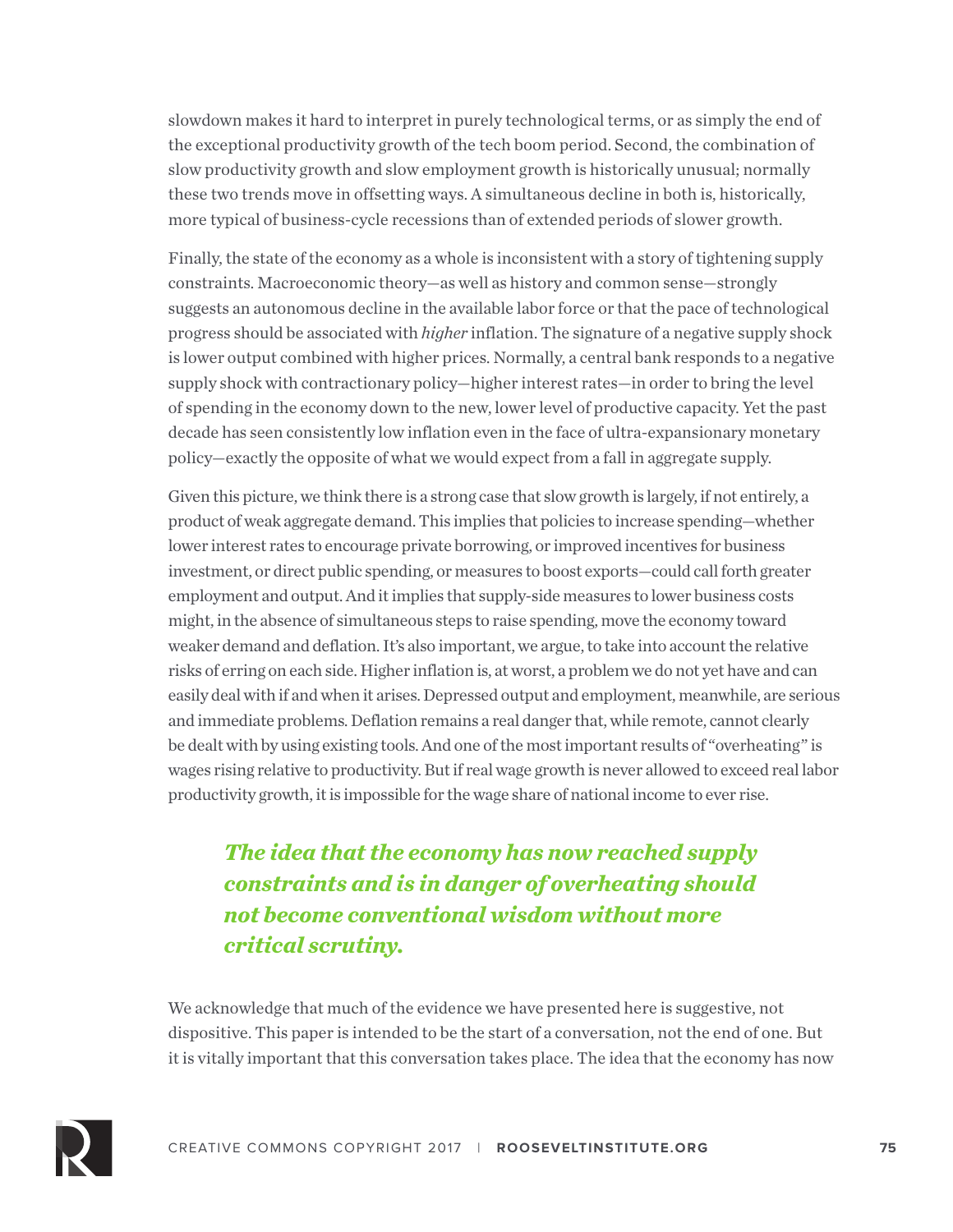reached supply constraints and is in danger of overheating should not become conventional wisdom without more critical scrutiny.

This is true for several reasons. First, the Fed is a key policymaker that needs to be part of democratic debate. Second, if there is still a demand shortfall, policymakers need to be developing measures to boost spending. Opportunities may be fleeting, and if we believe the economy is already at potential, we may be lured into a false complacency about the continued need for bold proposals to encourage business investment, or to devote more public resources to health care, education and other pressing needs. Third, and most broadly, there is a danger in telling a dissatisfied public that this is the best we can do.

Historically, the Fed has been treated as an apolitical, technocratic, independent body whose decisions are not subject to political scrutiny. This was defensible in a period when its mission of maintaining full employment, stable prices and output near potential seemed to be consistently achieved, using a limited set of tools, and when fiscal policy offered a viable alternative in cases in which the Fed fell short. But "the Great Moderation" is clearly over, if not illusory. Even if one rejects the claim that there is a substantial output gap today, it is clear that output and employment have fallen dramatically short of potential over the past decade. The introduction of new tools of monetary policy, even if justified on pragmatic grounds, requires a higher level of democratic oversight; and, perhaps most critically, the evident incapacity of the other branches to carry out demand management necessarily shifts the focus of macroeconomic debate to the Fed. It might once have been acceptable to regard the level of potential output as a technical question on which citizens need not have a view; but if it ever was, that time has passed.

This is especially true given the priority the Fed evidently places on holding down inflation, as opposed to its other mandates. Rather than the "opportunistic disinflation" central banks have pursued for the past generation, there is a case for a policy of "cautious expansionism," in which growth is pushed forward until clear signs of overheating are visible. More broadly, existing notions of central bank independence are not consistent with democratic norms, especially as the central banks' role has expanded (Stiglitz 1998).

More broadly, the question of potential output conditions a great many other policy proposals. Any proposal to spend public money, or encourage the spending of private money, has an added benefit when output is below potential; and proposals that reduce public spending or discourage private spending will be more attractive when the economy is at or above potential. Extending health coverage to more Americans, investing in infrastructure and green energy, or improving access to higher education are ideas whose merits are independent of the state of the macro economy, but their associated price tags have a very different valence when spending more money is necessary to boost employment and output.

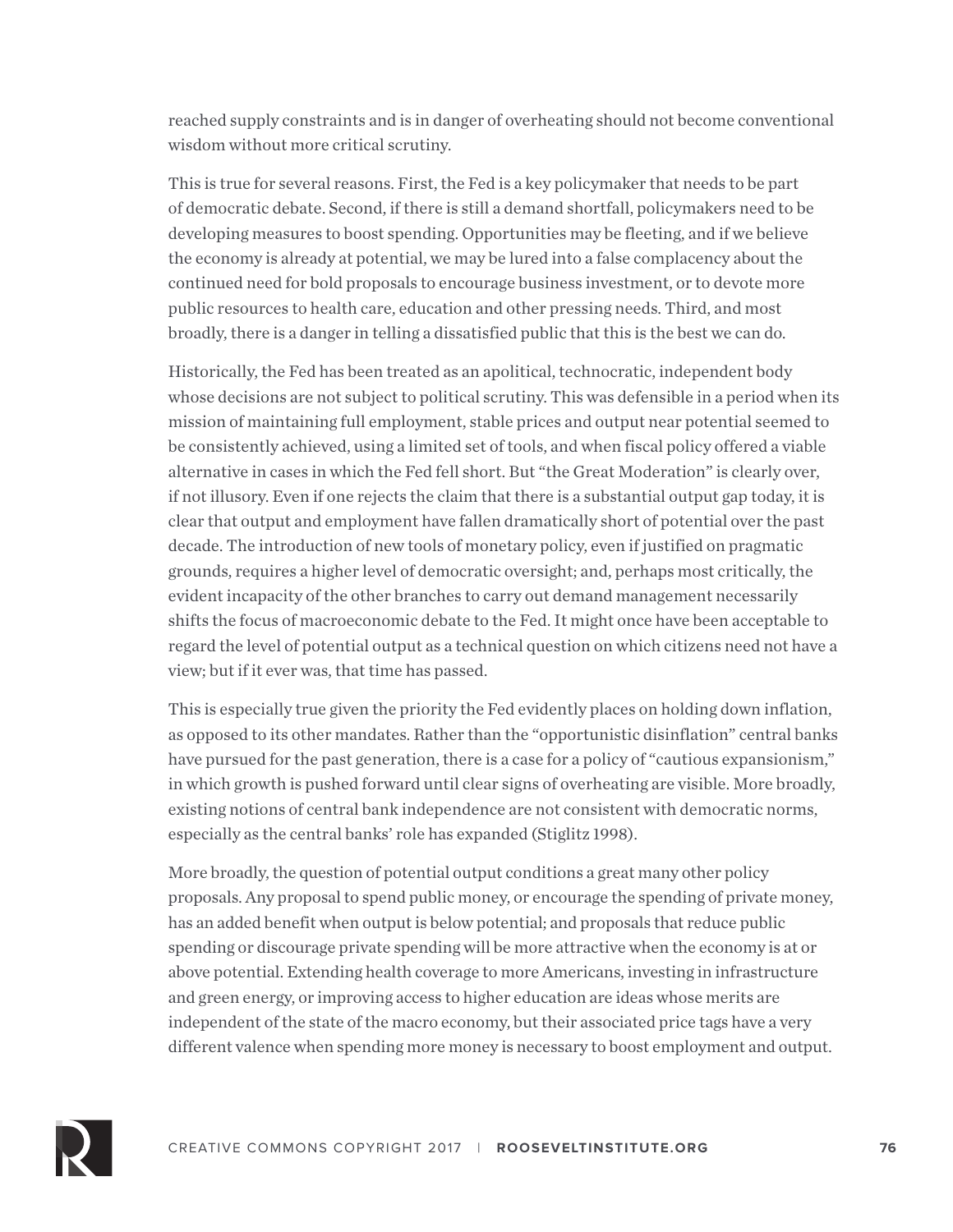In the world of practical politics, windows for enacting such policies are likely to be narrow. If we believe that the economy requires someone to spend more money, we should have spending-boosting proposals at the ready. If we believe the economy is already at potential, we may be lured into a false sense of complacency about the continued need for bold proposals to encourage business investment, or to devote more public resources to health care, education and other pressing needs.

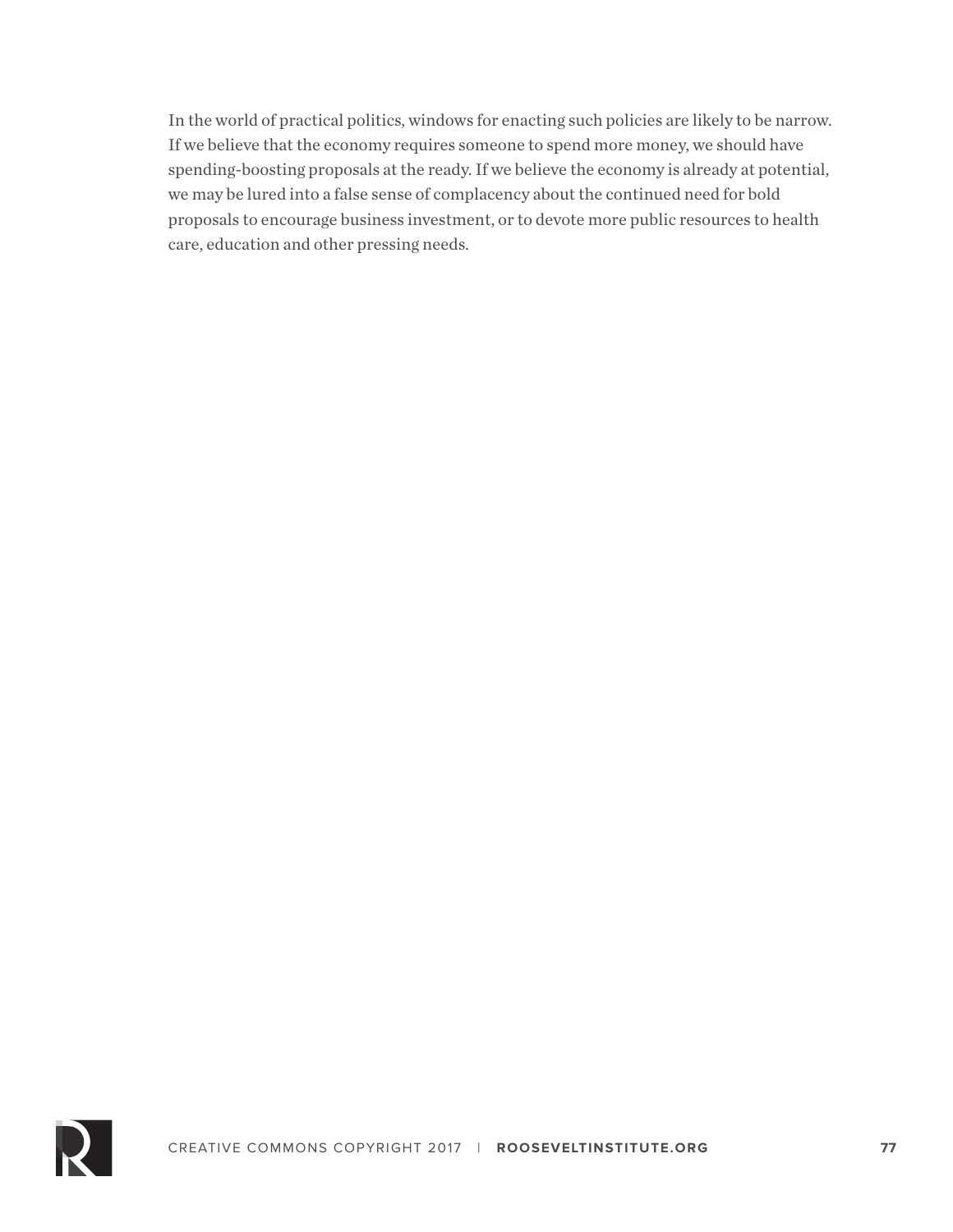## **References**

- Aaronson, Stephanie, Tomaz Cajner, Bruce Fallick, Felix Galbis-Reig, Christopher Smith, and William Wascher. 2014. "Labor force participation: Recent developments and future prospects." *Brookings Papers on Economic Activity 2014*, no. 2 (2014): 197-275. https://muse.jhu.edu/article/577366/pdf (April 20, 2017).
- Acharya, Sushant, Julien Bengui, Keshav Dogra and Shu Lin Wee. 2016. "Escaping Unemployment Traps." New York, FRB. http://economics.rutgers.edu/downloads-hidden-menu/news-and-events/workshops/ macroeconomic-theory/1360-keshavdogra/file (April 20, 2017).
- Akin, S. Nuray, Ayhan Kose and Franziska Ohnsorge. 2014. "Estimation and Comparison of Output Gaps." Under Revision for *The World Bank Economic Review*.
- Alexander, Samuel. 2012. "The optimal material threshold: Toward an economics of sufficiency." *Real-World Economics Review* 61, no. 2. http://www.paecon.net/PAEReview/issue61/Alexander1\_61.pdf (April 20, 2017).
- Armstrong, Philip, Andrew Glyn, and John Harrison. 1991. "Capitalism since 1945." Oxford: Basil Blackwell.
- Ball, Laurence M. 2009. "Hysteresis in unemployment: Old and new evidence." Cambridge, MA: National Bureau of Economic Research. http://www.nber.org/papers/w14818 (April 20, 2017).
- Ball, Laurence M. 2014. "Long-term damage from the Great Recession in OECD countries." Cambridge, MA: National Bureau of Economic Research. http://www.nber.org/papers/w20185 (April 20, 2017).
- Ball, Laurence. 2015. "Monetary Policy for a High-Pressure Economy." Washington, D.C.: Center for Budget and Policy Priorities. http://www.cbpp.org/research/full-employment/monetary-policy-for-a-high-pressureeconomy (April 20, 2017).
- Ball, Laurence, Brad DeLong, and Larry Summers. 2014. "Fiscal policy and full employment." Center on Budget and Policy Priorities. http://larrysummers.com/wp-content/uploads/2014/04/delong\_summers\_ball.pdf (April 20, 2017).
- Binder, Carola, and Alex Rodrigue. 2016. "Monetary Rules and Targets: Finding the Best Path to Full Employment." Center on Budget and Policy Priorities. http://www.cbpp.org/sites/default/files/atoms/ files/9-1-16fullemployment.pdf (April 20, 2017).
- Bivens, Josh. 2015. "A Vital Dashboard Indicator for Monetary Policy: Nominal Wage Targets." Center on Budget and Policy Priorities. http://www.cbpp.org/sites/default/files/atoms/files/6-15-15\_full\_emp-bivens. pdf (April 20, 2017).
- Blanchard, Olivier. 2016. "The U.S. Phillips Curve: Back to the 60s?" Washington, D.C.: Peterson Institute for International Economics. Policy Brief 1. https://piie.com/publications/pb/pb16-1.pdf (April 20, 2017).
- Blanchard, Olivier, Eugenio Cerutti, and Lawrence Summers. 2015. "Inflation and activity." In Unpublished manuscript, presented at the 2015 ECB Forum on Central Banking, Sintra, Portu-gal. https://2015. ecbforum.eu/up/ficheiros-bin2\_ficheiro\_en\_0225454001432283160-368.pdf (April 20, 2017).
- Center for Economic and Policy Research. 2016. "March CPS Data." http://ceprdata.org/cps-uniform-dataextracts/march-cps-supplement/march-cps-data/ (May 26, 2017).

Congressional Budget Office. 2001. "CBO's Method for Estimating Potential Output: An Update." Washington, D.C.: Congressional Budget Office. https://www.cbo.gov/sites/default/files/107th-congress-2001-2002/ reports/potentialoutput.pdf (April 20, 2017).

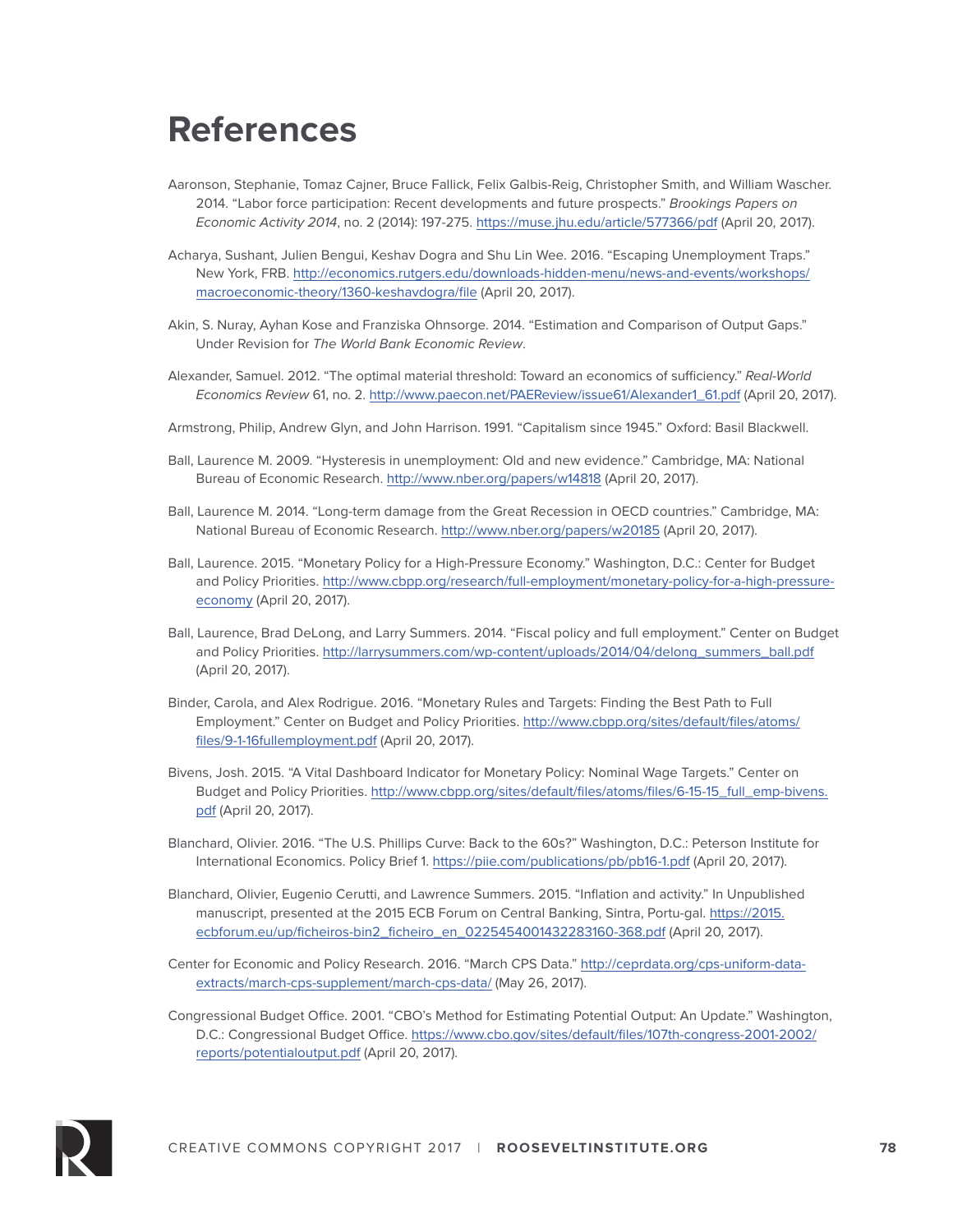- Congressional Budget Office. 2007. "The Budget and Economic Outlook: Fiscal Years 2008 to 2017." Washington, D.C.: Congressional Budget Office. https://www.cbo.gov/sites/default/files/110thcongress-2007-2008/reports/01-24-budgetoutlook.pdf (April 20, 2017).
- Council of Economic Advisors. 2014. "The Labor Force Participation Rate since 2007." Washington, D.C.: Executive Office of the President of the United States. http://scholar.harvard.edu/files/stock/files/labor\_ force\_participation.pdf (April 20, 2017).
- Cowie, Jefferson. 2010. *Stayin' Alive: The 1970s and the Last Days of the Working Class*. The New Press.
- DeLong, J. Bradford and Lawrence H. Summers. 2012. "Fiscal policy in a depressed economy." Brookings Papers on Economic Activity, (1), pp.233-297. https://muse.jhu.edu/article/486372/summary (April 20, 2017).
- Eatwell, John. 1997. "Effective Demand and Disguised Unemployment." In Michie J. and Grieve Smith J., eds, *Employment and Economic Performance*, pp.76-94. Oxford University Press.
- Engler, Philipp and Juha Tervala. 2016. "Hysteresis and Fiscal Policy." No. 1631. DIW Berlin, German Institute for Economic Research. http://www.diw.de/documents/publikationen/73/diw\_01.c.549430.de/dp1631.pdf (April 20, 2017).
- Fatas, Antonio and Lawrence H. Summers. 2016. "Permanent Effects of Fiscal Consolidations." National Bureau of Economic Research Working Paper #22374. http://www.nber.org/papers/w22374.pdf (April 20, 2017).
- Fernald, John and Bing Wang. 2015. "The recent rise and fall of rapid productivity growth." *FRBSF Economic Letter 9*. http://www.frbsf.org/economic-research/publications/economic-letter/2015/february/economicgrowth-information-technology-factor-productivity/ (April 20, 2017).
- Furman, Jason. 2015. "Business investment in the United States: Facts, explanations, puzzles, and policies." Remarks by Jason Furman, Chairman Council of Economic Advisers. Progressive Policy Institute. https:// obamawhitehouse.archives.gov/sites/default/files/page/files/20150930\_business\_investment\_in\_the\_ united states.pdf. (April 20, 2017).
- Gordon, Robert J. 2016. *The rise and fall of American growth: The U.S. standard of living since the civil war*. Princeton University Press.
- Hall, Robert E. 2016. "Why Has the Unemployment Rate Fared Better than GDP Growth?" National Bureau of Economic Research. http://web.stanford.edu/~rehall/Boston%20Fed%20paper%20June%202016.pdf (April 20, 2017).
- Haltmaier, Jane. 2012. "Do Recessions Affect Potential Output?" Board of Governors of the Federal Reserve System International Finance Discussion Papers, No. 1066. https://www.federalreserve.gov/pubs/ ifdp/2012/1066/ifdp1066.pdf (April 20, 2017).
- International Monetary Fund. 2017. "World Economic Outlook: Gaining Momentum?" World Economic and Financial Surveys. https://www.imf.org/~/media/Files/Publications/WEO/2017/April/pdf/text.ashx (June 27, 2017).
- Kienzler, Daniel and Kai D. Schmid. 2014. "Hysteresis in Potential Output and Monetary Policy." Scottish Journal of Political Economy, 61(4): pp.371-396. http://onlinelibrary.wiley.com/doi/10.1111/sjpe.12050/full (April 20, 2017).
- Konczal, Mike and Marshall Steinbaum. 2016. "Declining Entrepreneurship, Labor Mobility, and Business Dynamism: A Demand-Side Approach". Roosevelt Institute Working Paper.

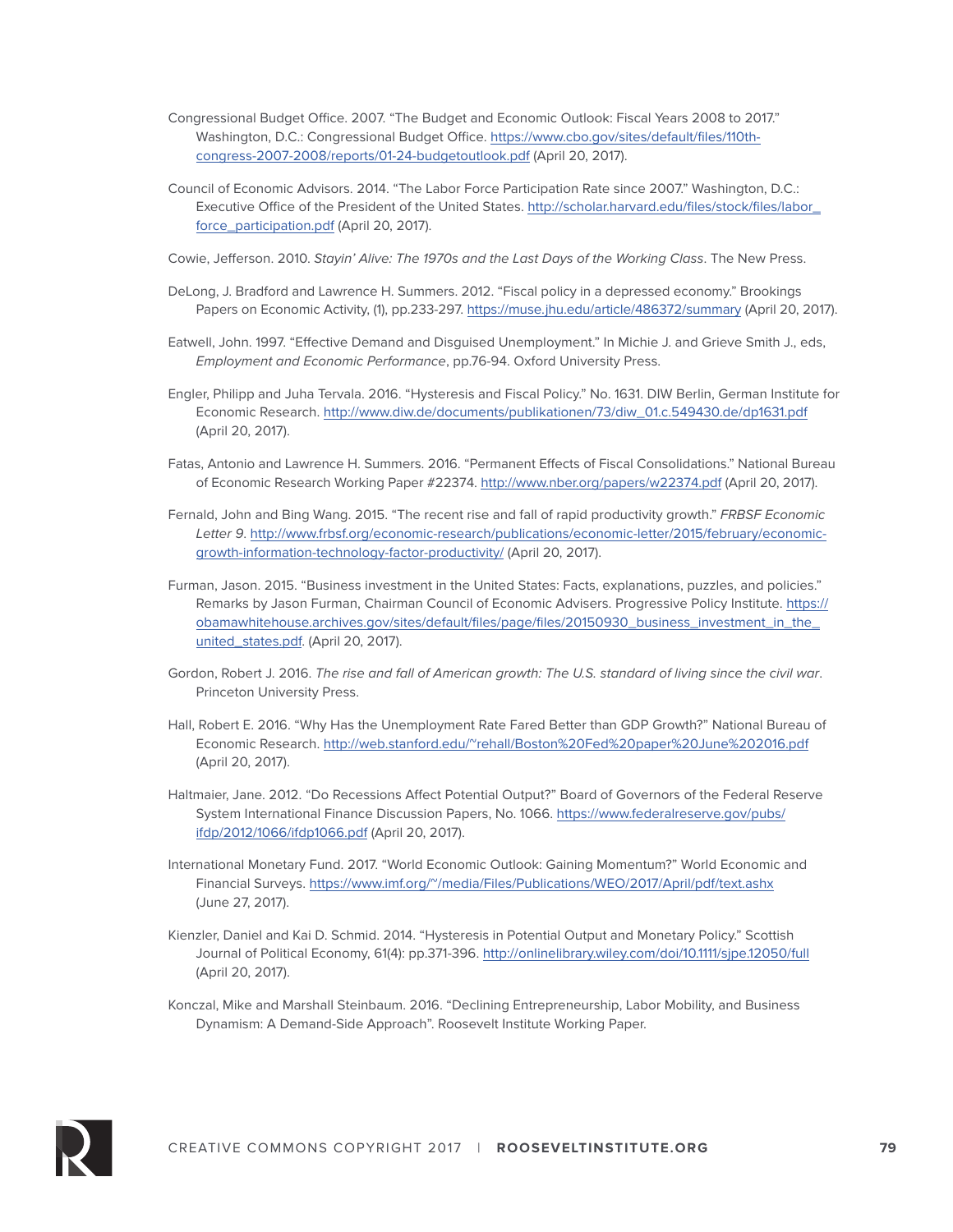- Krugman, Paul. 2014. "Inflation Targets Reconsidered." Draft paper for ECB Sintra Conference. https://online. ercep.com/media/attachments/inflation-targets-reconsidered-en-70089.pdf (April 20, 2017).
- Lee, Timothy. 2017. "Why America needs more Teslas and fewer Ubers." Vox. http://www.vox.com/newmoney/2017/3/16/14939624/tesla-billion-raise-uber (April 20, 2017).
- Mathy, Gabriel. 2015. "Hysteresis and Persistent Long-term Unemployment: Lessons from the Great Depression and World War 2." SSRN. https://papers.ssrn.com/sol3/papers.cfm?abstract\_id=2574850 (April 20, 2017).
- The National Bureau of Economic Research. 2016. "NBER CPS Supplements." http://www.nber.org/data/ current-population-survey-data.html (December 16, 2016).
- Pacitti, Aaron. 2017. "The Cost of Job Loss, Long-Term Unemployment, and Wage Growth." Unpublished working paper. https://www.aeaweb.org/conference/2017/preliminary/paper/KhFtdG5s (April 20, 2017).
- Pacitti, Aaron and Melissa Fichera. 2015. "The Ongoing Labor Market Depression." Challenge 58, no. 4.
- Roth, Jean. 2017. "Reading Current Population Survey (CPS) Data with SAS, SPSS, or Stata." May 11. http://www. nber.org/data/cps\_progs.html (December 16, 2016).
- Stiglitz, Joseph.1998. "Central Banking in a Democratic Society." De Economist. 146(2), pp. 199-226. https:// link.springer.com/article/10.1023%2FA%3A1003272907007?LI=true (April 20, 2017).
- Stiglitz, Joseph E., Amartya Sen, and Jean-Paul Fitoussi. 2010. "Report by the commission on the measurement of economic performance and social progress." Paris: Commission on the Measurement of economic performance and social progress. http://library.bsl.org.au/jspui/bitstream/1/1267/1/ Measurement\_of\_economic\_performance\_and\_social\_progress.pdf (April 20, 2017).
- Wilkinson, R.G. and Pickett, K. 2009. The spirit level: *Why more equal societies almost always do better*. London: Allen Lane.